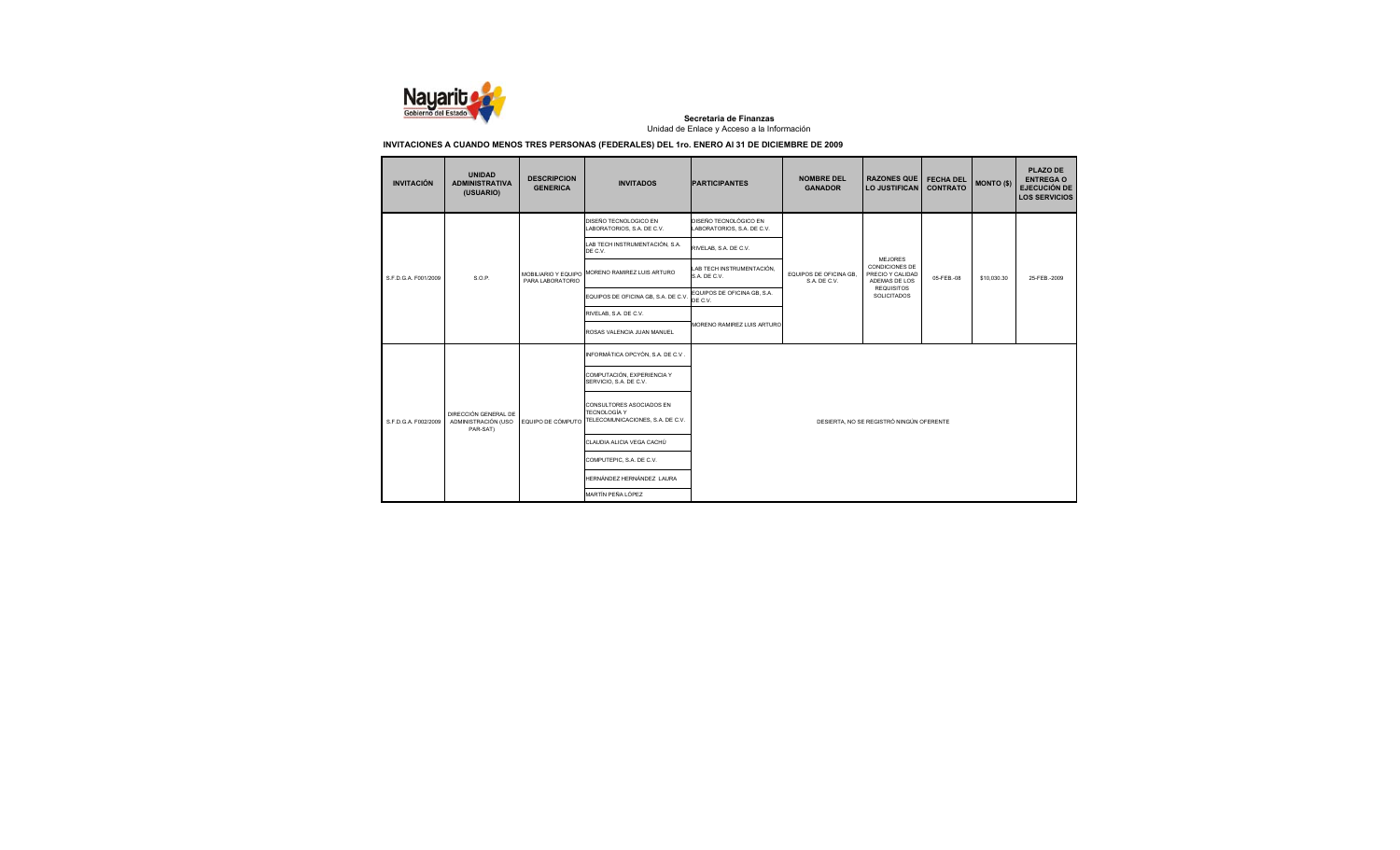

| <b>INVITACIÓN</b>    | <b>UNIDAD</b><br><b>ADMINISTRATIVA</b><br>(USUARIO) | <b>DESCRIPCION</b><br><b>GENERICA</b> | <b>INVITADOS</b>                                                                                                                                                                                                                                                                                                                                           | <b>PARTICIPANTES</b>                     | <b>NOMBRE DEL</b><br><b>GANADOR</b>                                                            | <b>RAZONES QUE</b><br><b>LO JUSTIFICAN</b> | <b>FECHA DEL</b><br><b>CONTRATO</b> | <b>MONTO (\$)</b> | <b>PLAZO DE</b><br><b>ENTREGA O</b><br><b>EJECUCIÓN DE</b><br><b>LOS SERVICIOS</b> |  |
|----------------------|-----------------------------------------------------|---------------------------------------|------------------------------------------------------------------------------------------------------------------------------------------------------------------------------------------------------------------------------------------------------------------------------------------------------------------------------------------------------------|------------------------------------------|------------------------------------------------------------------------------------------------|--------------------------------------------|-------------------------------------|-------------------|------------------------------------------------------------------------------------|--|
| S.F.D.G.A. F003/2009 | U.T.N.                                              | SERVICIO DE LIMPIEZA                  | NAVARRETE THOME FRANCO<br><b>ESTEBAN</b><br>MARTÍNEZ SÁNCHEZ LUZ MARÍA<br>GODINEZ GONZÁLEZ JUAN<br><b>FERNANDO</b><br>GYAPHARMA, S.A. DE C.V.<br>MANTENIMIENTOS NAYARIT, S.A. DE<br>C.V.<br>DURÁN OROZCO VICTORIA<br>FIGUEROA VARELA OMAR EMMANUEL<br>VALDIVIA MARTÍNEZ LUCÍA                                                                              | GYAPHARMA, S.A. DE C.V.                  | DESIERTA, EN VIRTUD DE QUE NO SE REGISTRARON TRES PROVEEDORES PARA LLEVAR A CABO EL<br>PROCESO |                                            |                                     |                   |                                                                                    |  |
| S.F.D.G.A. F004/2009 | U.T.N.                                              | SERVICIO DE<br>VIGILANCIA             | SEGURIDAD PRIVADA NAYAR, S.A. DE<br>C.V.<br>SERVICIO DE VIGILANCIA Y<br>RESGUARDO EN SEGURIDAD<br>PRIVADA, S.A. DE C.V.<br>SISTEMAS DE PROTECCION<br>INTRAMUROS, S.A. DE C.V.<br>SEGURIDAD Y ALARMAS DE<br>OCCIDENTE, S.A. DE C.V.<br>PROTECTION SERVICES GROUPS.<br>S.A. DE C.V.<br>CORPORATIVO COBRA DE<br>SEGURIDAD PRIVADA DE NAYARIT,<br>S.A. DE C.V. | SEGURIDAD PRIVADA NAYAR,<br>S.A. DE C.V. | DESIERTA, EN VIRTUD DE QUE NO SE REGISTRARON TRES PROVEEDORES PARA LLEVAR A CABO EL            |                                            | PROCESO                             |                   |                                                                                    |  |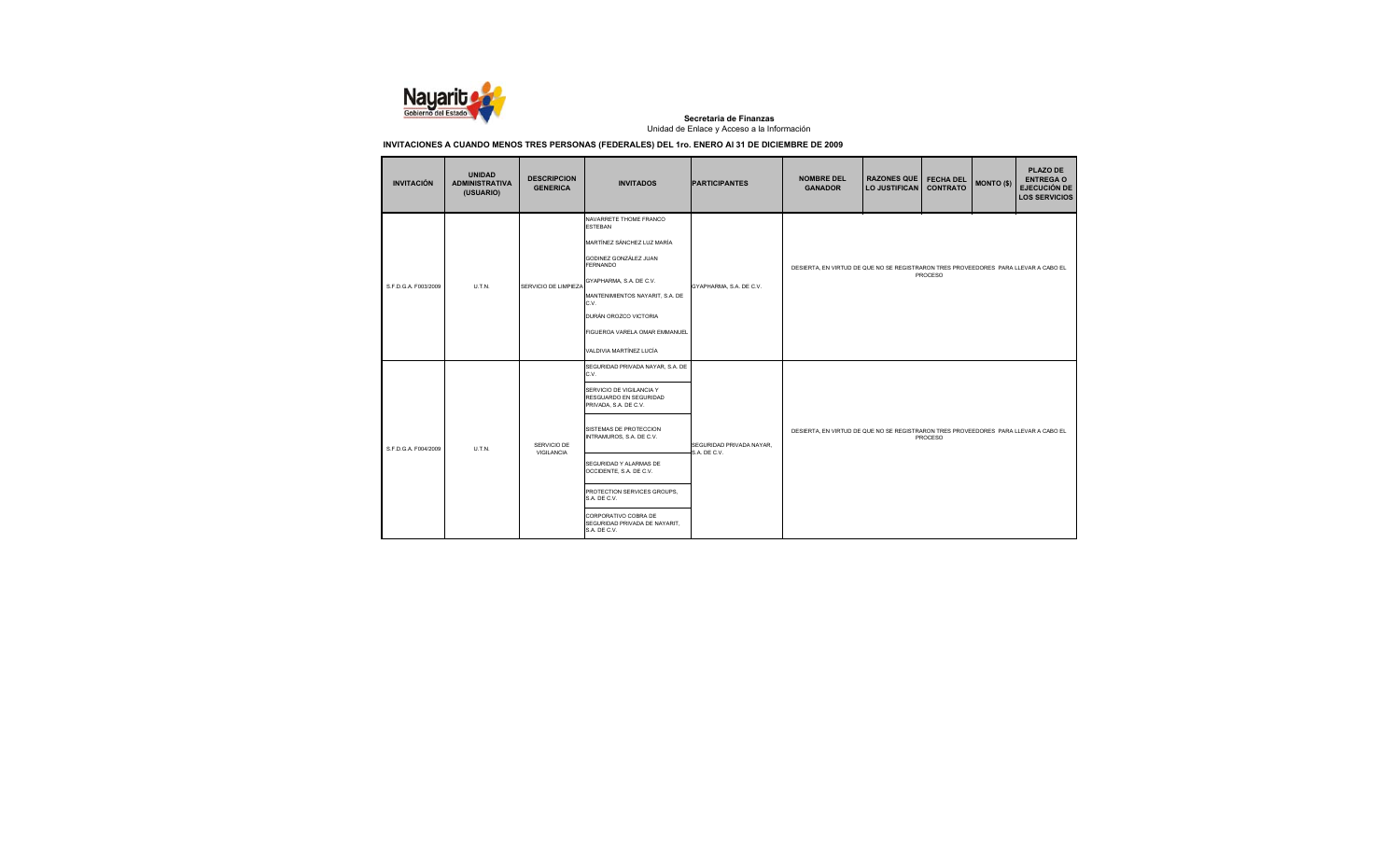

|  | <b>INVITACIÓN</b>                                                               | <b>UNIDAD</b><br><b>ADMINISTRATIVA</b><br>(USUARIO) | <b>DESCRIPCION</b><br><b>GENERICA</b>                                               | <b>INVITADOS</b>                                     | <b>PARTICIPANTES</b>    | <b>NOMBRE DEL</b><br><b>GANADOR</b>       | <b>RAZONES QUE</b><br><b>LO JUSTIFICAN</b>                     | <b>FECHA DEL</b><br><b>CONTRATO</b> | <b>MONTO (\$)</b> | <b>PLAZO DE</b><br><b>ENTREGA O</b><br><b>EJECUCIÓN DE</b><br><b>LOS SERVICIOS</b> |  |
|--|---------------------------------------------------------------------------------|-----------------------------------------------------|-------------------------------------------------------------------------------------|------------------------------------------------------|-------------------------|-------------------------------------------|----------------------------------------------------------------|-------------------------------------|-------------------|------------------------------------------------------------------------------------|--|
|  |                                                                                 |                                                     |                                                                                     | GUTIERREZ BARRAGÁN MA. DE<br><b>LOURDES</b>          |                         |                                           |                                                                |                                     |                   |                                                                                    |  |
|  |                                                                                 |                                                     |                                                                                     | MENDOZA PEÑA MARGARITA                               |                         |                                           |                                                                |                                     |                   |                                                                                    |  |
|  |                                                                                 |                                                     |                                                                                     | COMERCIALIZADORA PROPACOSA                           |                         |                                           |                                                                |                                     |                   |                                                                                    |  |
|  | S.F.D.G.A. F005/2009                                                            | U.T.N.                                              |                                                                                     | SERVICIO DE LIMPIEZA AMADOR AMADOR MIGUEL            | GYAPHARMA, S.A. DE C.V. |                                           | DESIERTA, EN VIRTUD DE QUE ÚNICAMENTE SE REGISTRÓ UN PROVEEDOR |                                     |                   |                                                                                    |  |
|  |                                                                                 |                                                     |                                                                                     | SALAZAR AGUAYO CARLOS RODRIGO                        |                         |                                           |                                                                |                                     |                   |                                                                                    |  |
|  |                                                                                 |                                                     |                                                                                     | GYAPHARMA, S.A. DE C.V.                              |                         |                                           |                                                                |                                     |                   |                                                                                    |  |
|  |                                                                                 |                                                     |                                                                                     | SANCHEZ BENAVIDES LILIANA<br><b>BERENICE</b>         |                         |                                           |                                                                |                                     |                   |                                                                                    |  |
|  |                                                                                 |                                                     |                                                                                     | INFORMÁTICA OPCYÓN, S.A. DE C.V.                     |                         |                                           |                                                                |                                     |                   |                                                                                    |  |
|  |                                                                                 |                                                     |                                                                                     | COMPUTACIÓN, EXPERIENCIA Y<br>SERVICIO, S.A. DE C.V. |                         |                                           |                                                                |                                     |                   |                                                                                    |  |
|  |                                                                                 |                                                     |                                                                                     | COMPUTEPIC, S.A. DE C.V.                             |                         |                                           |                                                                |                                     |                   |                                                                                    |  |
|  | DIRECCIÓN GENERAL DE<br>ADMINISTRACIÓN (USO<br>S.F.D.G.A. F006/2009<br>PAR-SAT) | EQUIPO DE CÓMPUTO                                   | HERNÁNDEZ HERNÁNDEZ LAURA                                                           |                                                      |                         | DESIERTA, NO SE REGISTRÓ NINGÚN PROVEEDOR |                                                                |                                     |                   |                                                                                    |  |
|  |                                                                                 |                                                     | CONSULTORES ASOCIADOS EN<br><b>TECNOLOGÍA Y</b><br>TELECOMUNICACIONES, S.A. DE C.V. |                                                      |                         |                                           |                                                                |                                     |                   |                                                                                    |  |
|  |                                                                                 |                                                     |                                                                                     | MARTÍN PEÑA LÓPEZ                                    |                         |                                           |                                                                |                                     |                   |                                                                                    |  |
|  |                                                                                 |                                                     |                                                                                     | CLAUDIA ALICIA VEGA CACHÚ                            |                         |                                           |                                                                |                                     |                   |                                                                                    |  |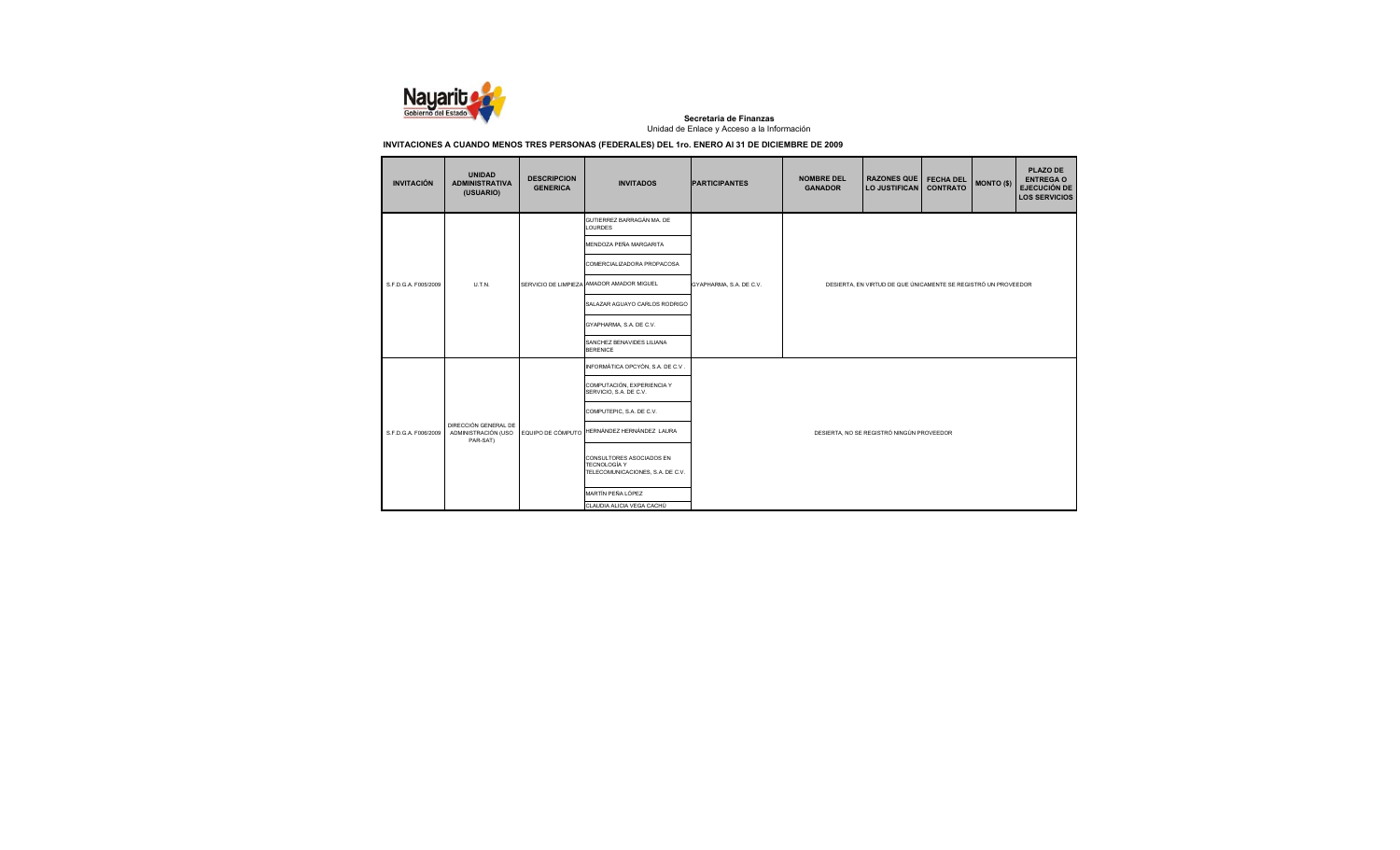

| <b>INVITACIÓN</b>    | <b>UNIDAD</b><br><b>ADMINISTRATIVA</b><br>(USUARIO) | <b>DESCRIPCION</b><br><b>GENERICA</b> | <b>INVITADOS</b>                                                                  | <b>PARTICIPANTES</b>                                  | <b>NOMBRE DEL</b><br><b>GANADOR</b>                                                                                       | <b>RAZONES QUE</b><br>LO JUSTIFICAN | <b>FECHA DEL</b><br><b>CONTRATO</b> | <b>MONTO (\$)</b> | <b>PLAZO DE</b><br><b>ENTREGA O</b><br><b>EJECUCIÓN DE</b><br><b>LOS SERVICIOS</b> |  |
|----------------------|-----------------------------------------------------|---------------------------------------|-----------------------------------------------------------------------------------|-------------------------------------------------------|---------------------------------------------------------------------------------------------------------------------------|-------------------------------------|-------------------------------------|-------------------|------------------------------------------------------------------------------------|--|
|                      |                                                     |                                       | CORPORATIVO COBRA DE<br>SEGURIDAD PRIVADA DE NAYARIT,<br>S.A. DE C.V.             | SISTEMAS DE PROTECCIÓN<br>INTRAMUROS DE NAYARIT, S.A. |                                                                                                                           |                                     |                                     |                   |                                                                                    |  |
|                      |                                                     | SERVICIO DE<br>VIGILANCIA             | PROTECTION AND SERVICES<br>GROUPS, S.A. DE C.V.                                   | DE C.V.                                               | DESIERTA, EN VIRTUD DE QUE EN EL ACTA DE PRESENTACIÓN Y APERTURA DE PROPOSICIONES<br>ÚNICAMENTE SE PRESENTARON 2 EMPRESAS |                                     |                                     |                   |                                                                                    |  |
| S.F.D.G.A. F007/2009 | U.T.N.                                              |                                       | SISTEMAS DE PROTECCIÓN<br>INTRAMUROS DE NAYARIT, S.A. DE<br>C.V.                  | CORPORATIVO COBRA DE<br>SEGURIDAD PRIVADA DE          |                                                                                                                           |                                     |                                     |                   |                                                                                    |  |
|                      |                                                     |                                       | SEGURIDAD PRIVADA NAYAR, S.A. DE<br>C.V.                                          | NAYARIT, S.A. DE C.V.                                 |                                                                                                                           |                                     |                                     |                   |                                                                                    |  |
|                      |                                                     |                                       | SERVICIO DE VIGILANCIA Y<br>RESGUARDO EN SEGURIDAD<br>PRIVADA, S.A. DE C.V.       | SEGURIDAD PRIVADA NAYAR,<br>S.A. DE C.V.              |                                                                                                                           |                                     |                                     |                   |                                                                                    |  |
|                      |                                                     |                                       | GRUPO REQUENA, S.A. DE C.V.                                                       |                                                       |                                                                                                                           |                                     |                                     |                   |                                                                                    |  |
|                      |                                                     |                                       | GRUPO ORTHOMEDIC, S.A. DE C.V.                                                    |                                                       |                                                                                                                           |                                     |                                     |                   |                                                                                    |  |
|                      |                                                     |                                       | MEDICAL FUTURE, S.A. DE C.V.                                                      | EQUIPOS INTERFERENCIALES                              |                                                                                                                           |                                     |                                     |                   |                                                                                    |  |
|                      |                                                     |                                       | PROMOCIONES BIOMEDICAS DE<br>OCCIDENTE, S.A. DE C.V.                              | DE MÉXICO, S.A. DE C.V.                               |                                                                                                                           |                                     |                                     |                   |                                                                                    |  |
| S.F.D.G.A. F008/2009 | DIF (USO DEL CREE)                                  | UNIDAD BÁSICA DE<br>REHABILITACIÓN    | EQUIPAMIENTO PARA VERSAN IMPORTACIONES MÉDICAS Y<br>DE LABORATORIOS, S.A. DE C.V. |                                                       | DESIERTA, EN VIRTUD DE QUE ÚNICAMENTE SE REGISTRARON DOS EMPRESAS                                                         |                                     |                                     |                   |                                                                                    |  |
|                      |                                                     |                                       | EQUIPOS INTERFERENCIALES DE<br>MÉXICO, S.A. DE C.V.                               |                                                       |                                                                                                                           |                                     |                                     |                   |                                                                                    |  |
|                      |                                                     |                                       | IMPLEMENTOS Y DIST. DE EQUIPO<br>MÉDICO DEL PACÍFICO, S.A. DE C.V.                | GRUPO ORTHOMEDIC, S.A. DE<br>C.V.                     |                                                                                                                           |                                     |                                     |                   |                                                                                    |  |
|                      |                                                     |                                       | MEDICAL MEDIGAR, S.A. DE C.V.                                                     |                                                       |                                                                                                                           |                                     |                                     |                   |                                                                                    |  |
|                      |                                                     |                                       | SIEMENS, S.A. DE C.V.                                                             |                                                       |                                                                                                                           |                                     |                                     |                   |                                                                                    |  |
|                      |                                                     |                                       | ULTRAMEDIXI, S.A. DE C.V.                                                         |                                                       |                                                                                                                           |                                     |                                     |                   |                                                                                    |  |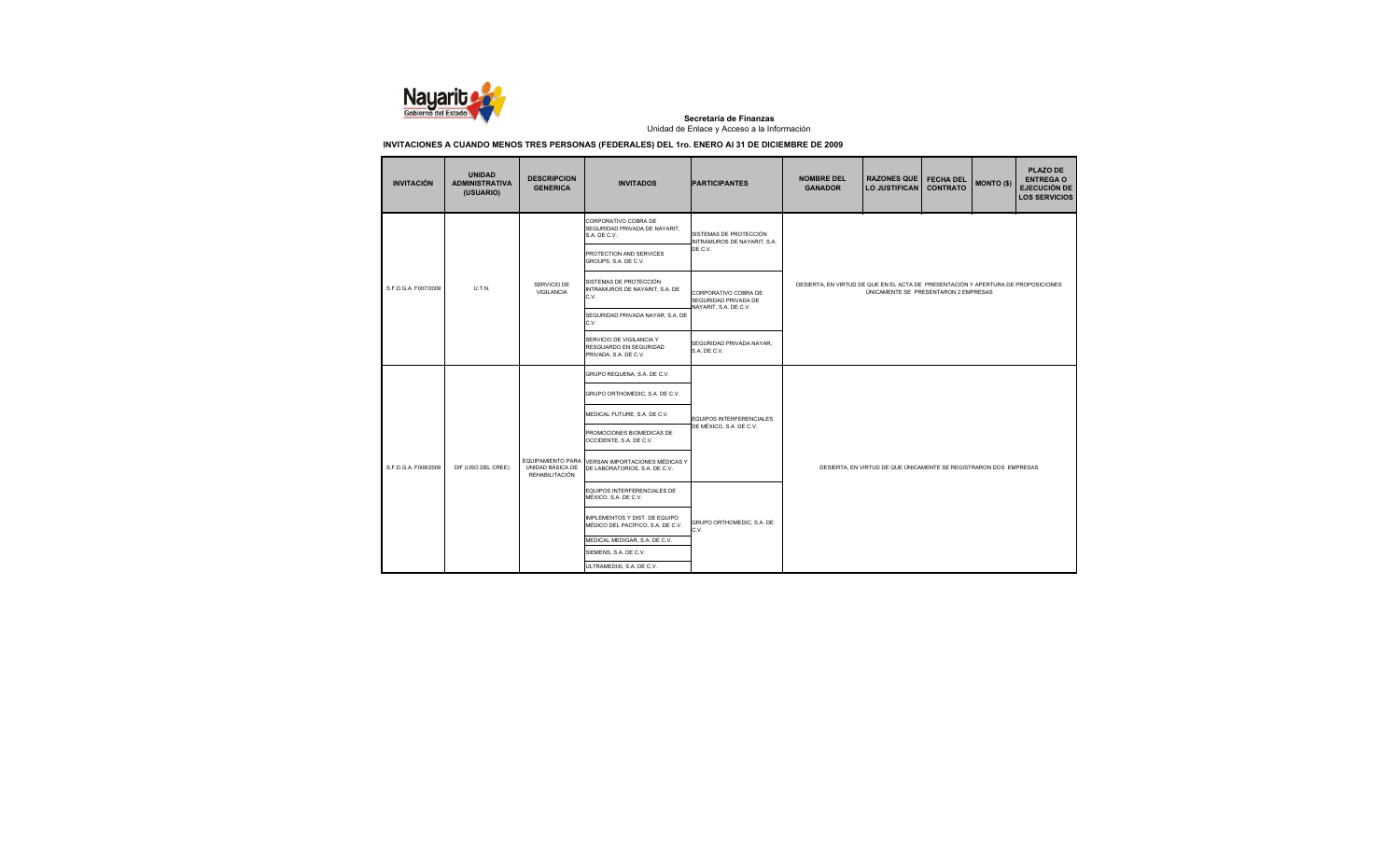

| <b>INVITACIÓN</b>                          | <b>UNIDAD</b><br><b>ADMINISTRATIVA</b><br>(USUARIO) | <b>DESCRIPCION</b><br><b>GENERICA</b>                          | <b>INVITADOS</b>                                                                                                                                                                                                                          | <b>PARTICIPANTES</b>                                                                                                                                                  | <b>NOMBRE DEL</b><br><b>GANADOR</b>                                                                                                                                                                                                                                | <b>RAZONES QUE</b><br><b>LO JUSTIFICAN</b> | <b>FECHA DEL</b><br><b>CONTRATO</b> | <b>MONTO (\$)</b> | <b>PLAZO DE</b><br><b>ENTREGA O</b><br><b>EJECUCIÓN DE</b><br><b>LOS SERVICIOS</b> |  |
|--------------------------------------------|-----------------------------------------------------|----------------------------------------------------------------|-------------------------------------------------------------------------------------------------------------------------------------------------------------------------------------------------------------------------------------------|-----------------------------------------------------------------------------------------------------------------------------------------------------------------------|--------------------------------------------------------------------------------------------------------------------------------------------------------------------------------------------------------------------------------------------------------------------|--------------------------------------------|-------------------------------------|-------------------|------------------------------------------------------------------------------------|--|
|                                            |                                                     |                                                                | SIEMENS, S.A. DE C.V.<br>GRUPO REQUENA, S.A. DE C.V.<br>GRUPO ORTHOMEDIC. S.A. DE C.V.<br>MEDICAL FUTURE, S.A. DE C.V.<br>PROMOCIONES BIOMEDICAS DE<br>OCCIDENTE, S.A. DE C.V.                                                            | GRUPO ORTHOMEDIC, S.A. DE<br>C.V.                                                                                                                                     |                                                                                                                                                                                                                                                                    |                                            |                                     |                   |                                                                                    |  |
| S.F.D.G.A. F009/2009<br>DIF (USO DEL CREE) |                                                     | <b>EQUIPAMIENTO PARA</b><br>UNIDAD BÁSICA DE<br>REHABILITACIÓN | <b>VERSAN IMPORTACIONES MÉDICAS Y</b><br>DE LABORATORIOS, S.A. DE C.V.<br>IMPLEMENTOS Y DIST. DE EQUIPO<br>MÉDICO DEL PACÍFICO, S.A. DE C.V.<br>MEDICAL MEDIGAR, S.A. DE C.V.<br>ULTRAMEDIXI, S.A. DE C.V.<br>EQUIPOS INTERFERENCIALES DE | <b>EQUIPOS INTERFERENCIALES</b><br>DE MÉXICO, S.A. DE C.V.                                                                                                            | DESIERTA. EN VIRTUD DE QUE ÚNICAMENTE SE REGISTRARON DOS EMPRESAS                                                                                                                                                                                                  |                                            |                                     |                   |                                                                                    |  |
| S.F.D.G.A. F010/2009                       | CONSEJO ESTATAL PARA<br>LA CULTURA Y LAS ARTES      | <b>SUMINISTRO Y</b><br>COLOCACIÓN DE<br><b>ILUMINACIÓN</b>     | MÉXICO, S.A. DE C.V.<br>MOREJO VALLEJO JORGE ARNOLDO<br>TECNOLOGÍA Y SERVICIO EN AUDIO Y<br>VIDEO TESAV. S.A. DE C.V.<br>IO FILMS, S.A. DE C.V.<br>CORPORACIÓN DE SISTEMAS<br>COMPUELÉCTRICOS, S.A. DE C.V.                               | CORPORACIÓN DE SISTEMAS<br>COMPUELÉCTRICOS, S.A. DE<br>C.V.<br>TELETEC DE MÉXICO, S.A. DE<br>C.V.<br>IO FILMS, S.A. DE C.V.<br>MOREJO VALLEJO JORGE<br><b>ARNOLDO</b> | DESIERTA EN VIRTUD DE QUE EN EL ACTO DE APERTURA DE OFERTAS NO SE PRESENTARON DOS<br>EMPRESAS Y A DOS SE LES DESCALIFICA POR NO CUMPLIR CON LOS REQUISITOS EN BASES: POR TAL<br>MOTIVO YA NO SE CUENTA CON TRES PROPUESTAS SUSCEPTIBLES DE ANALIZARSE TÉCNICAMENTE |                                            |                                     |                   |                                                                                    |  |
|                                            |                                                     |                                                                | TELETEC DE MÉXICO, S.A. DE C.V.                                                                                                                                                                                                           | TECNOLOGÍA Y SERVICIO EN<br>AUDIO Y VIDEO TESAV, S.A. DE<br>C.V.                                                                                                      |                                                                                                                                                                                                                                                                    |                                            |                                     |                   |                                                                                    |  |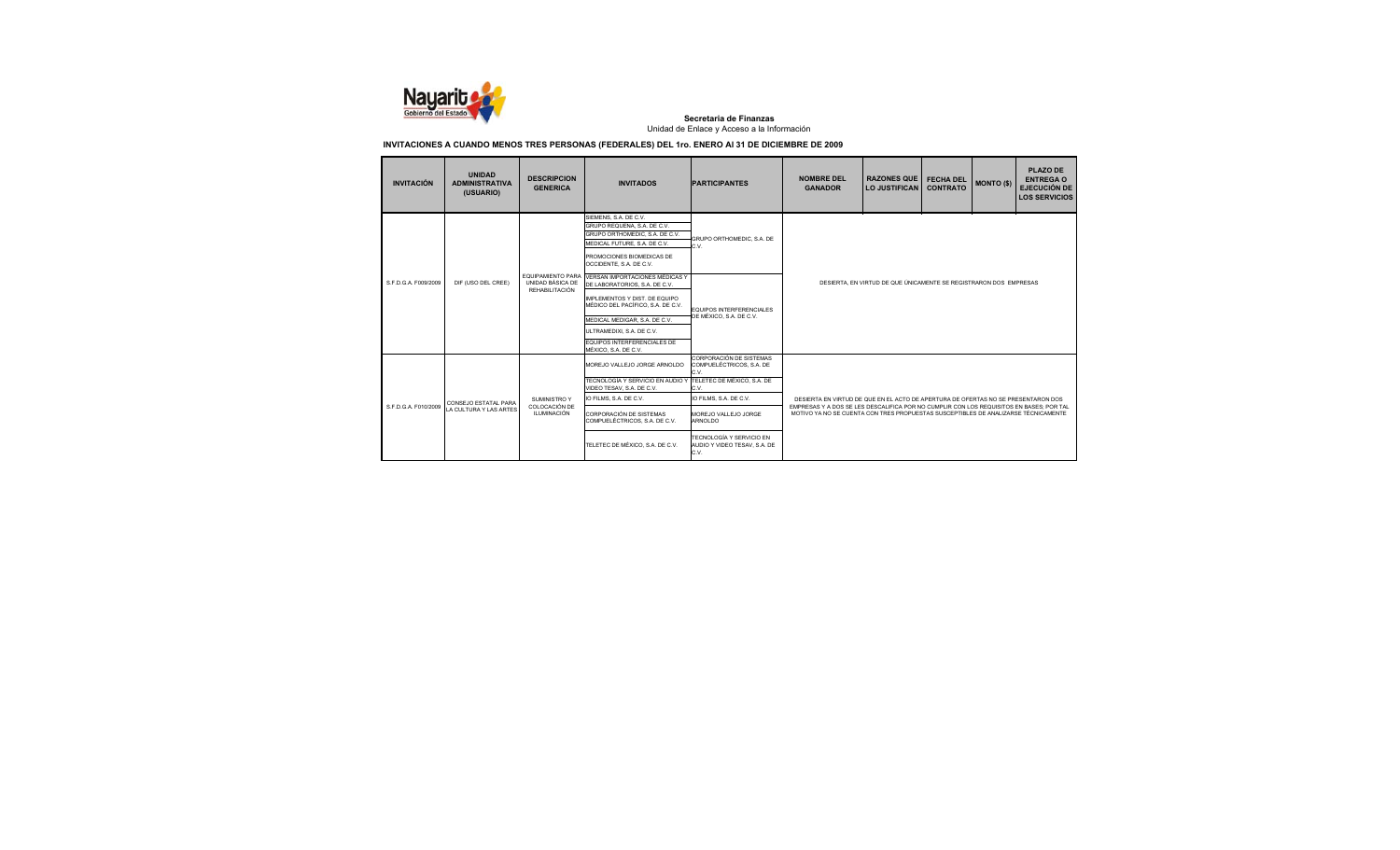

| <b>INVITACIÓN</b>    | <b>UNIDAD</b><br><b>ADMINISTRATIVA</b><br>(USUARIO)          | <b>DESCRIPCION</b><br><b>GENERICA</b>        | <b>INVITADOS</b>                                            | <b>PARTICIPANTES</b>                                       | <b>NOMBRE DEL</b><br><b>GANADOR</b>                                                 | <b>RAZONES QUE</b><br><b>LO JUSTIFICAN</b>          | <b>FECHA DEL</b><br><b>CONTRATO</b> | <b>MONTO (\$)</b> | <b>PLAZO DE</b><br><b>ENTREGA O</b><br><b>EJECUCIÓN DE</b><br><b>LOS SERVICIOS</b> |
|----------------------|--------------------------------------------------------------|----------------------------------------------|-------------------------------------------------------------|------------------------------------------------------------|-------------------------------------------------------------------------------------|-----------------------------------------------------|-------------------------------------|-------------------|------------------------------------------------------------------------------------|
|                      |                                                              |                                              | GONZALEZ ORTEGA IRMA LETICIA                                | <b>IVONNETT ABIGAIL BUENO</b><br><b>VARGAS</b>             |                                                                                     |                                                     |                                     |                   |                                                                                    |
|                      | CONSEJO ESTATAL PARA<br>LA CULTURA Y LAS ARTES<br>DE NAYARIT |                                              | NANCY GISELA MEDINA VARGAS                                  | LEMAO GRUPO CONSTRUCTOR,<br>S.A.                           |                                                                                     |                                                     |                                     |                   |                                                                                    |
| S F D G A F011/2009  |                                                              |                                              | VONNETT ABIGAIL BUENO VARGAS                                | NANCY GISELA MEDINA VARGAS                                 |                                                                                     | <b>MEJORES</b>                                      |                                     |                   |                                                                                    |
|                      |                                                              | <b>SUMINISTRO Y</b><br>COLOCACIÓN DE         | LEMAO GRUPO CONSTRUCTOR, S.A.                               | <b>GONZALEZ ORTEGA IRMA</b><br>LETICIA                     | LEMAO GRUPO<br>CONSTRUCTOR, S.A.                                                    | CONDICIONES DE<br>PRECIO Y CALIDAD<br>ADEMAS DE LOS | ABRIL-16-2009                       | 463.041.19        | JULIO-31-2009                                                                      |
|                      |                                                              | <b>MAMPARAS</b>                              | PLASYDERNAY, S.A. DE C.V.<br>MADERAS Y COMPLEMENTO EL       |                                                            |                                                                                     | <b>REQUISITOS</b><br>SOLICITADOS                    |                                     |                   |                                                                                    |
|                      |                                                              |                                              | PROVEEDOR, S.A. DE C.V.                                     | MARIO ALBERTO GÓMEZ<br><b>FLORES</b>                       |                                                                                     |                                                     |                                     |                   |                                                                                    |
|                      |                                                              |                                              | ORTEGA ROSALES OLGA LETICIA<br>ARIEL ULISES GONZÁLEZ LLAMAS | PLASYDERNAY, S.A. DE C.V.                                  |                                                                                     |                                                     |                                     |                   |                                                                                    |
|                      |                                                              |                                              | FFRRFTFRÍA Y TI APAI FRÍA I A<br>MEXICANA, S.A. DE C.V.     | ORTEGA ROSALES OLGA<br>LETICIA                             |                                                                                     |                                                     |                                     |                   |                                                                                    |
|                      |                                                              |                                              | MARIO ALBERTO GÓMEZ FLORES                                  |                                                            |                                                                                     |                                                     |                                     |                   |                                                                                    |
|                      |                                                              |                                              | POSADAS FIGUEROA JUAN                                       | POSADAS FIGUEROA JUAN                                      |                                                                                     |                                                     |                                     |                   |                                                                                    |
|                      |                                                              |                                              | INSTRUMENTOS Y EQUIPO FALCON.<br>S.A. DE C.V.               | <b>GBC SCIENTIFIC EQUIPMENT DE</b><br>MÉXICO, S.A. DE C.V. |                                                                                     |                                                     |                                     |                   |                                                                                    |
| S.F.D.G.A. F012/2009 | S.O.P. (USO CBTA 108)                                        | <b>EQUIPAMIENTO DE</b><br><b>LABORATORIO</b> | <b>GBC SCIENTIFIC EQUIPMENT DE</b><br>MÉXICO, S.A. DE C.V.  | ANALÍTICA<br>REPRESENTACIONES, S.A. DE<br>C.V.             | DESIERTO. EN VIRTUD DE QUE EL PRESUPUESTO ASIGNADO ES INFERIOR AL DE LAS PROPUESTAS |                                                     | PRESENTADAS POR LAS EMPRESAS.       |                   |                                                                                    |
|                      |                                                              |                                              | ANALÍTICA REPRESENTACIONES, S.A.<br>DE C.V.                 |                                                            |                                                                                     |                                                     |                                     |                   |                                                                                    |
|                      |                                                              |                                              | PERKIN ELMER DE MÉXICO, S.A. DE<br>C.V.                     | PERKIN ELMER DE MÉXICO, S.A.<br>DE C.V.                    |                                                                                     |                                                     |                                     |                   |                                                                                    |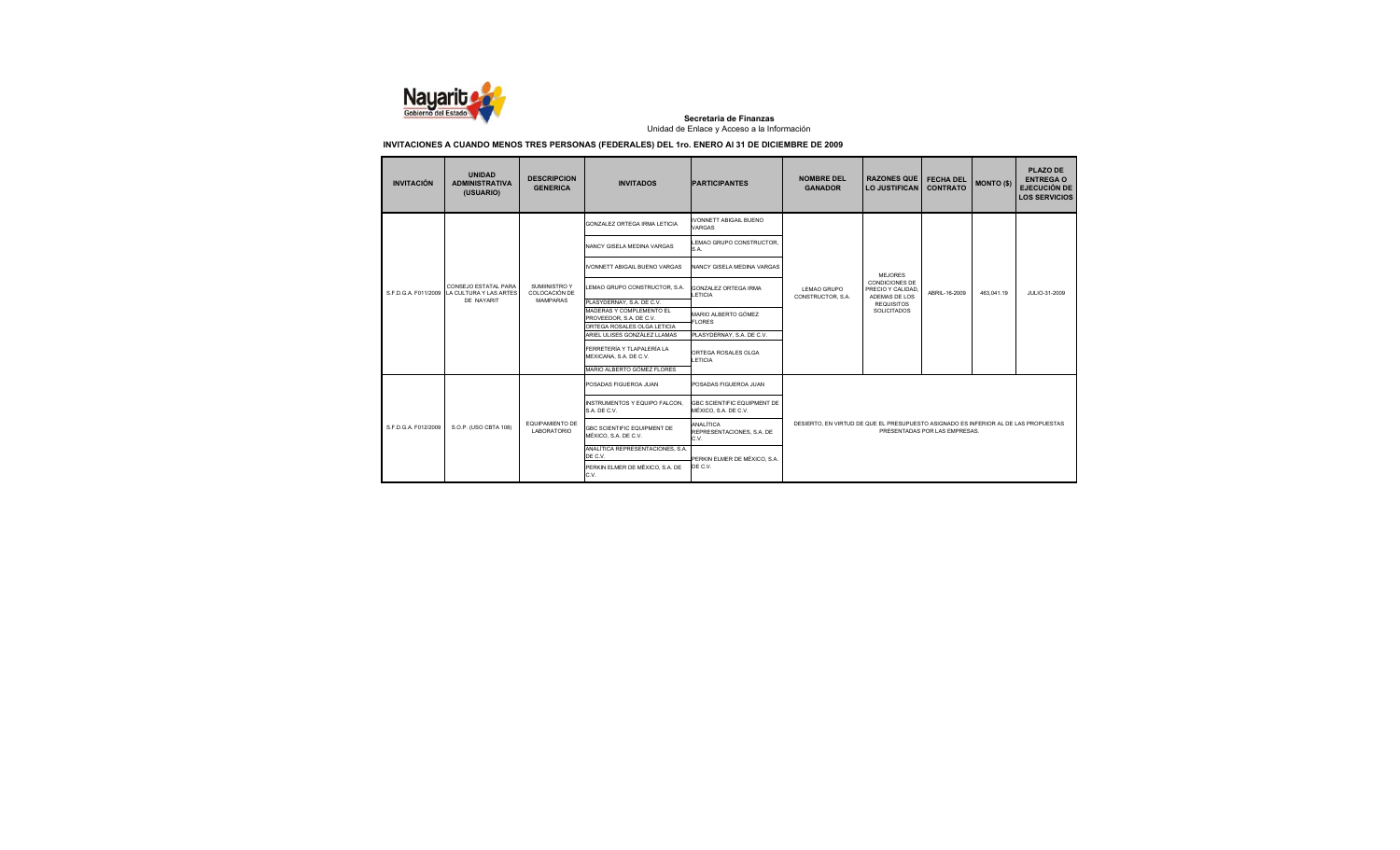

| <b>INVITACIÓN</b>    | <b>UNIDAD</b><br><b>ADMINISTRATIVA</b><br>(USUARIO)                     | <b>DESCRIPCION</b><br><b>GENERICA</b>               | <b>INVITADOS</b>                                                                                                                                                                                                                                                                                                                                                            | <b>PARTICIPANTES</b>                                                                                                              | <b>NOMBRE DEL</b><br><b>GANADOR</b>                                                    | <b>RAZONES QUE</b><br><b>LO JUSTIFICAN</b> | <b>FECHA DEL</b><br><b>CONTRATO</b> | <b>MONTO (\$)</b> | <b>PLAZO DE</b><br><b>ENTREGA O</b><br><b>EJECUCIÓN DE</b><br><b>LOS SERVICIOS</b> |
|----------------------|-------------------------------------------------------------------------|-----------------------------------------------------|-----------------------------------------------------------------------------------------------------------------------------------------------------------------------------------------------------------------------------------------------------------------------------------------------------------------------------------------------------------------------------|-----------------------------------------------------------------------------------------------------------------------------------|----------------------------------------------------------------------------------------|--------------------------------------------|-------------------------------------|-------------------|------------------------------------------------------------------------------------|
| S.F.D.G.A. F013/2009 | CONSEJO ESTATAL PARA<br>LA CULTURA Y LAS ARTES<br>DE NAYARIT            | SUMINISTRO Y<br>COLOCACIÓN DE<br><b>ILUMINACIÓN</b> | TECNOLOGÍA EDD. S.A. DE C.V.<br>TECNOLOGÍA Y SERVICIOS EN AUDIO<br>Y VIDEO TESAV. S.A. DE C.V.<br>CORPORACIÓN DE SISTEMAS<br>COMPUELÉCTRICOS, S.A. DE C.V.<br>JORGE MORENO VALLEJO<br>IOFILMS, S.A. DE C.V.<br>TELETEC DE MÉXICO. S.A. DE C.V.                                                                                                                              | CORPORACIÓN DE SISTEMAS<br>COMPUELÉCTRICOS, S.A. DE<br>C.V.<br>TELETEC DE MÉXICO, S.A. DE<br>C.V.<br>TECNOLOGÍA EDD. S.A. DE C.V. | DESIERTO. EN VIRTUD DE QUE EN EL ACTO DE PRESENTACIÓN Y APERTURA DE PROPOSICONES NO SE | PRESENTARON CUANDO MENOS TRES PERSONAS.    |                                     |                   |                                                                                    |
| S.F.D.G.A. F014/2009 | CONSEJO ESTATAL PARA<br>LA CULTURA Y LAS ARTES<br>DE NAYARIT            | <b>EQUIPAMIENTO DE</b><br>LABORATORIO               | HERRERA MACÍAS JUAN MANUEL<br>PARRA GONZÁLEZ MIGUEL ANGEL<br>MUEBLERÍA BLANQUITA. S.A. DE C.V.<br>GUTIÉRREZ GONZÁLEZ MIRIAM DEL<br>CARMEN<br>GONZÁLEZ LLAMAS ARIEL ULISES<br><b>VEGA VELA ENRIQUE</b><br>ROSAS VALENCIA JUAN MANUEL<br>MORENO RAMÍREZ LUIS ARTURO<br>GRUPO COMERCIALIZADOR DE GAMA<br>DIDÁCTICA, S.A. DE C.V.<br>ESTRATEGIA COMERCIAL. S DE R.L.<br>DE C.V. |                                                                                                                                   | DESIERTA. EN VIRTUD DE QUE NO SE REGISTRARON CUANDO MENOS TRES PROVEEDORES             |                                            |                                     |                   |                                                                                    |
| S F D G A F015/2009  | UNIVERSIDAD<br>TECNOLÓGICA DE BAHÍA SERVICIO DE LIMPIEZA<br>DE BANDERAS |                                                     | VEGA LAMAS MARÍA DEL CARMEN<br>JIMÉNEZ HIDALGO JOSÉ<br>ESPARZA LORENZANA MARCELA<br>BARRETO RODRÍGUEZ JUAN<br><b>BAUTISTA</b><br>GYAPHARMA, S.A. DE C.V.<br>ARMPED SERVICIOS<br>PROFESIONALES, S.A. DE C.V.<br>EULEN MÉXICO DE SERVICIOS, S.A.<br>DE C.V.                                                                                                                   | EULEN MÉXICO DE SERVICIOS.<br>S.A. DE C.V.                                                                                        | DESIERTA. EN VIRTUD DE QUE NO SE REGISTRARON CUANDO MENOS TRES PROVEEDORES             |                                            |                                     |                   |                                                                                    |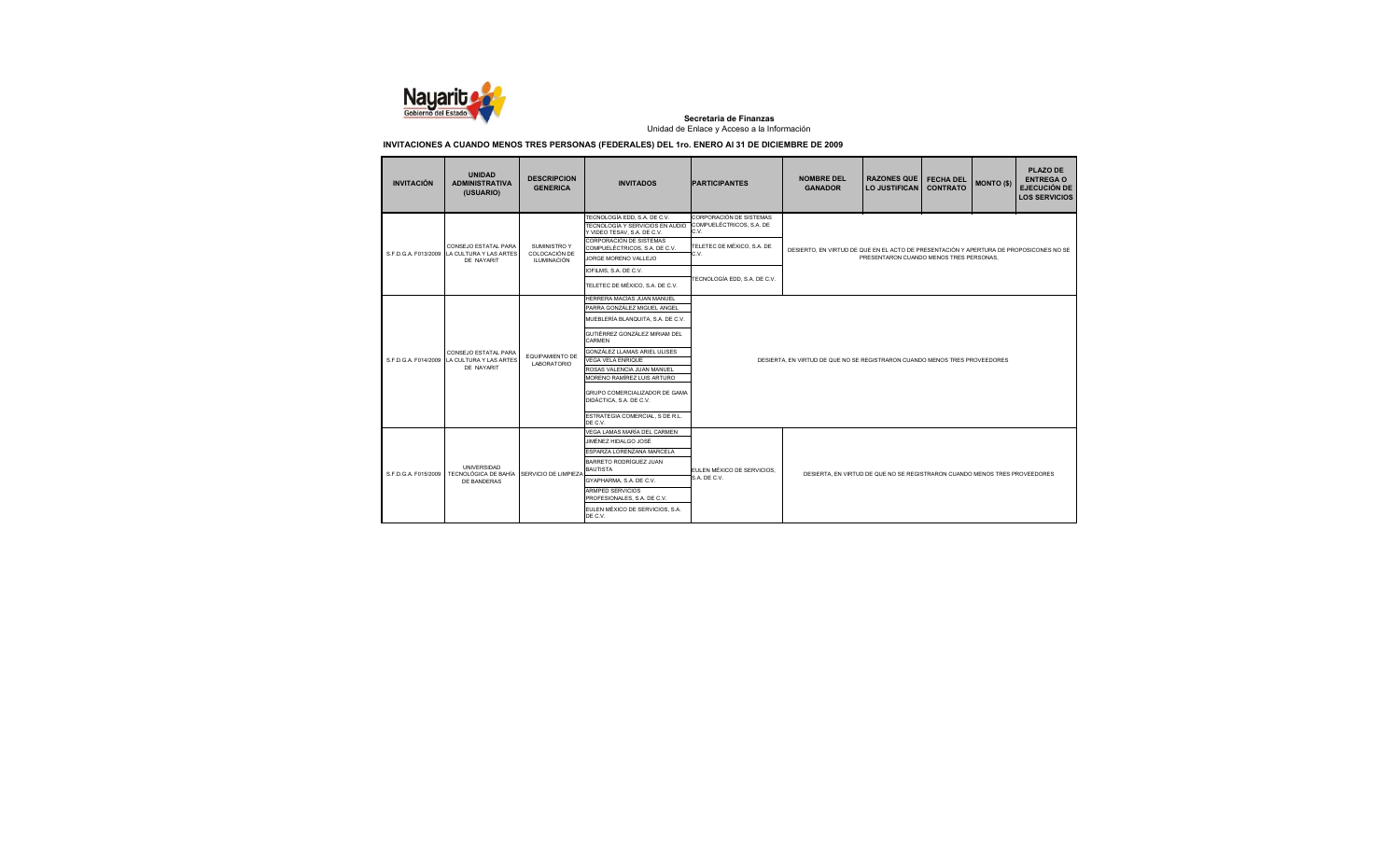

| <b>INVITACIÓN</b>                                                           | <b>UNIDAD</b><br><b>ADMINISTRATIVA</b><br>(USUARIO) | <b>DESCRIPCION</b><br><b>GENERICA</b>                                                                                                                                                                                                                           | <b>INVITADOS</b>                                                                                                                                                                                                                                                                                                                                         | <b>PARTICIPANTES</b>                                                       | <b>NOMBRE DEL</b><br><b>GANADOR</b>                                     | <b>RAZONES QUE</b><br><b>LO JUSTIFICAN</b> | <b>FECHA DEL</b><br><b>CONTRATO</b> | <b>MONTO (\$)</b> | <b>PLAZO DE</b><br><b>ENTREGA O</b><br><b>EJECUCIÓN DE</b><br><b>LOS SERVICIOS</b> |  |
|-----------------------------------------------------------------------------|-----------------------------------------------------|-----------------------------------------------------------------------------------------------------------------------------------------------------------------------------------------------------------------------------------------------------------------|----------------------------------------------------------------------------------------------------------------------------------------------------------------------------------------------------------------------------------------------------------------------------------------------------------------------------------------------------------|----------------------------------------------------------------------------|-------------------------------------------------------------------------|--------------------------------------------|-------------------------------------|-------------------|------------------------------------------------------------------------------------|--|
| S.F.D.G.A. F016/2009                                                        | SECRETARÍA DE OBRAS<br>PÚBLICAS                     | EQUIPAMIENTO PARA<br>UNIDAD DE<br>PROTECCIÓN CIVIL                                                                                                                                                                                                              | CASILLAS AMARAL JORGEL ALBERTO<br><b>RAMÓN</b><br>BECERRA RODRIGUEZ YEZMÍN<br>RADIOCOMUNICACIÓN Y SEGURIDAD<br>ELECTRÓNICA, S.A. DE C.V.<br>GONZÁLEZ LORETO MARÍA<br>GUADALUPE<br>SEÑALACIONES PREVENTIVAS, S.A.<br>DE C.V.<br>APASEO GORDILLO JAVIER<br>VALDEZ DURÁN OZIEL RAFAEL<br>ÁLVAREZ GÓMEZ LORENA<br>EL PALACIO DEL RESCATISTA, S.A. DE<br>C.V. | DESIERTA. EN VIRTUD DE QUE NO SE REGISTRARON CUANDO MENOS TRES PROVEEDORES |                                                                         |                                            |                                     |                   |                                                                                    |  |
| S.F.D.G.A. F017/2009                                                        | S.O.P.                                              | <b>IMPLEMENTOS DE</b>                                                                                                                                                                                                                                           | STAR UNIFORMES, S.A. DE C.V.<br>CRESPO PEÑA CARLOS FRANCISCO                                                                                                                                                                                                                                                                                             | STAR UNIFORMES, S.A. DE C.V.                                               |                                                                         |                                            |                                     |                   |                                                                                    |  |
|                                                                             |                                                     | <b>SEGURIDAD</b>                                                                                                                                                                                                                                                | ORTIZ MORONES RODRIGO<br><b>GONZALEZ TORRES JOSE LUIS</b><br>APASEO GORDILLO JAVIER                                                                                                                                                                                                                                                                      | CARLOS FRANCISCO CRESPO<br>PEÑA                                            | DESIERTO. EN VIRTUD DE QUE NO SE REGISTRARON CUANDO MENOS TRES PERSONAS |                                            |                                     |                   |                                                                                    |  |
| S.F.D.G.A. F018/2009                                                        | INIFE (I.T.B.B.)                                    | CONSULTORES ASOCIADOS EN<br>CONSULTORES ASOCIADOS EN<br>TECNOLOGÍA Y<br>TECNOLOGÍA Y<br>TELECOMUNICACIONES, S.A. DE<br>TELECOMUNICACIONES, S.A. DE C.V.<br>C.V.<br>EQUIPO DE CÓMPUTO<br>DESIERTO. EN VIRTUD DE QUE NO SE REGISTRARON CUANDO MENOS TRES PERSONAS |                                                                                                                                                                                                                                                                                                                                                          |                                                                            |                                                                         |                                            |                                     |                   |                                                                                    |  |
| EQUIPAMIENTO REDES Y<br>SOLUCIONES, S.A. DE C.V.<br>SERGIO GONZÁLEZ RAMIREZ |                                                     |                                                                                                                                                                                                                                                                 |                                                                                                                                                                                                                                                                                                                                                          | EQUIPAMIENTO REDES Y<br>SOLUCIONES, S.A. DE C.V.                           |                                                                         |                                            |                                     |                   |                                                                                    |  |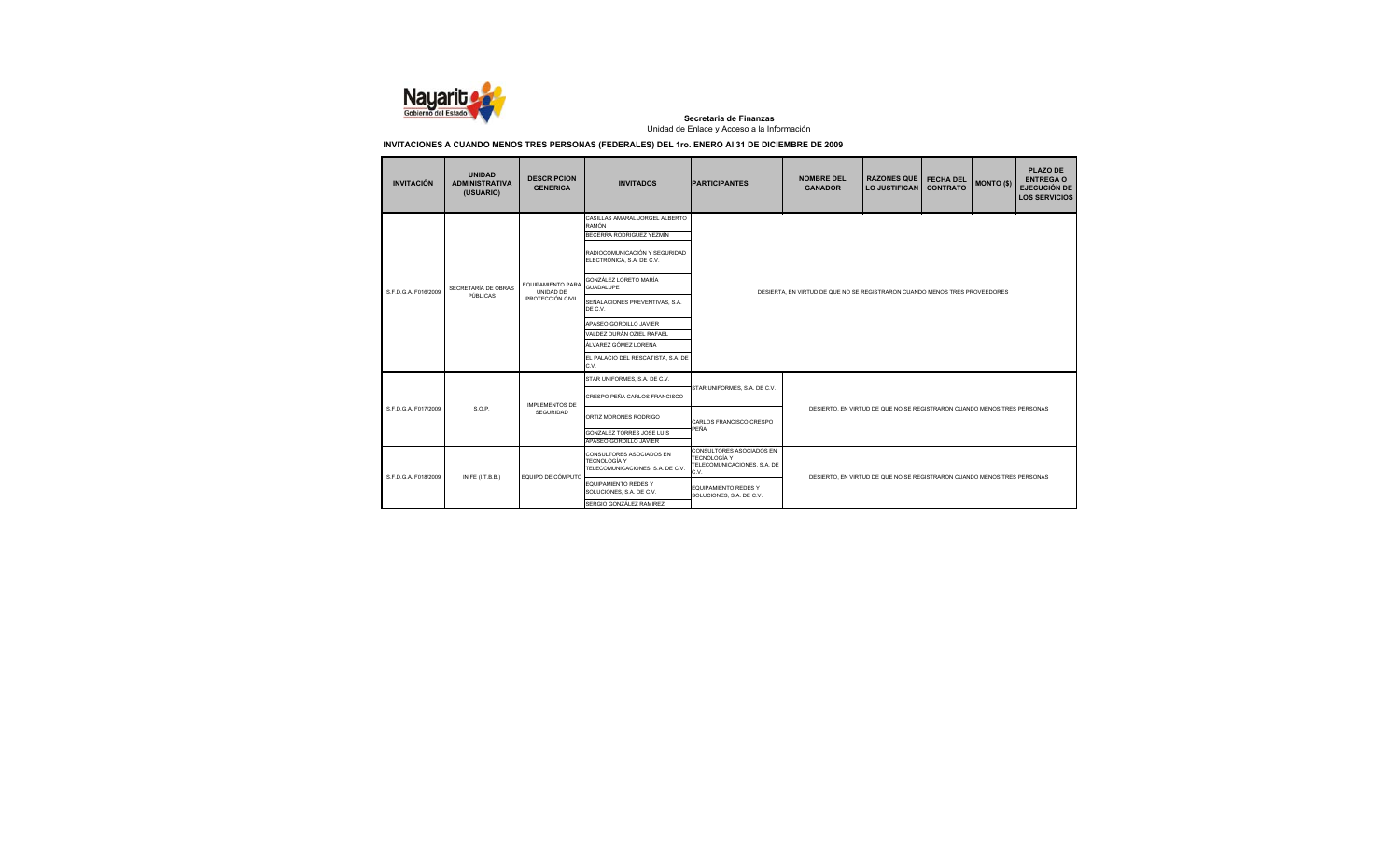

| <b>INVITACIÓN</b>    | <b>UNIDAD</b><br><b>ADMINISTRATIVA</b><br>(USUARIO) | <b>DESCRIPCION</b><br><b>GENERICA</b> | <b>INVITADOS</b>                                                                      | <b>PARTICIPANTES</b>         | <b>NOMBRE DEL</b><br><b>GANADOR</b>                                     | <b>RAZONES QUE</b><br>LO JUSTIFICAN                                     | <b>FECHA DEL</b><br><b>CONTRATO</b> | <b>MONTO (\$)</b> | PLAZO DE<br><b>ENTREGA O</b><br><b>EJECUCIÓN DE</b><br><b>LOS SERVICIOS</b> |  |
|----------------------|-----------------------------------------------------|---------------------------------------|---------------------------------------------------------------------------------------|------------------------------|-------------------------------------------------------------------------|-------------------------------------------------------------------------|-------------------------------------|-------------------|-----------------------------------------------------------------------------|--|
|                      |                                                     |                                       | VALDEZ DURAN OZIEL RAFAEL                                                             |                              |                                                                         |                                                                         |                                     |                   |                                                                             |  |
|                      |                                                     |                                       | <b>GONZALEZ LORETO MARIA</b><br><b>GUADALUPE</b>                                      | EL PALACIO DEL RESCATISTA.   |                                                                         |                                                                         |                                     |                   |                                                                             |  |
|                      |                                                     | <b>EQUIPAMIENTO PARA</b>              | SEÑALACIONES PREVENTIVAS, S.A.<br>DE C.V.                                             | S.A. DE C.V.                 |                                                                         |                                                                         |                                     |                   |                                                                             |  |
| S.F.D.G.A. F019/2009 | S.O.P.                                              | UNIDAD DE<br>PROTECCIÓN CIVIL         | MANUEL EDUARDO AVILA MEZA                                                             |                              | DESIERTO. EN VIRTUD DE QUE NO SE REGISTRARON CUANDO MENOS TRES PERSONAS |                                                                         |                                     |                   |                                                                             |  |
|                      |                                                     |                                       | EL PALACIO DEL RESCATISTA, S.A. DE<br>C.V.                                            | COPUSA RESCATE, S.A. DE C.V. |                                                                         |                                                                         |                                     |                   |                                                                             |  |
|                      |                                                     |                                       | QUIROGA TRUCKS, S.A. DE C.V.                                                          |                              |                                                                         |                                                                         |                                     |                   |                                                                             |  |
|                      |                                                     |                                       | COPUSA RESCATE, S.A. DE C.V.<br>AMBULANCIAS Y CONVERSIONES EL<br>DORADO, S.A. DE C.V. |                              |                                                                         |                                                                         |                                     |                   |                                                                             |  |
|                      |                                                     |                                       | JUAN MANUEL ROSAS VALENCIA<br>DIAZ SANCHEZ MARÍA DE JESÚS                             |                              |                                                                         |                                                                         |                                     |                   |                                                                             |  |
|                      |                                                     |                                       | GRUPO COMERCIALIZADOR DE GAMA<br>DIDACTICA, S.A. DE C.V.                              | JUAN MANUEL ROSAS VALENCIA   |                                                                         |                                                                         |                                     |                   |                                                                             |  |
| S.F.D.G.A. F020/2009 | CECAN                                               | EQUIPAMIENTO DE<br><b>MOBILIARIO</b>  | ESTRATEGIA COMERCIAL, S.A. DE C.V.                                                    |                              |                                                                         | DESIERTO. EN VIRTUD DE QUE NO SE REGISTRARON CUANDO MENOS TRES PERSONAS |                                     |                   |                                                                             |  |
|                      |                                                     |                                       | CAMARILLO OCEGUEDA LUIS<br>EDUARDO                                                    | PLASYDERNAY, S.A. DE C.V.    |                                                                         |                                                                         |                                     |                   |                                                                             |  |
|                      |                                                     |                                       | GONZALEZ LLAMAS URIEL ULISES                                                          |                              |                                                                         |                                                                         |                                     |                   |                                                                             |  |
|                      |                                                     |                                       | PLASYDERNAY, S.A. DE C.V.                                                             |                              |                                                                         |                                                                         |                                     |                   |                                                                             |  |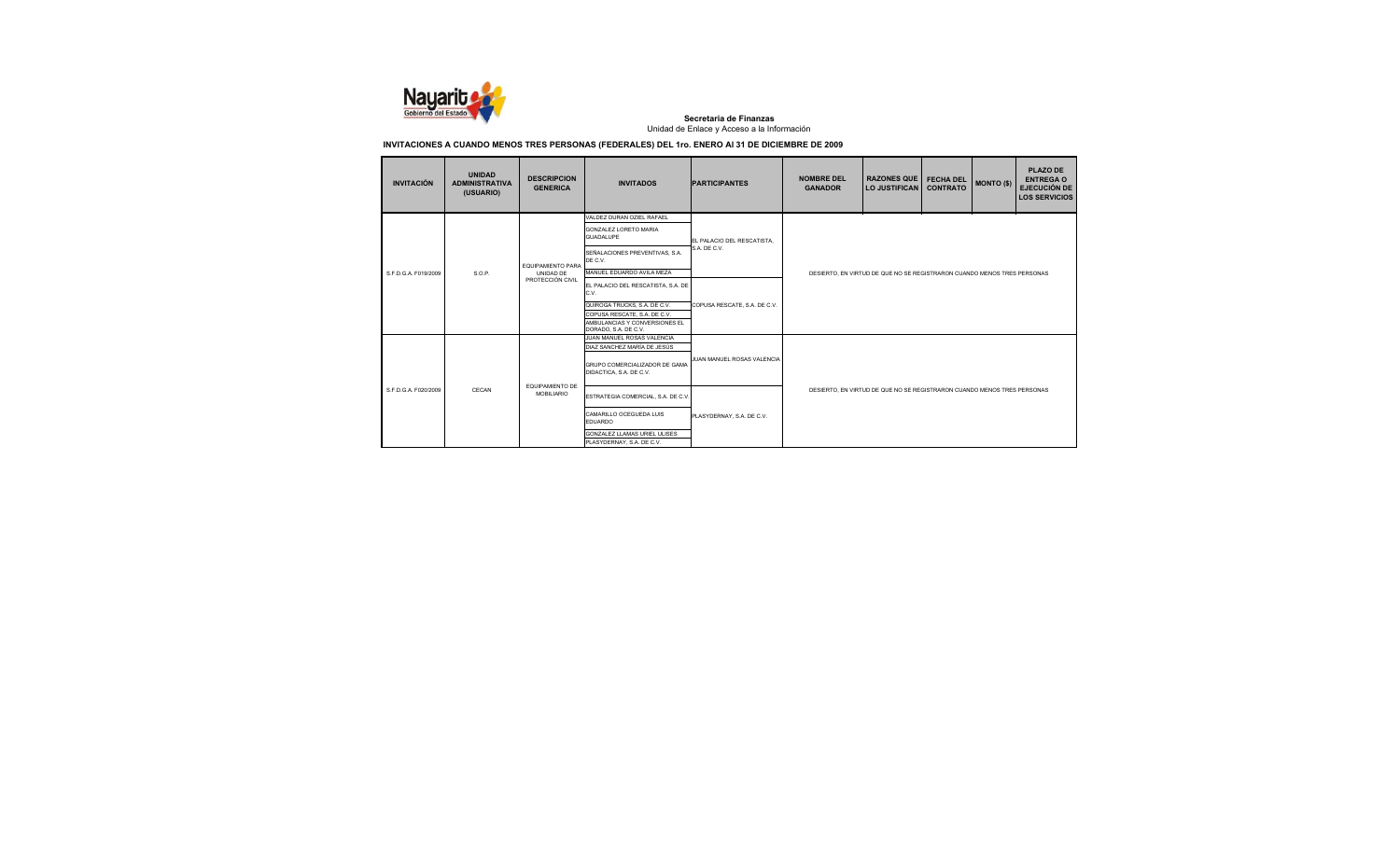

| <b>INVITACIÓN</b>    | <b>UNIDAD</b><br><b>ADMINISTRATIVA</b><br>(USUARIO) | <b>DESCRIPCION</b><br><b>GENERICA</b> | <b>INVITADOS</b>                                                                                      | <b>PARTICIPANTES</b>                                                                   | <b>NOMBRE DEL</b><br><b>GANADOR</b>                                                      | <b>RAZONES QUE</b><br><b>LO JUSTIFICAN</b>                              | <b>FECHA DEL</b><br><b>CONTRATO</b> | <b>MONTO (\$)</b> | <b>PLAZO DE</b><br><b>ENTREGA O</b><br><b>EJECUCIÓN DE</b><br><b>LOS SERVICIOS</b> |
|----------------------|-----------------------------------------------------|---------------------------------------|-------------------------------------------------------------------------------------------------------|----------------------------------------------------------------------------------------|------------------------------------------------------------------------------------------|-------------------------------------------------------------------------|-------------------------------------|-------------------|------------------------------------------------------------------------------------|
| S.F.D.G.A. F021/2009 | S.O.P.                                              | IMPI EMENTOS DE                       | STAR UNIFORMES, S.A. DE C.V.<br>CRESPO PEÑA CARLOS FRANCISCO                                          | STAR UNIFORMES, S.A. DE C.V.                                                           |                                                                                          | DESIERTO. EN VIRTUD DE QUE NO SE REGISTRARON CUANDO MENOS TRES PERSONAS |                                     |                   |                                                                                    |
|                      |                                                     | SEGURIDAD                             | ORTIZ MORONES RODRIGO<br><b>GONZALEZ TORRES JOSE LUIS</b><br>APASEO GORDILLO JAVIER                   |                                                                                        |                                                                                          |                                                                         |                                     |                   |                                                                                    |
|                      | <b>INSTITUTO NAYARITA</b>                           |                                       | <b>EQUIPAMIENTO REDES Y</b><br>SOLUCIONES, S.A. DE C.V.                                               | <b>EQUIPAMIENTO REDES Y</b><br>SOLUCIONES, S.A. DE C.V.                                |                                                                                          |                                                                         |                                     |                   |                                                                                    |
| S.F.D.G.A. F022/2009 | PARA LA<br><b>INIFRAESTRUCTURA</b>                  | EQUIPO DE CÓMPUTO                     | INFORMATICA OPCYÓN, S.A. DE C.V.                                                                      | INFORMATICA OPCYÓN, S.A. DE<br>C.V.                                                    | DESIERTO. EN VIRTUD DE QUE AL ACTO DE PRESENTACIÓN DE OFERTAS. ÚNICAMENTE SE PRESENTARON | <b>DOS PERSONAS</b>                                                     |                                     |                   |                                                                                    |
|                      | FÍSICA EDUCATIVA (USO<br>$I.T.B.B+B50$              |                                       | CONSULTORES ASOCIADOS EN<br>TECNOLOGÍA Y<br>TELECOMUNICACIONES, S.A. DE C.V.                          | CONSULTORES ASOCIADOS EN<br><b>TECNOLOGÍA Y</b><br>TELECOMUNICACIONES, S.A. DE<br>C.V. |                                                                                          |                                                                         |                                     |                   |                                                                                    |
|                      |                                                     |                                       | SERVICIO DE MANTENIMIENTO Y<br>CONSTRUCCIÓN DEL NORTE, S.A. DE<br>C.V.<br>VEGA LAMAS MARÍA DEL CARMEN |                                                                                        |                                                                                          |                                                                         |                                     |                   |                                                                                    |
|                      | <b>UNIVERSIDAD</b>                                  |                                       | SHEYLA GORETY JIMÉNEZ JIMÉNEZ                                                                         |                                                                                        |                                                                                          |                                                                         |                                     |                   |                                                                                    |
| S.F.D.G.A. F023/2009 | TECNOLÓGICA DE BAHÍA<br>DE BANDERAS                 | SERVICIO DE LIMPIEZA                  | <b>HMÉNEZ HIDALGO JOSÉ</b>                                                                            | SHEYLA GORETY JIMÉNEZ<br>JIMÉNEZ                                                       |                                                                                          | DESIERTO. EN VIRTUD DE QUE NO SE REGISTRARON CUANDO MENOS TRES PERSONAS |                                     |                   |                                                                                    |
|                      |                                                     |                                       | BARRÓN ROBLES ILIANA                                                                                  |                                                                                        |                                                                                          |                                                                         |                                     |                   |                                                                                    |
|                      |                                                     |                                       | GYAPHARMA, S.A. DE C.V.<br>ESPARZA LORENZANA MARCELA                                                  |                                                                                        |                                                                                          |                                                                         |                                     |                   |                                                                                    |
|                      |                                                     |                                       | EULEN MÉXICO DE SERVICIOS. S.A.<br>DE C.V.                                                            |                                                                                        |                                                                                          |                                                                         |                                     |                   |                                                                                    |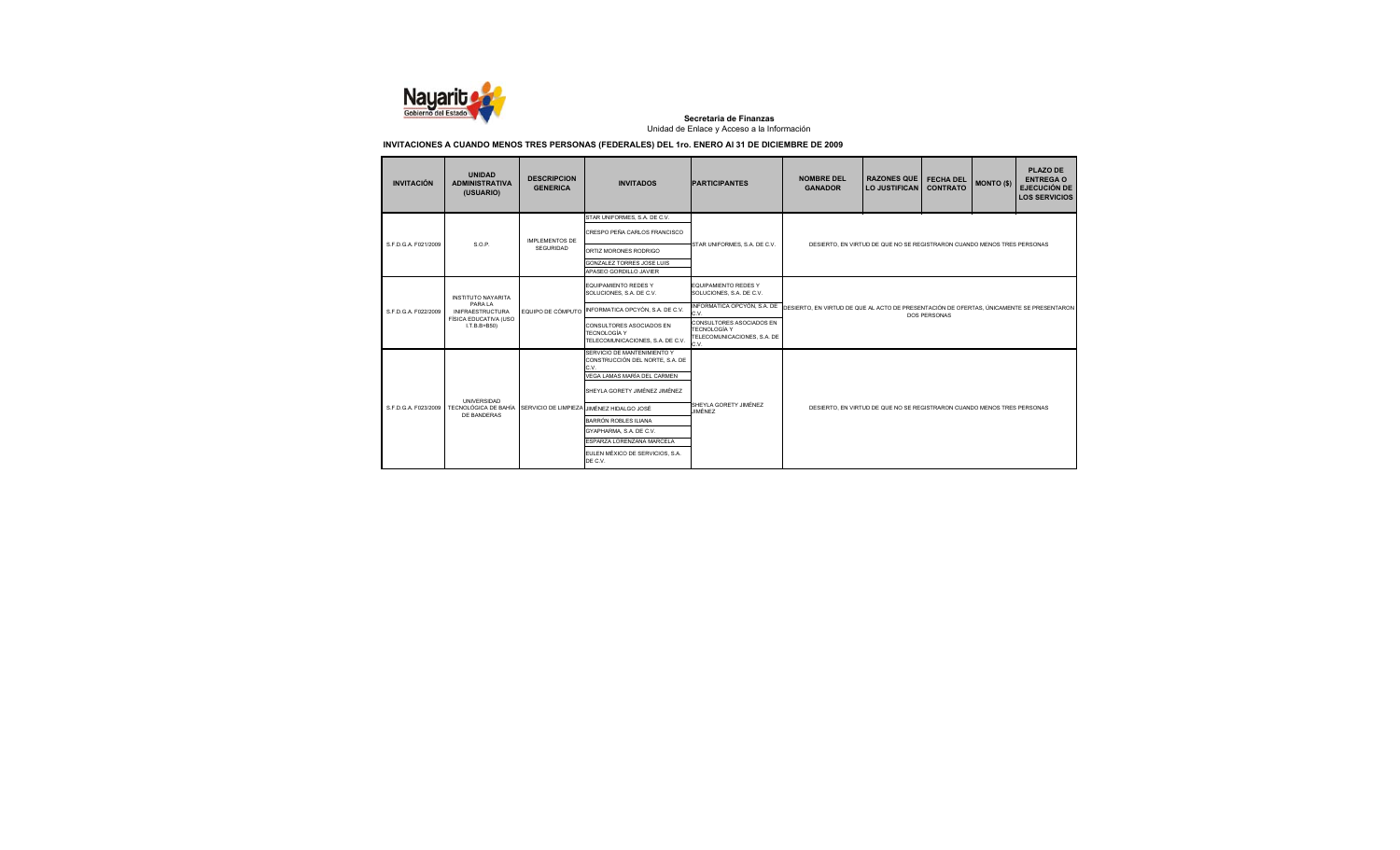

| <b>INVITACIÓN</b>    | <b>UNIDAD</b><br><b>ADMINISTRATIVA</b><br>(USUARIO) | <b>DESCRIPCION</b><br><b>GENERICA</b> | <b>INVITADOS</b>                                                 | <b>PARTICIPANTES</b>                                       | <b>NOMBRE DEL</b><br><b>GANADOR</b>                                                                                                                                            | <b>RAZONES QUE</b><br><b>LO JUSTIFICAN</b> | <b>FECHA DEL</b><br><b>CONTRATO</b> | <b>MONTO (\$)</b> | <b>PLAZO DE</b><br><b>ENTREGA O</b><br><b>EJECUCIÓN DE</b><br><b>LOS SERVICIOS</b> |
|----------------------|-----------------------------------------------------|---------------------------------------|------------------------------------------------------------------|------------------------------------------------------------|--------------------------------------------------------------------------------------------------------------------------------------------------------------------------------|--------------------------------------------|-------------------------------------|-------------------|------------------------------------------------------------------------------------|
|                      |                                                     |                                       | INFORMÁTICA OPCYÓN, S.A. DE C.V.                                 | INFORMÁTICA OPCYÓN, S.A. DE                                | INFORMATICA OPCYON, S.A.<br>DE C.V.                                                                                                                                            |                                            |                                     | 531.380.50        |                                                                                    |
|                      |                                                     |                                       | CARLOS ARMANDO CISNEROS                                          | C.V.                                                       |                                                                                                                                                                                |                                            |                                     |                   |                                                                                    |
|                      |                                                     | EQUIPO DE CÓMPUTO                     | MOISÉS ALBERTO DELGADO SICARI                                    |                                                            | CARLOS ARMANDO                                                                                                                                                                 | <b>MEJORES</b><br><b>CONDICIONES DE</b>    |                                     |                   |                                                                                    |
| S.F.D.G.A. F024/2009 | <b>ICATEN</b>                                       |                                       | SERGIO GONZÁLEZ RAMIREZ                                          | CARLOS ARMANDO CISNEROS                                    | <b>CISNEROS</b>                                                                                                                                                                | PRECIO Y CALIDAD<br>ADEMAS DE LOS          | 02-JUN.-09                          | 80.258.50         | 12-JUN.-09                                                                         |
|                      |                                                     |                                       | EXPERTIS, S.A. DE C.V.                                           |                                                            |                                                                                                                                                                                | <b>REQUISITOS</b>                          |                                     |                   |                                                                                    |
|                      |                                                     |                                       | REYES GARCÍA LUIS HUMBERTO                                       | MOISÉS ALBERTO DELGADO<br><b>SICARI</b>                    | MOISES ALBERTO DELGADO<br><b>SICARI</b>                                                                                                                                        | SOLICITADOS                                |                                     |                   |                                                                                    |
|                      |                                                     |                                       | PARTES Y ACCESORIOS DE<br>COMPUTACIÓN DE TEPIC. S.A. DE C.V.     |                                                            |                                                                                                                                                                                |                                            |                                     | 4.025.00          |                                                                                    |
|                      |                                                     |                                       | CORPORATIVO COBRA DE<br>SEGURIDAD PRIVADA, S.A. DE C.V.          | CORPORATIVO COBRA DE<br>SEGURIDAD PRIVADA, S.A. DE<br>C.V. |                                                                                                                                                                                |                                            |                                     |                   |                                                                                    |
|                      |                                                     |                                       | PROTECTION SERVICES GROUP, S.A.<br>DE C.V.                       | SISTEMAS DE PROTECCION                                     |                                                                                                                                                                                |                                            |                                     |                   |                                                                                    |
| S.F.D.G.A. F025/2009 | UNIVERSIDAD<br>TECNOLÓGICA DE BAHÍA                 | SERVICIO DE<br><b>VIGILANCIA</b>      | SEGURIDAD PRIVADA NAYAR, S.A. DE<br>C.V.                         | INTRAMUROS DE NAYARIT, S.A.<br>DE C.V.                     | DESIERTO EN PRESENTACIÓN Y APERTURA DE PROPOSICIONES EN VIRTUD DE QUE SE DESCALIFICÓ A<br>UNA PERSONA Y YA NO EXISTEN TRES PROPUESTAS SUSCEPTIBLES DE ANALIZARSE TÉCNICAMENTE. |                                            |                                     |                   |                                                                                    |
|                      | DE BANDERAS                                         |                                       | SISTEMAS DE PROTECCION<br>INTRAMUROS DE NAYARIT, S.A. DE<br>C.V. | SEGURIDAD PRIVADA NAYAR.                                   |                                                                                                                                                                                |                                            |                                     |                   |                                                                                    |
|                      |                                                     |                                       | SEGURIDAD Y ALARMAS DE<br>OCCIDENTE, S.A. DE C.V.                | S.A. DE C.V.                                               |                                                                                                                                                                                |                                            |                                     |                   |                                                                                    |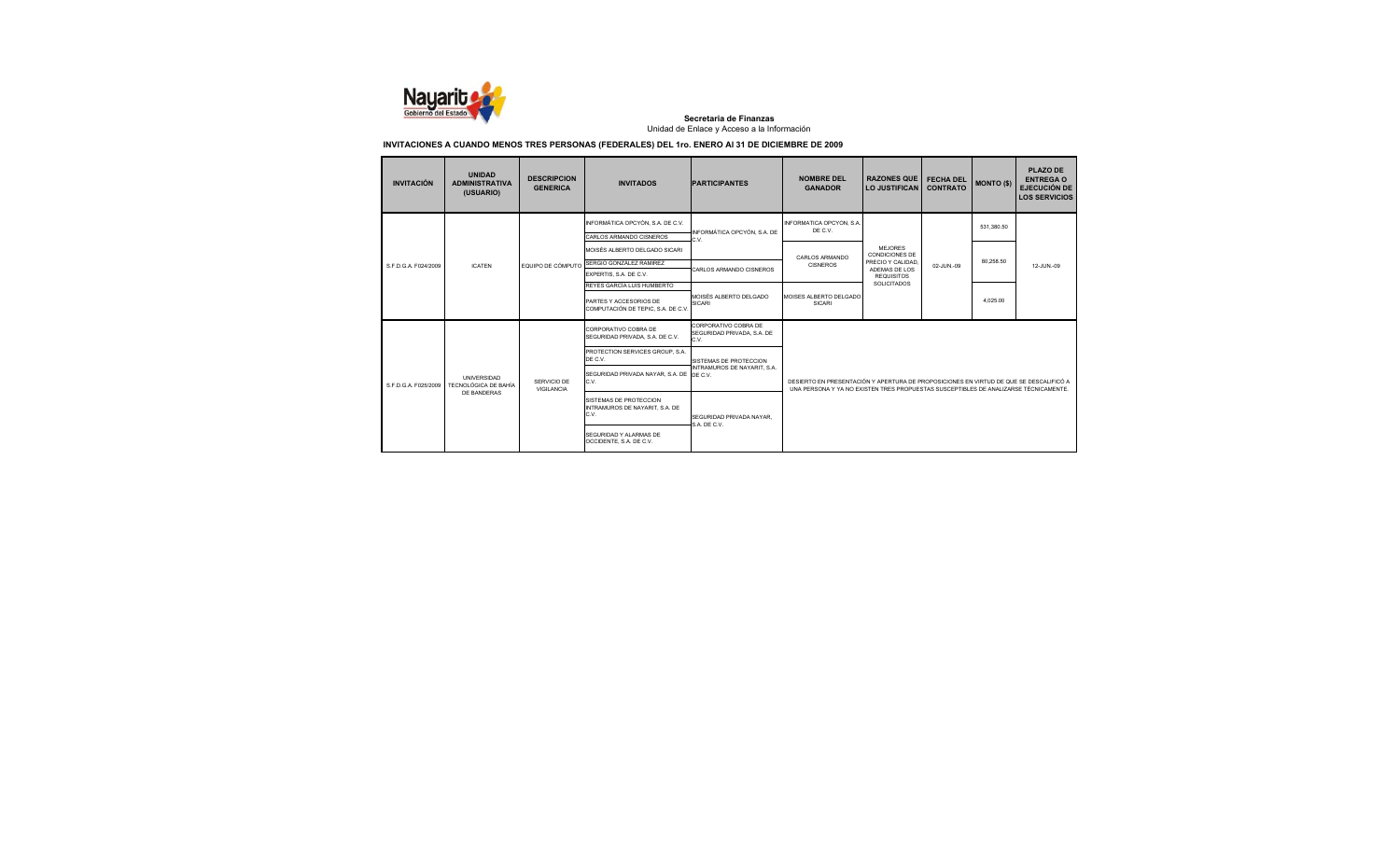

| <b>INVITACIÓN</b>                                       | <b>UNIDAD</b><br><b>ADMINISTRATIVA</b><br>(USUARIO) | <b>DESCRIPCION</b><br><b>GENERICA</b> | <b>INVITADOS</b>                                             | <b>PARTICIPANTES</b>                                    | <b>NOMBRE DEL</b><br><b>GANADOR</b>                     | <b>RAZONES QUE</b><br>LO JUSTIFICAN                         | <b>FECHA DEL</b><br><b>CONTRATO</b> | <b>MONTO (\$)</b> | <b>PLAZO DE</b><br><b>ENTREGA O</b><br><b>EJECUCIÓN DE</b><br><b>LOS SERVICIOS</b> |  |
|---------------------------------------------------------|-----------------------------------------------------|---------------------------------------|--------------------------------------------------------------|---------------------------------------------------------|---------------------------------------------------------|-------------------------------------------------------------|-------------------------------------|-------------------|------------------------------------------------------------------------------------|--|
|                                                         |                                                     |                                       | DISEÑO TECNOLÓGICO EN<br>LABORATORIOS, S.A. DE C.V.          |                                                         |                                                         |                                                             |                                     |                   |                                                                                    |  |
|                                                         |                                                     |                                       | RIVELAB, S.A. DE C.V.                                        | RIVELAB, S.A. DE C.V.                                   |                                                         |                                                             |                                     |                   |                                                                                    |  |
| S.F.D.G.A. F026/2009                                    | <b>INSTITUTO NAYARITA</b><br>PARA LA                | EQUIPAMIENTO PARA                     | <b>EQUIPOS INTERFERENCIALES DE</b><br>MÉXICO, S.A. DE C.V.   |                                                         |                                                         | DESIERTA, EN VIRTUD DE QUE SOLO SE REGISTRARON DOS PERSONAS |                                     |                   |                                                                                    |  |
|                                                         | <b>INIFRAESTRUCTURA</b>                             | LABORATORIO                           | GRUPO ORTHOMEDIC, S.A. DE C.V.                               |                                                         |                                                         |                                                             |                                     |                   |                                                                                    |  |
|                                                         | FÍSICA EDUCATIVA (INIFE)                            |                                       | SIEMENS, S.A. DE C.V.                                        | DISEÑO TECNOLÓGICO EN                                   |                                                         |                                                             |                                     |                   |                                                                                    |  |
|                                                         |                                                     |                                       | TECNOLOGÍA EN MEDICINA, S.A. DE<br>C.V.                      | LABORATORIOS, S.A. DE C.V.                              |                                                         |                                                             |                                     |                   |                                                                                    |  |
|                                                         |                                                     |                                       | <b>SMART INFORMATION NET</b>                                 | INFORMATICA OPCYÓN, S.A. DE<br>C.V.                     | EXPERTIS, S.A. DE C.V.                                  |                                                             |                                     |                   |                                                                                    |  |
|                                                         |                                                     |                                       | VEGA CACHU CLAUDIA ALICIA                                    |                                                         |                                                         | MEJORES                                                     |                                     |                   |                                                                                    |  |
|                                                         | <b>INSTITUTO NAYARITA</b>                           |                                       | INFORMATICA Y SISTEMAS DE<br>NAYARIT, S.A. DE C.V.           | EXPERTIS, S.A. DE C.V.                                  |                                                         |                                                             |                                     |                   | 124.041.30                                                                         |  |
|                                                         | PARA LA                                             |                                       | EXPERTIS, S.A. DE C.V.                                       |                                                         |                                                         | <b>CONDICIONES DE</b><br>PRECIO Y CALIDAD                   |                                     |                   |                                                                                    |  |
| S F D G A F027/2009<br><b>INIFRAESTRUCTURA</b><br>LT.T. | FÍSICA EDUCATIVA (USO                               | EQUIPO DE CÓMPUTO                     | ENLACES INFORMATICOS DE<br>NAYARIT, S.A. DE C.V.             | INFORMATICA Y SISTEMAS DE                               |                                                         | ADEMAS DE LOS<br><b>REQUISITOS</b>                          | 15-JUN.-09                          |                   | 03-JUL-09                                                                          |  |
|                                                         |                                                     |                                       | PARTES Y ACCESORIOS DE<br>COMPUTACIÓN DE TEPIC, S.A. DE C.V. | NAYARIT, S.A. DE C.V.                                   | <b>ENLACES INFORMATICOS DE</b><br>NAYARIT, S.A. DE C.V. | SOLICITADOS                                                 |                                     | 58,786.0          |                                                                                    |  |
|                                                         |                                                     |                                       | INFORMATICA OPCYÓN, S.A. DE C.V.                             | <b>ENLACES INFORMATICOS DE</b><br>NAYARIT, S.A. DE C.V. |                                                         |                                                             |                                     |                   |                                                                                    |  |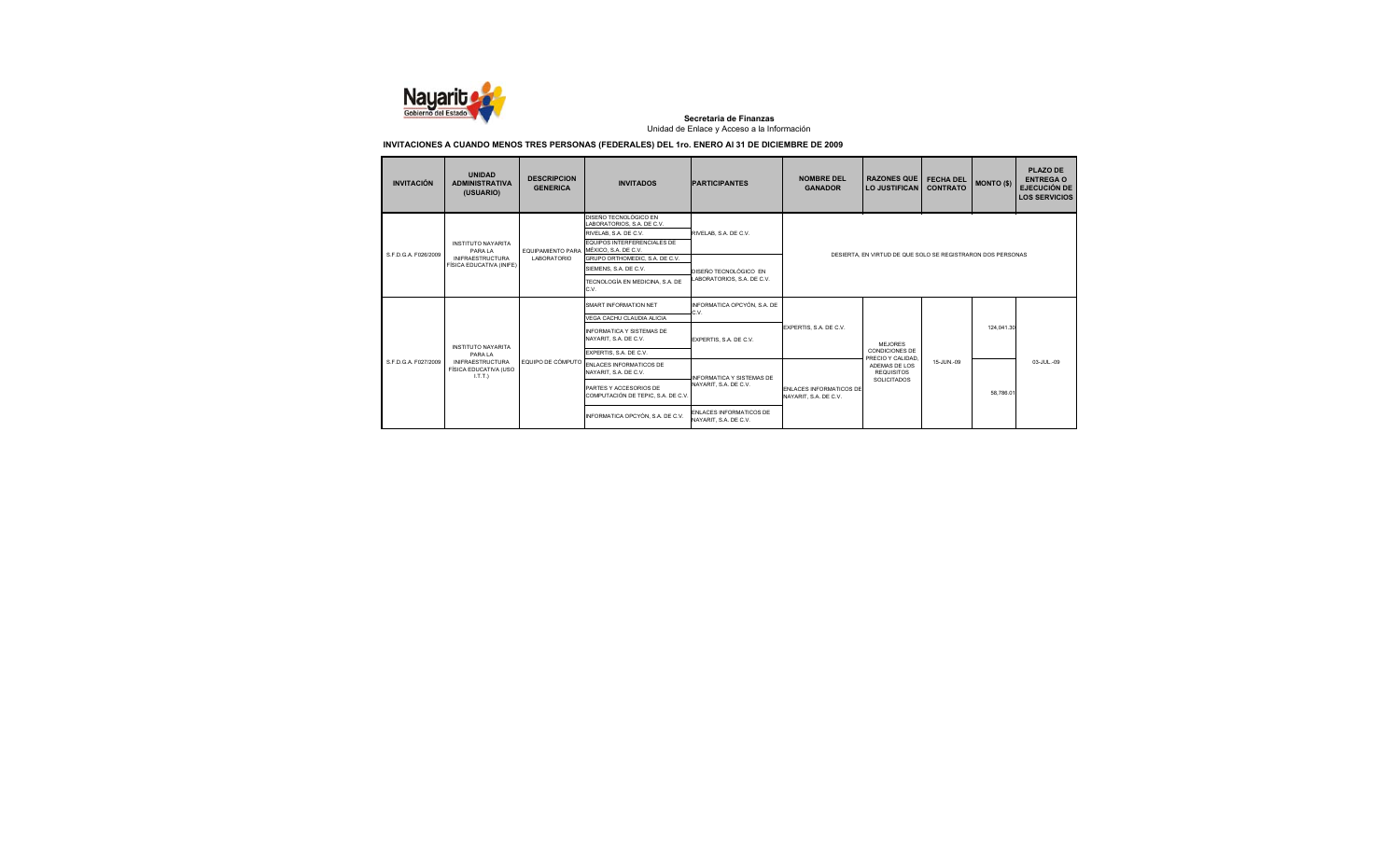

| <b>INVITACIÓN</b>    | <b>UNIDAD</b><br><b>ADMINISTRATIVA</b><br>(USUARIO)                                              | <b>DESCRIPCION</b><br><b>GENERICA</b>    | <b>INVITADOS</b>                                                                                                                                     | <b>PARTICIPANTES</b>                                             | <b>NOMBRE DEL</b><br><b>GANADOR</b>                                                                                                                                            | <b>RAZONES QUE</b><br><b>LO JUSTIFICAN</b> | <b>FECHA DEL</b><br><b>CONTRATO</b> | <b>MONTO (\$)</b> | <b>PLAZO DE</b><br><b>ENTREGA O</b><br><b>EJECUCIÓN DE</b><br><b>LOS SERVICIOS</b> |  |
|----------------------|--------------------------------------------------------------------------------------------------|------------------------------------------|------------------------------------------------------------------------------------------------------------------------------------------------------|------------------------------------------------------------------|--------------------------------------------------------------------------------------------------------------------------------------------------------------------------------|--------------------------------------------|-------------------------------------|-------------------|------------------------------------------------------------------------------------|--|
|                      |                                                                                                  |                                          | PERKIN ELMER DE MEXICO, S.A. DE<br>C.V.<br>ANALITICA REPRESENTACIONES. S.A.<br>DE C.V.<br><b>GBC SCIENTIFIC EQUIPMENT DE</b><br>MÉXICO, S.A. DE C.V. | ANALITICA<br>REPRESENTACIONES, S.A. DE<br>C.V.                   | DESIERTO EN PRESENTACIÓN Y APERTURA DE PROPOSICIONES EN VIRTUD DE QUE SE DESCALIFICÓ A<br>UNA PERSONA Y YA NO EXISTEN TRES PROPUESTAS SUSCEPTIBLES DE ANALIZARSE TÉCNICAMENTE. |                                            |                                     |                   |                                                                                    |  |
| S.F.D.G.A. F028/2009 | <b>INSTITUTO NAYARITA</b><br>PARAIA<br><b>INIFRAESTRUCTURA</b><br>FÍSICA EDUCATIVA (CBTA<br>108) | SISTEMA DE<br>CROMATOGRAFÍA              | INSTRUMENTOS Y EQUIPOS FALCON.<br>S.A. DE C.V.                                                                                                       | JUAN POSADAS FIGUEROA                                            |                                                                                                                                                                                |                                            |                                     |                   |                                                                                    |  |
|                      |                                                                                                  |                                          | <b>JUAN POSADAS FIGUEROA</b>                                                                                                                         |                                                                  |                                                                                                                                                                                |                                            |                                     |                   |                                                                                    |  |
|                      |                                                                                                  |                                          | DISEÑO TECNOLÓGICO EN<br>LABORATORIOS, S.A. DE C.V.                                                                                                  |                                                                  |                                                                                                                                                                                |                                            |                                     |                   |                                                                                    |  |
|                      |                                                                                                  |                                          | IN MEDICAL NACIONAL, S.A. DE C.V.                                                                                                                    | PERKIN ELMER DE MEXICO. S.A.                                     |                                                                                                                                                                                |                                            |                                     |                   |                                                                                    |  |
|                      |                                                                                                  |                                          | GRUPO LAPCIT. S.A. DE C.V.<br>RIVELAB, S.A. DE C.V.                                                                                                  | DE C.V.                                                          |                                                                                                                                                                                |                                            |                                     |                   |                                                                                    |  |
|                      |                                                                                                  |                                          | SISTEMAS DE PROTECCION<br>INTRAMUROS DE NAYARIT. S.A. DE<br>C.V.                                                                                     | SISTEMAS DE PROTECCION<br>INTRAMUROS DE NAYARIT, S.A.<br>DE C.V. |                                                                                                                                                                                |                                            |                                     |                   |                                                                                    |  |
| S F D G A F029/2009  | <b>UNIVERSIDAD</b><br>SERVICIO DE<br>TECNOLÓGICA DE BAHÍA<br>VIGILANCIA<br>DE BANDERAS           |                                          | CORPORATIVO COBRA DE<br>SEGURIDAD PRIVADA, S.A. DE C.V.                                                                                              | CORPORATIVO COBRA DE<br>SEGURIDAD PRIVADA, S.A. DE<br>C.V.       | DESIERTO EN PRESENTACIÓN Y APERTURA DE PROPOSICIONES EN VIRTUD DE QUE SE DESCALIFICÓ A<br>UNA PERSONA Y YA NO EXISTEN TRES PROPUESTAS SUSCEPTIBLES DE ANALIZARSE TÉCNICAMENTE. |                                            |                                     |                   |                                                                                    |  |
|                      |                                                                                                  | SEGURIDAD PRIVADA NAYAR, S.A. DE<br>C.V. | SEGURIDAD PRIVADA NAYAR.<br>S.A. DE C.V.                                                                                                             |                                                                  |                                                                                                                                                                                |                                            |                                     |                   |                                                                                    |  |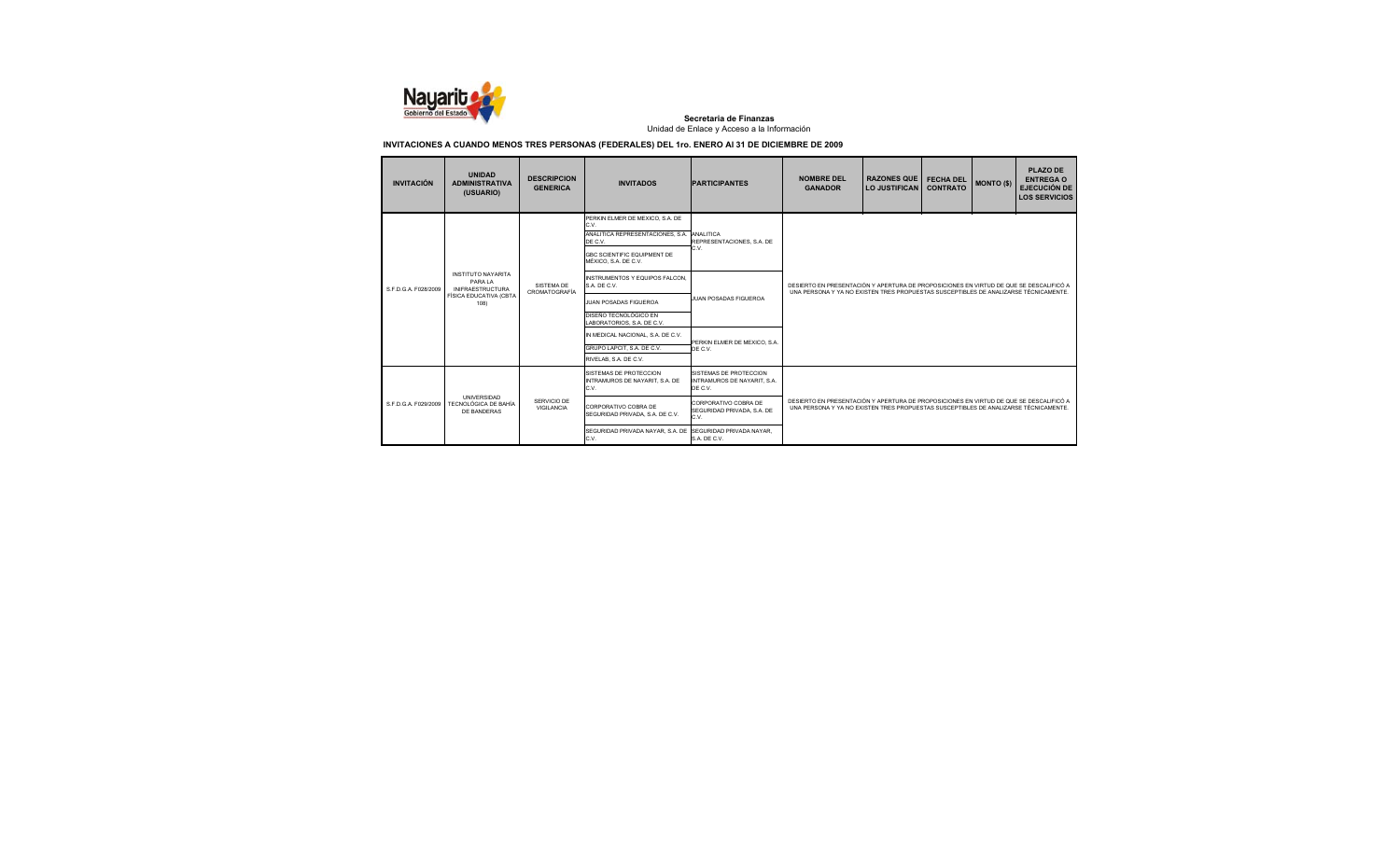

| <b>INVITACIÓN</b>    | <b>UNIDAD</b><br><b>ADMINISTRATIVA</b><br>(USUARIO)           | <b>DESCRIPCION</b><br><b>GENERICA</b>          | <b>INVITADOS</b>                                                                                                                                   | <b>PARTICIPANTES</b>                               | <b>NOMBRE DEL</b><br><b>GANADOR</b>                  | <b>RAZONES QUE</b><br><b>LO JUSTIFICAN</b>             | <b>FECHA DEL</b><br><b>CONTRATO</b> | <b>MONTO (\$)</b> | <b>PLAZO DE</b><br><b>ENTREGA O</b><br><b>EJECUCIÓN DE</b><br><b>LOS SERVICIOS</b> |
|----------------------|---------------------------------------------------------------|------------------------------------------------|----------------------------------------------------------------------------------------------------------------------------------------------------|----------------------------------------------------|------------------------------------------------------|--------------------------------------------------------|-------------------------------------|-------------------|------------------------------------------------------------------------------------|
|                      | <b>INSTITUTO NAYARITA</b>                                     |                                                | RIVELAB, S.A. DE C.V.<br>EQUIPOS INTERFERENCIALES, S.A. DE RIVELAB, S.A. DE C.V.<br>C.V.<br>GRUPO OTHOMEDIC, S.A. DE C.V.<br>DISEÑO TECNOLÓGICO EN | DISEÑO TECNOLÓGICO EN                              | RIVELAB, S.A. DE C.V.                                | MEJORES<br><b>CONDICIONES DE</b>                       |                                     | 59.664.30         |                                                                                    |
| S.F.D.G.A. F030/2009 | PARA LA<br><b>INIFRAESTRUCTURA</b><br><b>FÍSICA EDUCATIVA</b> | <b>EQUIPAMIENTO PARA</b><br><b>LABORATORIO</b> | LABORATORIOS, S.A. DE C.V.<br>SIEMENS, S.A. DE C.V.<br>TECNOLOGÍA EN MEDICINA. S.A. DE                                                             | LABORATORIOS, S.A. DE C.V.                         |                                                      | PRECIO Y CALIDAD<br>ADEMAS DE LOS<br><b>REQUISITOS</b> | 22-JUN.-2009                        |                   | 06-AGTO.09                                                                         |
|                      |                                                               |                                                | C.V.<br>VERSAN IMPORTACIONES MÉDICAS Y<br>DE LABORATORIO, S.A. DE C.V.<br>LAB TECH INSTRUMENTACIÓN, S.A.                                           | LAB TECH INSTRUMENTACIÓN,<br>S.A. DE C.V.          | <b>I AB TECH</b><br>INSTRUMENTACIÓN, S.A. DE<br>C.V. | <b>SOLICITADOS</b>                                     |                                     | 196,765.00        |                                                                                    |
|                      |                                                               |                                                | DE C.V.<br>LAB TECH INSTRUMENTACIÓN, S.A.<br>DE C.V.                                                                                               | RIVELAB, S.A. DE C.V.                              | PMA DE SINALOA, S.A. DE<br>C.V.                      |                                                        |                                     | 7.337.00          |                                                                                    |
|                      |                                                               |                                                | INSTRUMENTOS OPTICOS DE<br>PRECISIÓN, S.A. DE C.V.<br>PMA DE SINALOA, S.A. DE C.V.                                                                 | DISEÑO TECNOLÓGICO EN<br>ABORATORIOS, S.A. DE C.V. | RIVELAB, S.A. DE C.V.                                |                                                        |                                     | 68.186.54         |                                                                                    |
|                      |                                                               |                                                | RIVELAB, S.A. DE C.V.                                                                                                                              | LAB TECH INSTRUMENTACIÓN,<br>S.A. DE C.V.          | DISEÑO TECNOLÓGICO EN<br>ABORATORIOS, S.A. DE C.V.   |                                                        |                                     | 366.683.25        |                                                                                    |
|                      |                                                               |                                                | DISEÑO TECNOLÓGICO EN<br>LABORATORIOS, S.A. DE C.V.                                                                                                |                                                    |                                                      |                                                        |                                     |                   |                                                                                    |
|                      | <b>INSTITUTO NAYARITA</b><br>PARA LA                          |                                                | ASESORIA Y PROVEEDORA DE<br>EQUIPOS PARA LABORATORIOS, S.A.<br>DE C.V.                                                                             | PMA DE SINALOA, S.A. DE C.V.                       | SEGURIMAGEN, S.A. DE C.V.                            | <b>MEJORES</b><br><b>CONDICIONES DE</b>                |                                     | 137,923.27        |                                                                                    |
| S.F.D.G.A. F031/2009 | <b>INIFRAESTRUCTURA</b><br><b>FÍSICA EDUCATIVA</b>            | MOBILIARIO Y EQUIPO<br>PARA LABORATORIO        | CARMEN ALICIA BARRAZA OSUNA<br>SEGURIMAGEN, S.A. DE C.V.                                                                                           | CARMEN ALICIA BARRAZA<br>OSUNA                     |                                                      | PRECIO Y CALIDAD<br>ADEMAS DE LOS<br><b>REQUISITOS</b> | 19-JUN.-09                          |                   | 05-AGTO.-09                                                                        |
|                      | (I.T.B.B.)                                                    |                                                | VESEQUIP, S.A. DE C.V.                                                                                                                             | EQUIPOS DIDACTICOS PARA                            |                                                      | SOLICITADOS                                            |                                     |                   |                                                                                    |
|                      |                                                               |                                                | MAQUINAS DE DIBUJO, S.A. DE C.V.                                                                                                                   | ESCUELAS, S.A. DE C.V.                             | COMERCIALIZADORA<br>PROVISIÓN, S.A. DE C.V.          |                                                        |                                     | 7,874.63          |                                                                                    |
|                      |                                                               |                                                | ABASTECEDORA TECNOLOGICA<br>ESPECIALIZADA, S.A. DE C.V.                                                                                            |                                                    |                                                      |                                                        |                                     |                   |                                                                                    |
|                      |                                                               |                                                | EQUIPOS DIDACTICOS PARA<br>ESCUELAS, S.A. DE C.V.                                                                                                  | SEGURIMAGEN, S.A. DE C.V.                          | <b>LAB TECH</b>                                      |                                                        |                                     |                   |                                                                                    |
|                      |                                                               |                                                | COMERCIALIZADORA PROVISIÓN, S.A.<br>DE C.V.                                                                                                        | <b>COMERCIALIZADORA</b>                            | INSTRUMENTACIÓN, S.A. DE<br>C.V.                     |                                                        |                                     | 9.832.50          |                                                                                    |
|                      |                                                               | LUIS ENRIQUE HERNANDEZ GARCIA                  | PROVISIÓN, S.A. DE C.V.                                                                                                                            |                                                    |                                                      |                                                        |                                     |                   |                                                                                    |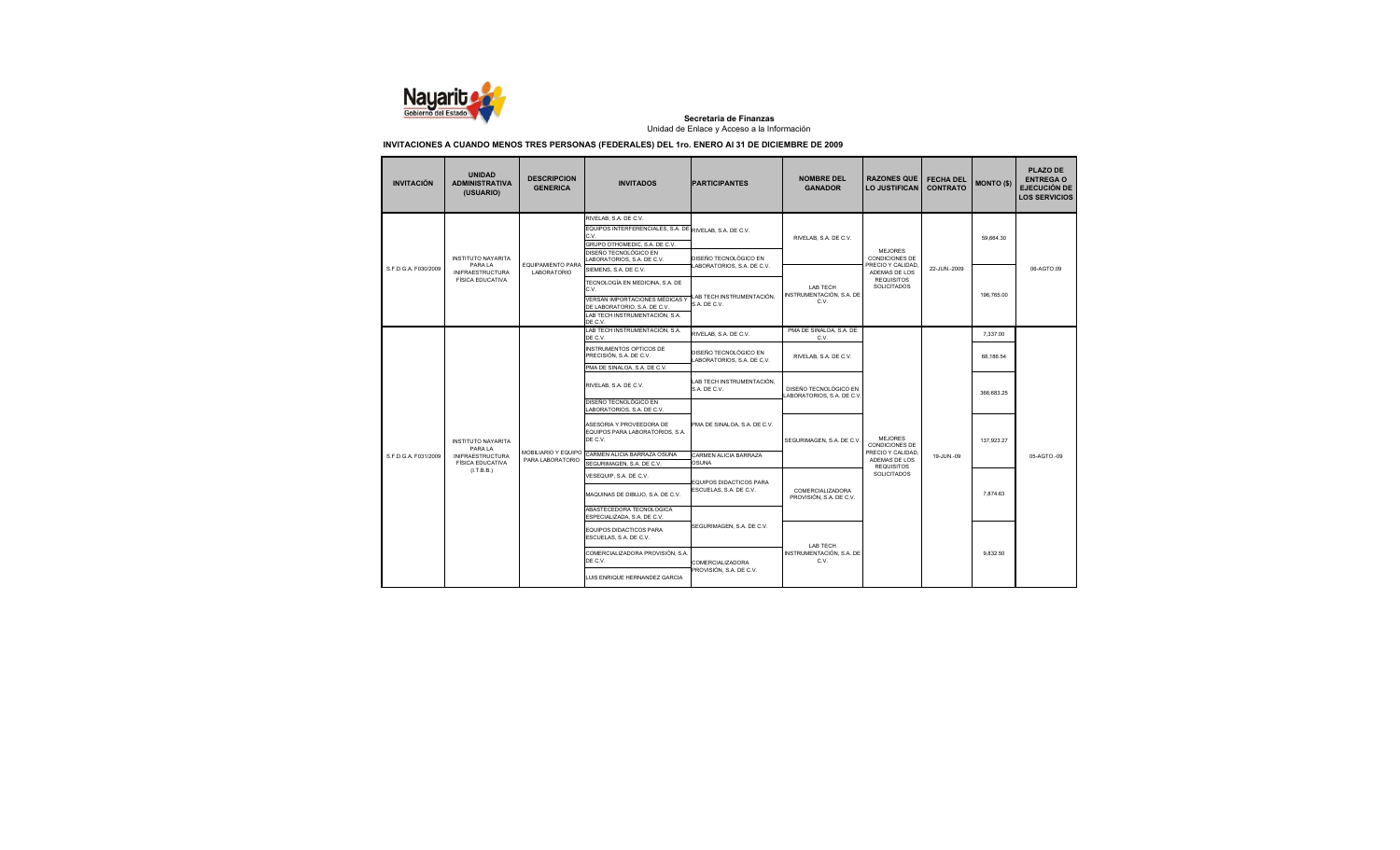

| <b>INVITACIÓN</b>    | <b>UNIDAD</b><br><b>ADMINISTRATIVA</b><br>(USUARIO) | <b>DESCRIPCION</b><br><b>GENERICA</b>                            | <b>INVITADOS</b>                                                                 | <b>PARTICIPANTES</b>                                | <b>NOMBRE DEL</b><br><b>GANADOR</b> | <b>RAZONES QUE</b><br><b>LO JUSTIFICAN</b>                                                                                                                                         | <b>FECHA DEL</b><br><b>CONTRATO</b> | <b>MONTO (\$)</b> | <b>PLAZO DE</b><br><b>ENTREGA O</b><br><b>EJECUCIÓN DE</b><br><b>LOS SERVICIOS</b> |  |
|----------------------|-----------------------------------------------------|------------------------------------------------------------------|----------------------------------------------------------------------------------|-----------------------------------------------------|-------------------------------------|------------------------------------------------------------------------------------------------------------------------------------------------------------------------------------|-------------------------------------|-------------------|------------------------------------------------------------------------------------|--|
|                      |                                                     |                                                                  | PERKIN ELMER DE MEXICO, S.A. DE<br>C.V.                                          | ANALITICA<br>REPRESENTACIONES, S.A. DE<br>C.V.      |                                     |                                                                                                                                                                                    |                                     |                   |                                                                                    |  |
|                      | <b>INSTITUTO NAYARITA</b><br>PARA LA                |                                                                  | INSTRUMENTOS Y EQUIPOS FALCON,<br>S.A. DE C.V.                                   | JUAN POSADAS FIGUEROA                               |                                     | <b>MEJORES</b><br><b>CONDICIONES DE</b>                                                                                                                                            |                                     |                   |                                                                                    |  |
| S.F.D.G.A. F032/2009 | <b>INIFRAESTRUCTURA</b><br>FÍSICA EDUCATIVA (CBTA   | SISTEMA DE<br>CROMATOGRAFÍA                                      | JUAN POSADAS FIGUEROA                                                            |                                                     | PERKIN ELMER, S.A. DE C.V           | PRECIO Y CALIDAD,<br>ADEMAS DE LOS<br><b>REQUISITOS</b>                                                                                                                            | 25-JUN.-09                          | 1'389.775.00      | 23-SEPT.-09                                                                        |  |
|                      | 108)                                                |                                                                  | ANALITICA REPRESENTACIONES, S.A.<br>DE C.V.                                      | PERKIN ELMER DE MEXICO, S.A.                        |                                     | <b>SOLICITADOS</b>                                                                                                                                                                 |                                     |                   |                                                                                    |  |
|                      |                                                     |                                                                  | <b>GBC SCIENTIFIC EQUIPMENT DE</b><br>MÉXICO, S.A. DE C.V.                       | DE C.V.                                             |                                     |                                                                                                                                                                                    |                                     |                   |                                                                                    |  |
|                      |                                                     |                                                                  | DISEÑO TECNOLÓGICO EN<br>LABORATORIOS, S.A. DE C.V.<br>TIRADO GÓMEZ BRENDA SUAMY | DISEÑO TECNOLÓGICO EN<br>LABORATORIOS, S.A. DE C.V. |                                     |                                                                                                                                                                                    |                                     |                   |                                                                                    |  |
|                      | <b>INSTITUTO NAYARITA</b>                           | <b>EQUIPAMIENTO DE</b><br>LABORATORIO DE<br>ANÁLISIS QUÍMICOS DE | QUIMICA INTERNACIONAL PARA<br>LABORATORIO, S.A. DE C.V.                          | LAB-TECH INSTRUMENTACIÓN,                           |                                     |                                                                                                                                                                                    |                                     |                   |                                                                                    |  |
| S.F.D.G.A. F033/2009 | PARA LA<br><b>INIFRAESTRUCTURA</b>                  |                                                                  | COMERCIALIZADORA NAYATEPIC, S.A. S.A. DE C.V.<br>DE C.V.                         |                                                     |                                     | DESIERTO EN DICTAMEN TÉCNICO-ECONÓMICO, EN VIRTUD DE QUE NO SE CONTÓ CON AL MENOS TRES<br>OFERTAS SUSCEPTIBLES DE ANALIZAR TECNICAMENTE. YA QUE SE DESCALIFICARON A TRES PERSONAS. |                                     |                   |                                                                                    |  |
|                      | FÍSICA EDUCATIVA (CBTA<br>100)                      | <b>ALIMENTOS</b>                                                 | RIVELAB, S.A. DE C.V.                                                            |                                                     |                                     |                                                                                                                                                                                    |                                     |                   |                                                                                    |  |
|                      |                                                     |                                                                  | ANALITICA REPRESENTACIONES, S.A.<br>DE C.V.                                      | RIVELAB. S.A. DE C.V.                               |                                     |                                                                                                                                                                                    |                                     |                   |                                                                                    |  |
|                      |                                                     |                                                                  | LAB-TECH INSTRUMENTACIÓN, S.A.<br>DE C.V.                                        | ANALITICA<br>REPRESENTACIONES, S.A. DE              |                                     |                                                                                                                                                                                    |                                     |                   |                                                                                    |  |
|                      |                                                     |                                                                  | CARLOS NAFARRATE, S.A. DE C.V.                                                   | C.V.                                                |                                     |                                                                                                                                                                                    |                                     |                   |                                                                                    |  |
|                      |                                                     |                                                                  | ALICA AUTOMOTRIZ, S.A. DE C.V.                                                   |                                                     |                                     |                                                                                                                                                                                    |                                     |                   |                                                                                    |  |
|                      |                                                     |                                                                  | PLASENCIA DE NAYARIT, S.A. DE C.V.                                               |                                                     |                                     |                                                                                                                                                                                    |                                     |                   |                                                                                    |  |
|                      |                                                     |                                                                  | COA MOTOR. S.A. DE C.V.                                                          |                                                     |                                     |                                                                                                                                                                                    |                                     |                   |                                                                                    |  |
| S.F.D.G.A. F034/2009 | <b>SEDER</b>                                        | VEHÍCULOS                                                        | RICARDO L. GARATE Y CIA., S.A. DE<br>C.V.                                        | PLASENCIA DE NAYARIT. S.A. DE<br>C.V.               |                                     | DESIERTO. EN VIRTUD DE QUE NO SE REGISTRARON CUANDO MENOS TRES PERSONAS                                                                                                            |                                     |                   |                                                                                    |  |
|                      |                                                     |                                                                  | AVANTE DISTRIBUIDOR AUTOMOTRIZ,<br>S.A. DE C.V.                                  |                                                     |                                     |                                                                                                                                                                                    |                                     |                   |                                                                                    |  |
|                      |                                                     |                                                                  | AUTOMOTORES SIERRA, S.A. DE C.V.                                                 |                                                     |                                     |                                                                                                                                                                                    |                                     |                   |                                                                                    |  |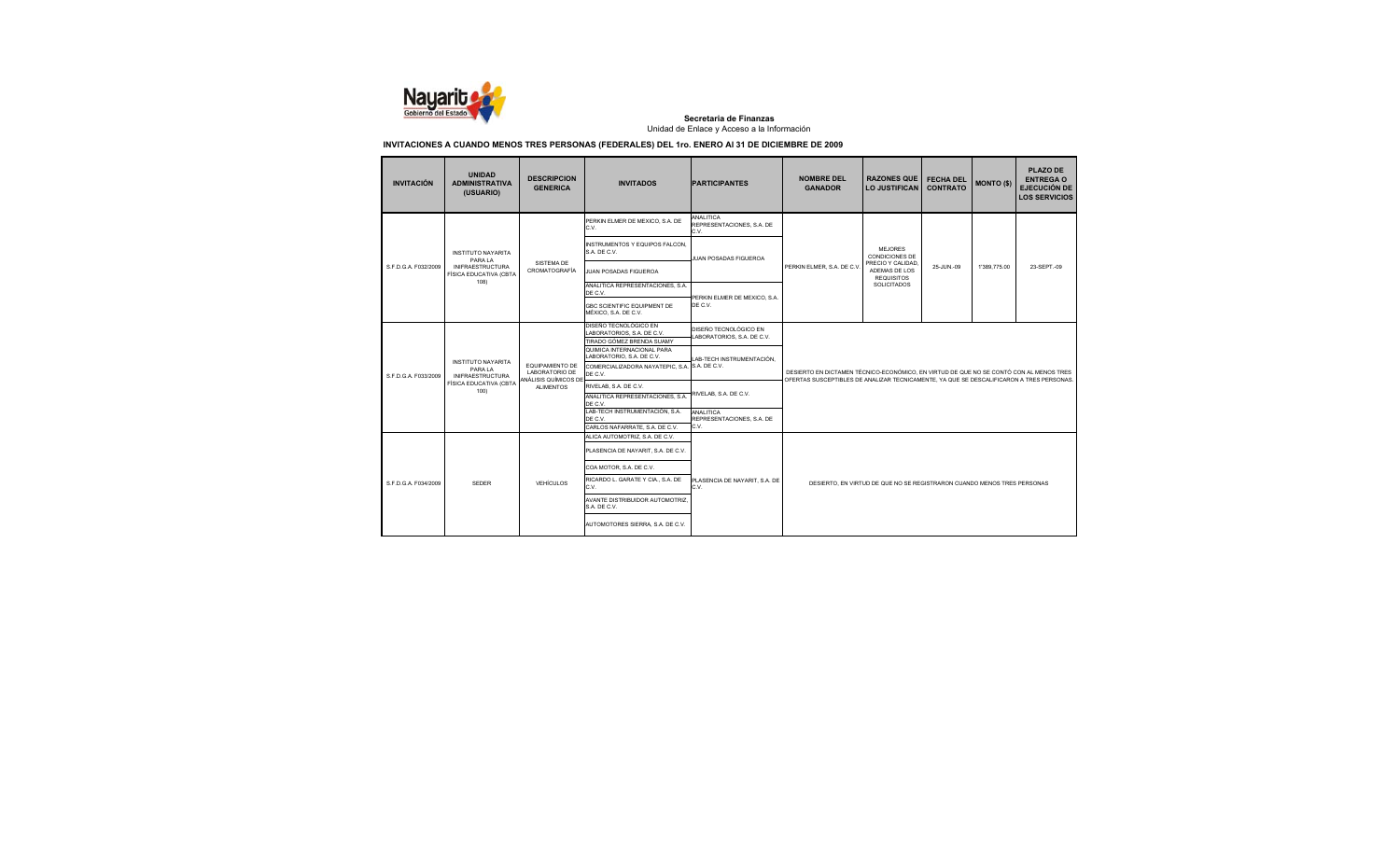

| <b>INVITACIÓN</b>    | <b>UNIDAD</b><br><b>ADMINISTRATIVA</b><br>(USUARIO)                                                                 | <b>DESCRIPCION</b><br><b>GENERICA</b>                | <b>INVITADOS</b>                                                                                                                                                                                                                                                                                                                                   | <b>PARTICIPANTES</b>                                                                                                                             | <b>NOMBRE DEL</b><br><b>GANADOR</b>                                   | <b>RAZONES QUE</b><br><b>LO JUSTIFICAN</b>                                                                              | <b>FECHA DEL</b><br><b>CONTRATO</b> | <b>MONTO (\$)</b>      | <b>PLAZO DE</b><br><b>ENTREGA O</b><br><b>EJECUCIÓN DE</b><br><b>LOS SERVICIOS</b> |
|----------------------|---------------------------------------------------------------------------------------------------------------------|------------------------------------------------------|----------------------------------------------------------------------------------------------------------------------------------------------------------------------------------------------------------------------------------------------------------------------------------------------------------------------------------------------------|--------------------------------------------------------------------------------------------------------------------------------------------------|-----------------------------------------------------------------------|-------------------------------------------------------------------------------------------------------------------------|-------------------------------------|------------------------|------------------------------------------------------------------------------------|
| S.F.D.G.A. F035/2009 | <b>SEDER</b>                                                                                                        | <b>VEHÍCULOS</b>                                     | COA MOTOR, S.A. DE C.V.<br>ALICA AUTOMOTRIZ, S.A. DE C.V.<br>PLASENCIA DE NAYARIT, S.A. DE C.V.<br>AVANTE DISTRIBUIDOR AUTOMOTRIZ.<br>S.A. DE C.V.<br>RICARDO L. GARATE Y CIA., S.A. DE                                                                                                                                                            |                                                                                                                                                  | DESIERTA. EN VIRTUD DE QUE NO SE REGISTRÓ NINGUNA PERSONA             |                                                                                                                         |                                     |                        |                                                                                    |
| S.F.D.G.A. F036/2009 | <b>INSTITUTO NAYARITA</b><br>PARA LA<br><b>INIFRAESTRUCTURA</b><br><b>FÍSICA EDUCATIVA (CBTIS</b><br>27 Y CBTA 107) | EQUIPO DE CÓMPUTO                                    | C.V.<br>INFORMATICA OPCYON, S.A. DE C.V.<br>SERGIO GONZALEZ RAMIREZ<br>PARTES Y ACCESORIOS DE<br>COMPUTACIÓN DE TEPIC, S.A. DE C.V. DE C.V.<br>HIDRA TIC. S.A. DE C.V.<br>DIAZ RAMOS MARÍA DE JESÚS<br>EXPERTIS, S.A. DE C.V.<br>CONSULTORES ASOCIADOS EN<br><b>TECNOLOGÍA Y</b><br>TELECOMUNICACIONES, S.A. DE C.V.<br>FRANCISCO JAVIER LUNA RÍOS | INFORMATICA OPCYÓN, S.A. DE<br>C.V.<br>PARTES Y ACCESORIOS DE<br>COMPUTACIÓN DE TEPIC. S.A.<br>HIDRA TIC. S.A. DE C.V.<br>EXPERTIS, S.A. DE C.V. | INFORMÁTICA OPCYÓN, S.A.<br>DE C.V.                                   | <b>MEJORES</b><br><b>CONDICIONES DE</b><br>PRECIO Y CALIDAD<br>ADEMAS DE LOS<br><b>REQUISITOS</b><br><b>SOLICITADOS</b> | 07-JUN.-09                          | 360.226.00             | 04-AGTO.-09                                                                        |
|                      | <b>INSTITUTO NAYARITA</b><br>PARA LA                                                                                | EQUIPAMIENTO DE                                      | DISTRIBUIDORA DE SISTEMAS PARA<br>LABORATORIO, S.A. DE C.V.<br>PEDRO QUETZALCOATL VALLADARES<br>VELÁZQUEZ<br>LAB-TECH INSTRUMENTACIÓN, S.A.<br>DE C.V.<br>CORPORATIVO INDUSTRIAL<br>CHROTAMI, S.A. DE C.V.                                                                                                                                         | DISEÑO TECNOLÓGICO EN<br>LABORATORIOS, S.A. DE C.V.<br>LAB-TECH INSTRUMENTACIÓN.                                                                 | DISEÑO TECNOLÓGICO EN<br>LABORATORIOS, S.A. DE C.V                    | <b>MEJORES</b><br>CONDICIONES DE                                                                                        | 15-JUL-09                           | 306.011.66             | 01-SEPT.-09                                                                        |
| S.F.D.G.A. F037/2009 | <b>INIFRAESTRUCTURA</b><br>FÍSICA EDUCATIVA (CETIS<br>100)                                                          | LABORATORIO DE<br>ANÁLISIS QUÍMICOS DE<br>AI IMENTOS | ARMENTA NUÑEZ ABRAHAM<br>IN MEDICAL NACIONAL, S.A. DE C.V.<br>DISEÑO TECNOLÓGICO EN<br>ABORATORIOS, S.A. DE C.V.<br>ANALITICA REPRESENTACIONES. S.A.<br>DE C.V.<br>RIVELAB, S.A. DE C.V.                                                                                                                                                           | S.A. DE C.V.<br>RIVELAB, S.A. DE C.V.                                                                                                            | LAB-TECH<br>INSTRUMENTACIÓN, S.A. DE<br>C.V.<br>RIVELAB, S.A. DE C.V. | PRECIO Y CALIDAD<br>ADEMAS DE LOS<br><b>REQUISITOS</b><br>SOLICITADOS                                                   | 15-JUL-09<br>15-JUL-09              | 92.632.50<br>48.826.36 | 01-SEPT.-09<br>01-SEPT.-09                                                         |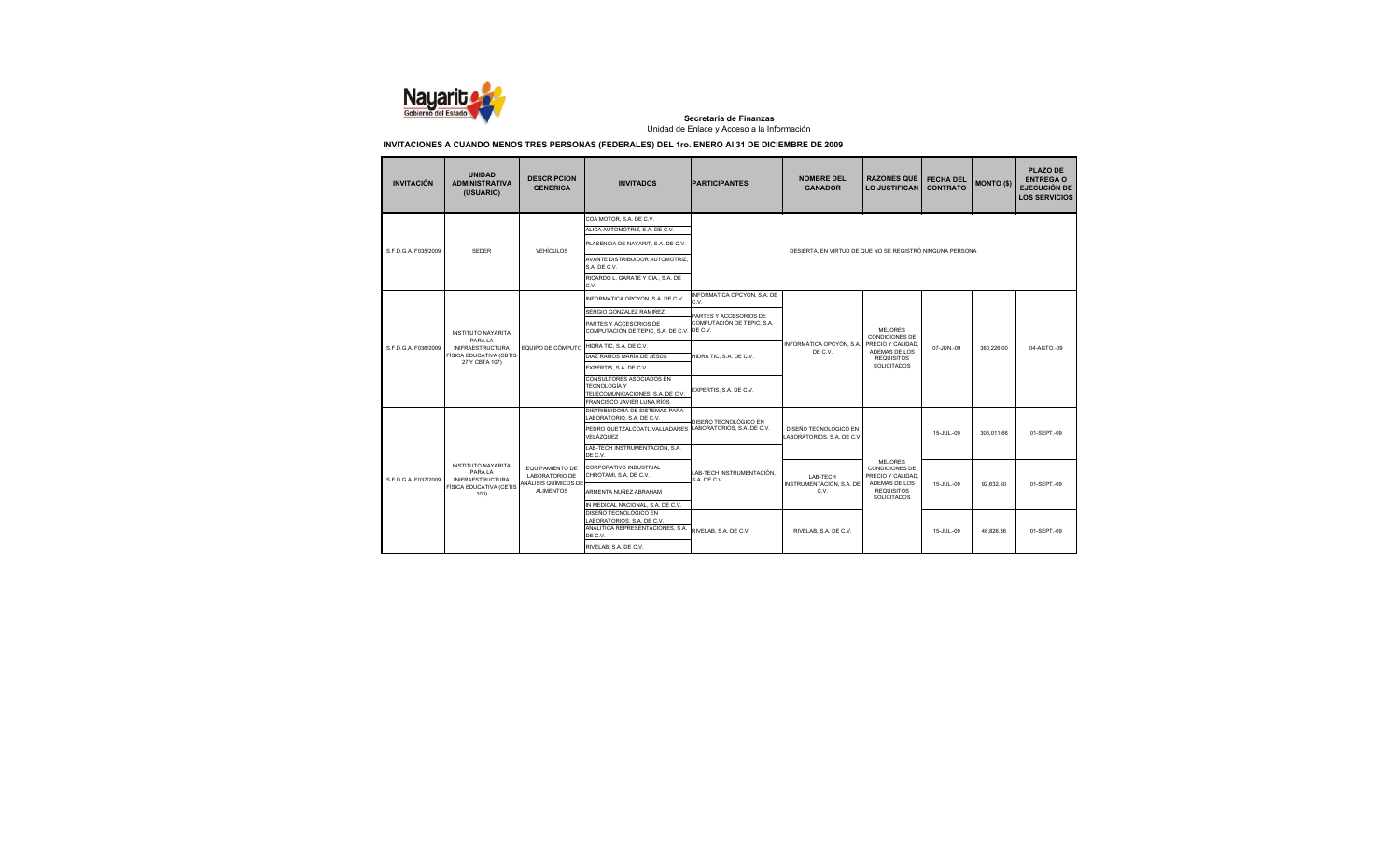

| <b>INVITACIÓN</b>    | <b>UNIDAD</b><br><b>ADMINISTRATIVA</b><br>(USUARIO)                                                | <b>DESCRIPCION</b><br><b>GENERICA</b> | <b>INVITADOS</b>                                                                                                                                                                                          | <b>PARTICIPANTES</b>                                                        | <b>NOMBRE DEL</b><br><b>GANADOR</b>                                                      | <b>RAZONES QUE</b><br><b>LO JUSTIFICAN</b>                                                                       | <b>FECHA DEL</b><br><b>CONTRATO</b> | <b>MONTO (\$)</b> | <b>PLAZO DE</b><br><b>ENTREGA O</b><br><b>EJECUCIÓN DE</b><br><b>LOS SERVICIOS</b> |
|----------------------|----------------------------------------------------------------------------------------------------|---------------------------------------|-----------------------------------------------------------------------------------------------------------------------------------------------------------------------------------------------------------|-----------------------------------------------------------------------------|------------------------------------------------------------------------------------------|------------------------------------------------------------------------------------------------------------------|-------------------------------------|-------------------|------------------------------------------------------------------------------------|
| S.F.D.G.A. F038/2009 | <b>INMUNAY</b>                                                                                     | VEHÍCULO                              | ALICA AUTOMOTRIZ, S.A. DE C.V.<br>RICARDO L. GARATE Y CIA., S.A. DE<br>C.V.<br>AUTOMOTORES SIERRA, S.A. DE C.V.                                                                                           | ALICA AUTOMOTRIZ, S.A. DE C.V.                                              | DESIERTO. EN VIRTUD DE QUE NO SE INSCRIBIERON CUANDO MENOS TRES PERSONAS PARA PARTICIPAR |                                                                                                                  | EN LA INVITACIÓN                    |                   |                                                                                    |
|                      |                                                                                                    |                                       | REPRESENTACIONES MAY, S.A. DE<br>C.V.<br>GOMEZ ESPINOZA MARCOS<br>MARIA DE LOURDES VELARDE<br>CASTRO                                                                                                      | DISEÑO TECNOLÓGICO EN<br>LABORATORIOS, S.A. DE C.V.                         | DISEÑO TECNOLÓGICO EN<br>LABORATORIOS, S.A. DE C.V.                                      |                                                                                                                  | 22-JUL-09                           | 43.355.00         | 31-AGTO 09                                                                         |
| S.F.D.G.A. F039/2009 | <b>INSTITUTO NAYARITA</b><br>PARA LA<br><b>INIFRAESTRUCTURA</b><br>FÍSICA EDUCATIVA (CBTIS<br>100) | FOUPAMIENTO DE<br><b>LABORATORIO</b>  | <b>INSUMOS QUIRURGICOS</b><br>HOSPITALARIOS, S.A. DE C.V.<br>TIRADO GOMEZ BRENDA SUAMY<br>DISEÑO TECNOLÓGICO EN<br>LABORATORIOS, S.A. DE C.V.                                                             | PEDRO QUETZALCOATL<br>VALLADARES VELÁZQUEZ<br>LAB-TECH INSTRUMENTACIÓN.     |                                                                                          | MEJORES<br><b>CONDICIONES DE</b><br>PRECIO Y CALIDAD<br>ADEMAS DE LOS<br><b>REQUISITOS</b><br><b>SOLICITADOS</b> |                                     |                   |                                                                                    |
|                      |                                                                                                    |                                       | IN MEDICAL NACIONAL, S.A. DE C.V.<br>MELCHOR CUEVAS GLORIA LETICIA<br>PEDRO QUETZALCOATL VALLADARES<br>VELÁZQUEZ<br>RIVELAB, S.A. DE C.V.<br>GRUPO LAPCIT, S.A. DE C.V.<br>LAB-TECH INSTRUMENTACIÓN, S.A. | S.A. DE C.V.<br>RIVELAB, S.A. DE C.V.                                       | RIVELAB. S.A. DE C.V.                                                                    |                                                                                                                  | 22-JUL-09                           | 44.055.95         | 31-AGTO 09                                                                         |
| S.F.D.G.A. F040/2009 | INMUNA+B17Y                                                                                        | VEHÍCULO                              | DE C.V.<br>ALICA AUTOMOTRIZ. S.A. DE C.V.<br>RICARDO L. GARATE Y CIA., S.A. DE<br>C.V.<br>AUTOMOTORES SIERRA, S.A. DE C.V.                                                                                | ALICA AUTOMOTRIZ. S.A. DE C.V.<br>RICARDO L. GARATE Y CIA., S.A.<br>DE C.V. | DESIERTO, EN VIRTUD DE QUE NO SE INSCRIBIERON CUANDO MENOS TRES PERSONAS PARA PARTICIPAR |                                                                                                                  | EN LA INVITACIÓN                    |                   |                                                                                    |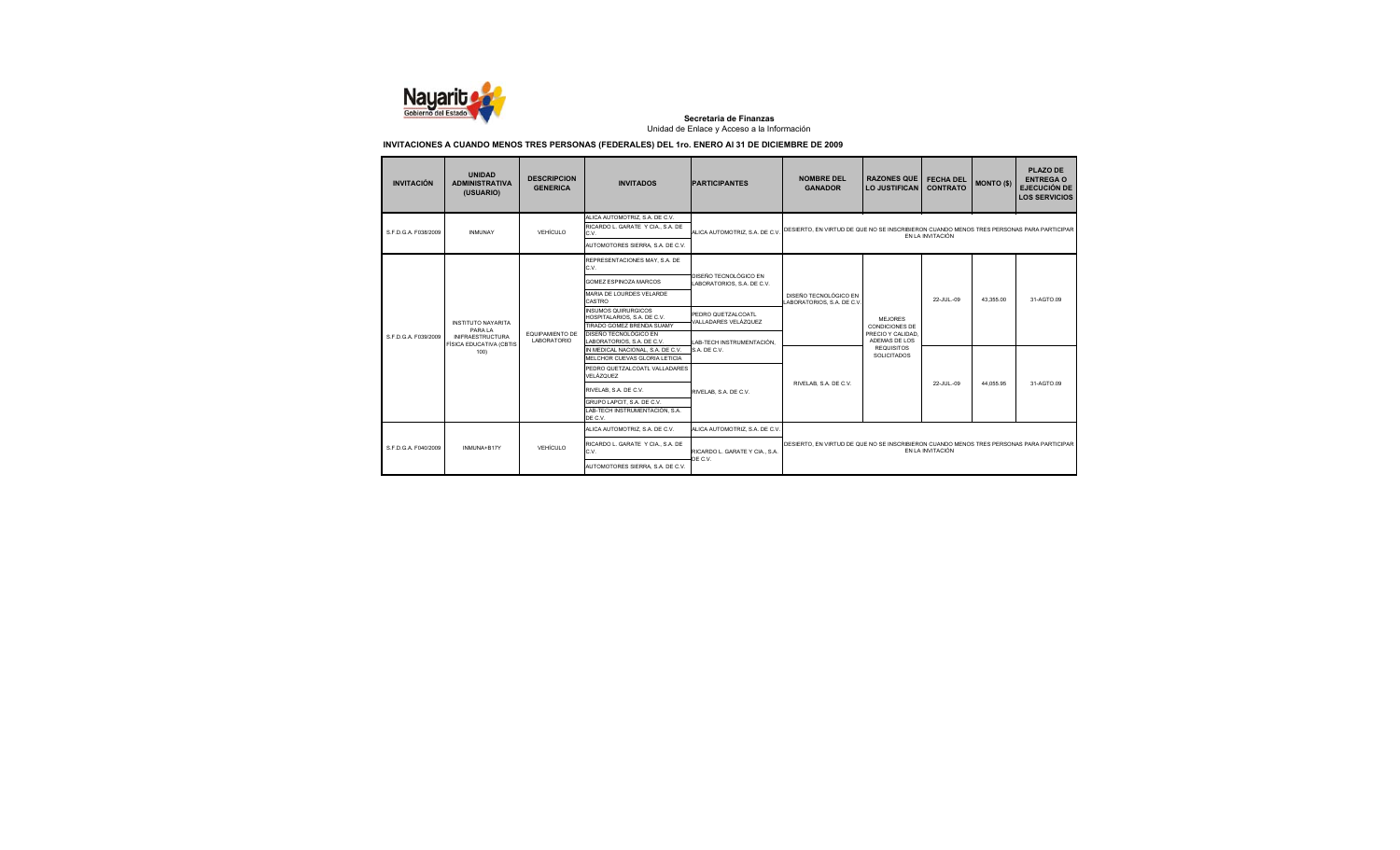

| <b>INVITACIÓN</b>    | <b>UNIDAD</b><br><b>ADMINISTRATIVA</b><br>(USUARIO)        | <b>DESCRIPCION</b><br><b>GENERICA</b> | <b>INVITADOS</b>                                                                      | <b>PARTICIPANTES</b>       | <b>NOMBRE DEL</b><br><b>GANADOR</b>                                       | <b>RAZONES QUE</b><br><b>LO JUSTIFICAN</b>                   | <b>FECHA DEL</b><br><b>CONTRATO</b> | <b>MONTO (\$)</b> | PLAZO DE<br><b>ENTREGA O</b><br><b>EJECUCIÓN DE</b><br><b>LOS SERVICIOS</b> |  |
|----------------------|------------------------------------------------------------|---------------------------------------|---------------------------------------------------------------------------------------|----------------------------|---------------------------------------------------------------------------|--------------------------------------------------------------|-------------------------------------|-------------------|-----------------------------------------------------------------------------|--|
|                      |                                                            |                                       | GRUPO LAPCIT, S.A. DE C.V.                                                            | LAB-TECH INSTRUMENTACIÓN,  |                                                                           |                                                              |                                     |                   |                                                                             |  |
|                      |                                                            |                                       | GOMEZ ESPINOZA MARCOS                                                                 | S.A. DE C.V.               |                                                                           |                                                              |                                     |                   |                                                                             |  |
|                      |                                                            |                                       | IN MEDICAL NACIONAL, S.A. DE C.V.                                                     | PEDRO QUETZALCOATL         |                                                                           |                                                              |                                     |                   |                                                                             |  |
|                      | <b>INSTITUTO NAYARITA</b><br>PARAIA                        | EQUIPAMIENTO DE                       | REPRESENTACIONES MAY, S.A. DE<br>C.V.                                                 | VALLADARES VELÁZQUEZ       | I AB-TFCH                                                                 | <b>MEJORES</b><br><b>CONDICIONES DE</b><br>PRECIO Y CALIDAD, |                                     |                   |                                                                             |  |
| S.F.D.G.A. F041/2009 | <b>INIFRAESTRUCTURA</b><br>FÍSICA EDUCATIVA (CBTIS<br>100) | LABORATORIO                           | PEDRO QUETZALCOATL VALLADARES<br>VELÁZQUEZ                                            | DISEÑO TECNOLÓGICO EN      | INSTRUMENTACIÓN, S.A. DE<br>C.V.                                          | ADEMAS DE LOS<br><b>REQUISITOS</b>                           | 12-AGTO.-09                         | 10.292.50         | 21-SEPT.-09                                                                 |  |
|                      |                                                            |                                       | RIVELAB, S.A. DE C.V.                                                                 | LABORATORIOS, S.A. DE C.V. |                                                                           | <b>SOLICITADOS</b>                                           |                                     |                   |                                                                             |  |
|                      |                                                            |                                       | DISEÑO TECNOLÓGICO EN<br>LABORATORIOS, S.A. DE C.V.<br>LAB-TECH INSTRUMENTACIÓN, S.A. | RIVELAB, S.A. DE C.V.      |                                                                           |                                                              |                                     |                   |                                                                             |  |
|                      |                                                            |                                       | DE C.V.                                                                               |                            |                                                                           |                                                              |                                     |                   |                                                                             |  |
|                      |                                                            |                                       | <b>GREGORIO SAINES SANTANA</b>                                                        |                            |                                                                           |                                                              |                                     |                   |                                                                             |  |
|                      |                                                            |                                       | RAFAEL ROSAS OLVERA                                                                   |                            |                                                                           |                                                              |                                     |                   |                                                                             |  |
|                      |                                                            |                                       | GRAFICAS E IMPRESIONES DE ALICA.<br>S.A. DE C.V.                                      |                            |                                                                           |                                                              |                                     |                   |                                                                             |  |
|                      |                                                            |                                       | DEL TORO ROSAS JUAN ENRIQUE                                                           |                            |                                                                           |                                                              |                                     |                   |                                                                             |  |
|                      |                                                            |                                       | GONZALEZ ORTIZ JOSÉ DE JESÚS                                                          |                            |                                                                           |                                                              |                                     |                   |                                                                             |  |
|                      | CONSEJO ESTATAL PARA                                       | <b>IMPRESIÓN DE</b>                   | GABRIELA GUADALUPE FERNÁNDEZ<br><b>BAÑUELOS</b>                                       |                            |                                                                           |                                                              |                                     |                   |                                                                             |  |
| S.F.D.G.A. F042/2009 | LA CULTURA Y LAS ARTES<br>DE NAYARIT                       | CATÁLOGOS                             | PACHECO GUTIÈRREZ JUAN ENRIQUE                                                        |                            | DESIERTA EN VIRTUD DE QUE NO SE REGISTRARON CUANDO MENOS TRES PROVEEDORES |                                                              |                                     |                   |                                                                             |  |
|                      |                                                            |                                       | JORGE ENRIQUE GONZALEZ<br>CASTILLO                                                    |                            |                                                                           |                                                              |                                     |                   |                                                                             |  |
|                      |                                                            |                                       | GARCÍA MORALES SANDRA                                                                 |                            |                                                                           |                                                              |                                     |                   |                                                                             |  |
|                      |                                                            |                                       | GRUPO ROSAS IMPRESORES, S. DE<br>R.L. DE C.V.                                         |                            |                                                                           |                                                              |                                     |                   |                                                                             |  |
|                      |                                                            |                                       | HERIBERTO CAMACHO BECERRA                                                             |                            |                                                                           |                                                              |                                     |                   |                                                                             |  |
|                      |                                                            |                                       | EDITORIAL 8 COLUMNAS                                                                  |                            |                                                                           |                                                              |                                     |                   |                                                                             |  |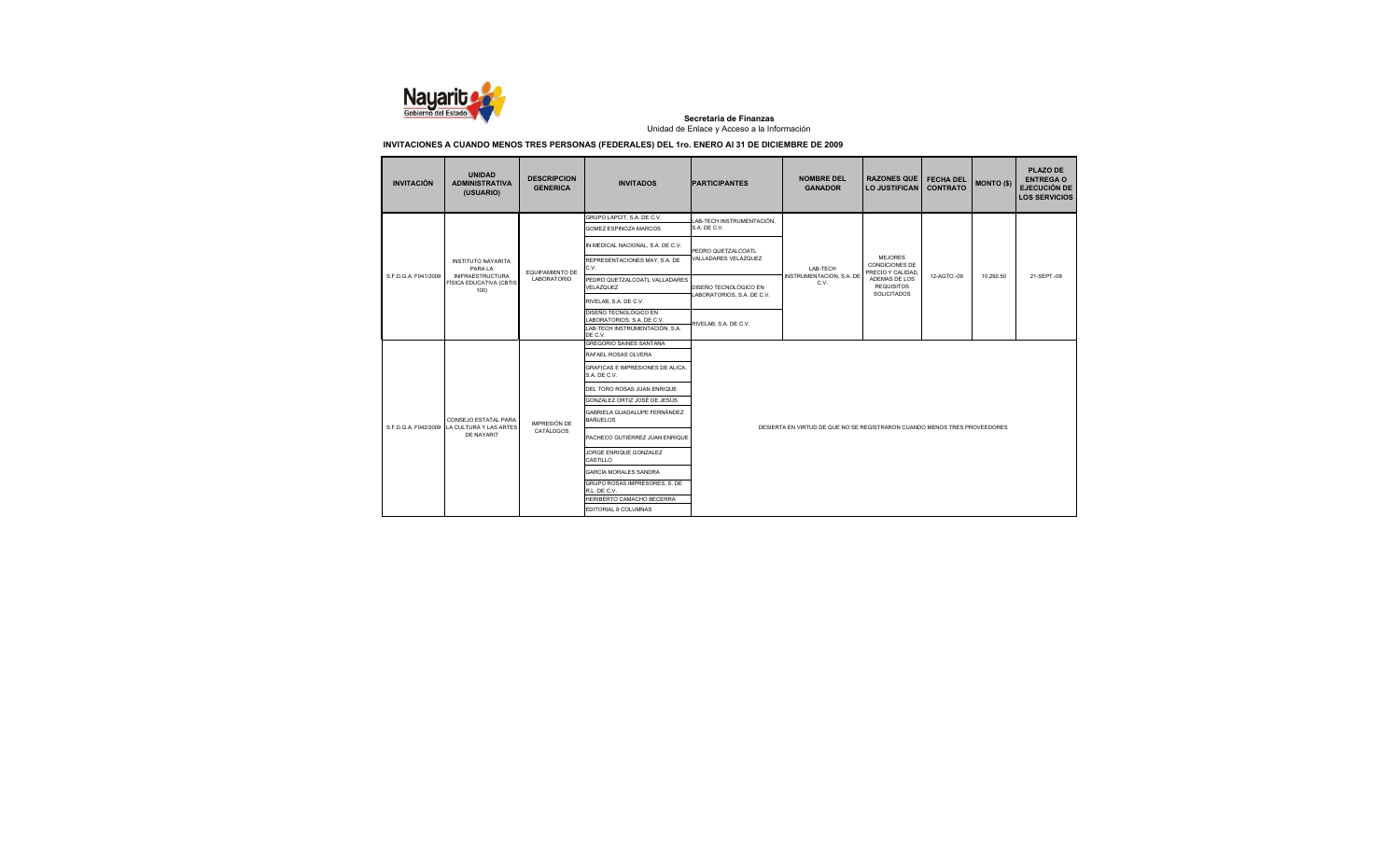

| <b>INVITACIÓN</b>    | <b>UNIDAD</b><br><b>ADMINISTRATIVA</b><br>(USUARIO) | <b>DESCRIPCION</b><br><b>GENERICA</b> | <b>INVITADOS</b>                                                                                                                                                                                                                                                                                                                                                                                           | <b>PARTICIPANTES</b>                   | <b>NOMBRE DEL</b><br><b>GANADOR</b>                                                                                                                                                                 | <b>RAZONES QUE</b><br>LO JUSTIFICAN                                       | <b>FECHA DEL</b><br><b>CONTRATO</b> | MONTO (\$) | <b>PLAZO DE</b><br><b>ENTREGA O</b><br><b>EJECUCIÓN DE</b><br><b>LOS SERVICIOS</b> |
|----------------------|-----------------------------------------------------|---------------------------------------|------------------------------------------------------------------------------------------------------------------------------------------------------------------------------------------------------------------------------------------------------------------------------------------------------------------------------------------------------------------------------------------------------------|----------------------------------------|-----------------------------------------------------------------------------------------------------------------------------------------------------------------------------------------------------|---------------------------------------------------------------------------|-------------------------------------|------------|------------------------------------------------------------------------------------|
| S E D G A F043/2009  | INIFE (USO ITT)                                     | MOBILIARIO Y EQUIPO<br>DE LABORATORIO | ASESORIA Y PROVEEDORA DE<br>EQUIPOS PARA LABORATORIOS. S.A.<br>DE C.V.<br>LAB TECH INSTRUMENTACIÓN, S.A.<br>DE C.V.<br>DISEÑO TECNOLÓGICO EN<br>LABORATORIOS, S.A. DE C.V.<br>RIVELAB, S.A. DE C.V.<br>LEON WEILL, S.A.<br>CONTROL TECNICO Y<br>REPRESENTACIONES, S.A. DE C.V.<br>JOSÉ LUIS VAZQUEZ LAMAS<br>INTERLATIN, S.A. DE C.V.<br>BABATSA, S.A. DE C.V.<br>DE LORENZO AMERICA CORP. S.A. DE<br>C.V. | LEON WEILL, S.A.                       |                                                                                                                                                                                                     | DESIERTA EN VIRTUD DE QUE NO SE REGISTRARON CUANDO MENOS TRES PROVEEDORES |                                     |            |                                                                                    |
|                      |                                                     |                                       | MARÍA DE JESÚS DÍAZ SÁNCHEZ                                                                                                                                                                                                                                                                                                                                                                                | EQUIPOS DE OFICINA GB, S.A.<br>DE C.V. |                                                                                                                                                                                                     |                                                                           |                                     |            |                                                                                    |
| S.F.D.G.A. F044/2009 | U.T.N.                                              |                                       | MOBILIARIO ESCOLAR JUAN MANUEL ROSAS VALENCIA                                                                                                                                                                                                                                                                                                                                                              | MARÍA DE JESÚS DÍAZ SÁNCHEZ            | DESIERTO EN VIRTUD DE QUE EN EL ACTO DE APERTURA DE OFERTAS SE DESCALIFICÓ A UN<br>PROVEEDOR, POR TAL MOTIVO YA NO EXISTEN CUANDO MENOS TRES PROPUESTAS SUSCEPTIBLES DE<br>ANALIZARSE TÉCNICAMENTE. |                                                                           |                                     |            |                                                                                    |
|                      |                                                     |                                       | EQUIPOS DE OFICINA GB, S.A. DE C.V. JUAN MANUEL ROSAS VALENCIA                                                                                                                                                                                                                                                                                                                                             |                                        |                                                                                                                                                                                                     |                                                                           |                                     |            |                                                                                    |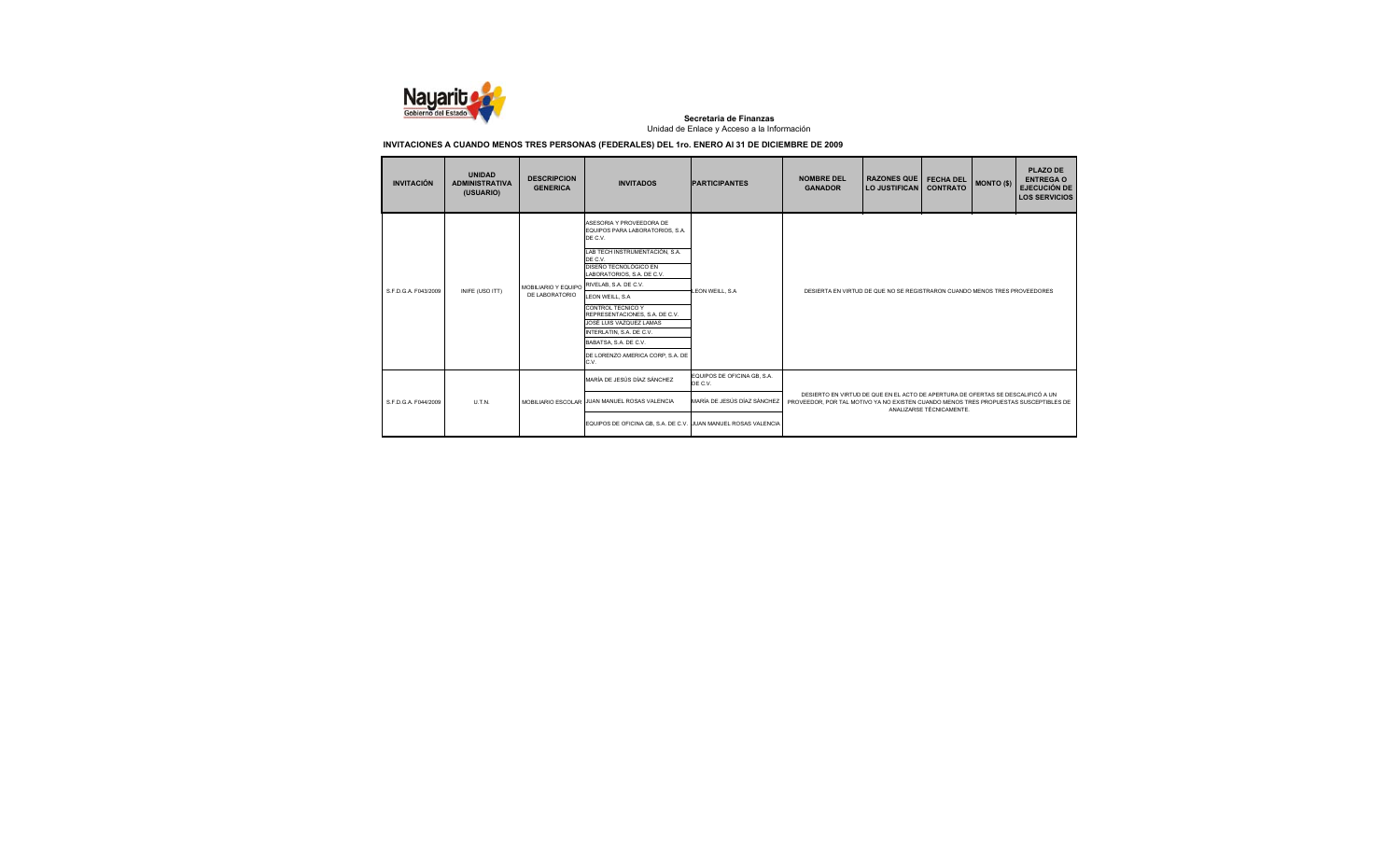

| <b>INVITACIÓN</b>                           | <b>UNIDAD</b><br><b>ADMINISTRATIVA</b><br>(USUARIO) | <b>DESCRIPCION</b><br><b>GENERICA</b> | <b>INVITADOS</b>                                                                                                                    | <b>PARTICIPANTES</b>                                    | <b>NOMBRE DEL</b><br><b>GANADOR</b> | <b>RAZONES QUE</b><br><b>LO JUSTIFICAN</b> | <b>FECHA DEL</b><br><b>CONTRATO</b>                                                  | <b>MONTO (\$)</b> | <b>PLAZO DE</b><br><b>ENTREGA O</b><br><b>EJECUCIÓN DE</b><br><b>LOS SERVICIOS</b> |  |
|---------------------------------------------|-----------------------------------------------------|---------------------------------------|-------------------------------------------------------------------------------------------------------------------------------------|---------------------------------------------------------|-------------------------------------|--------------------------------------------|--------------------------------------------------------------------------------------|-------------------|------------------------------------------------------------------------------------|--|
|                                             |                                                     |                                       | EDITORIAL 8 COLUMNAS<br>HERIBERTO CAMACHO BECERRA<br>GABRIELA GUADALUPE FERNÁNDEZ<br><b>BAÑUELOS</b>                                | <b>GRAFICAS E IMPRESIONES DE</b><br>ALICA, S.A. DE C.V. |                                     |                                            |                                                                                      |                   |                                                                                    |  |
|                                             | CONSEJO ESTATAL PARA                                | <b>IMPRESIÓN DE</b>                   | GONZALEZ ORTIZ JOSÉ DE JESÚS<br>GRUPO ROSAS IMPRESORES, S. DE<br>R.L. DE C.V.<br>DEL TORO ROSAS JUAN ENRIQUE<br>RAFAEL ROSAS OLVERA | <b>HERIBERTO CAMACHO</b><br><b>BECERRA</b>              |                                     |                                            | DESIERTO EN VIRTUD DE QUE NO SE PRESENTARON CUANDO MENOS TRES PERSONAS EN EL ACTO DE |                   |                                                                                    |  |
| S.F.D.G.A. F045/2009 LA CULTURA Y LAS ARTES | <b>DE NAYARIT</b>                                   | CATÁLOGOS                             | GREGORIO SAINES SANTANA                                                                                                             | PACHECO GUTIÈRREZ JUAN<br><b>ENRIQUE</b>                | APERTURA DE OFERTAS                 |                                            |                                                                                      |                   |                                                                                    |  |
|                                             |                                                     |                                       | PACHECO GUTIÈRREZ JUAN ENRIQUE<br>JORGE ENRIQUE GONZALEZ<br>CASTILLO                                                                |                                                         |                                     |                                            |                                                                                      |                   |                                                                                    |  |
|                                             |                                                     |                                       | <b>GARCÍA MORALES SANDRA</b>                                                                                                        |                                                         |                                     |                                            |                                                                                      |                   |                                                                                    |  |
|                                             |                                                     |                                       | GRAFICAS E IMPRESIONES DE ALICA<br>S.A. DE C.V.                                                                                     |                                                         |                                     |                                            |                                                                                      |                   |                                                                                    |  |
|                                             |                                                     |                                       | MARÍA DE JESÚS DÍAZ SÁNCHEZ                                                                                                         | MARÍA DE JESÚS DÍAZ SÁNCHEZ                             |                                     |                                            |                                                                                      |                   |                                                                                    |  |
|                                             |                                                     |                                       | JUAN MANUEL ROSAS VALENCIA                                                                                                          |                                                         |                                     | <b>MEJORES</b>                             |                                                                                      |                   |                                                                                    |  |
|                                             | U.T.N.                                              |                                       | EQUIPOS DE OFICINA GB, S.A. DE C.V.                                                                                                 | EQUIPOS DE OFICINA GB, S.A.                             |                                     | <b>CONDICIONES DE</b><br>PRECIO Y CALIDAD  |                                                                                      |                   |                                                                                    |  |
| S.F.D.G.A. F046/2009                        |                                                     | MOBILIARIO ESCOLAR                    | MICROINFORMATICA INTEGRAL DE<br>NAYARIT, S.A. DE C.V.                                                                               | DE C.V.                                                 | MARÍA DE JESÚS DÍAZ<br>SÁNCHEZ      | ADEMAS DE LOS<br><b>REQUISITOS</b>         | $01-10-09$                                                                           | 427.506.75        | 05-11-09                                                                           |  |
|                                             |                                                     |                                       | MORENO RAMIREZ LUIS ARTURO<br>MUEBLERÍA BLANQUITA, S.A. DE C.V.                                                                     | LUIS ARTURO MORENO RAMÍREZ                              |                                     | SOLICITADOS                                |                                                                                      |                   |                                                                                    |  |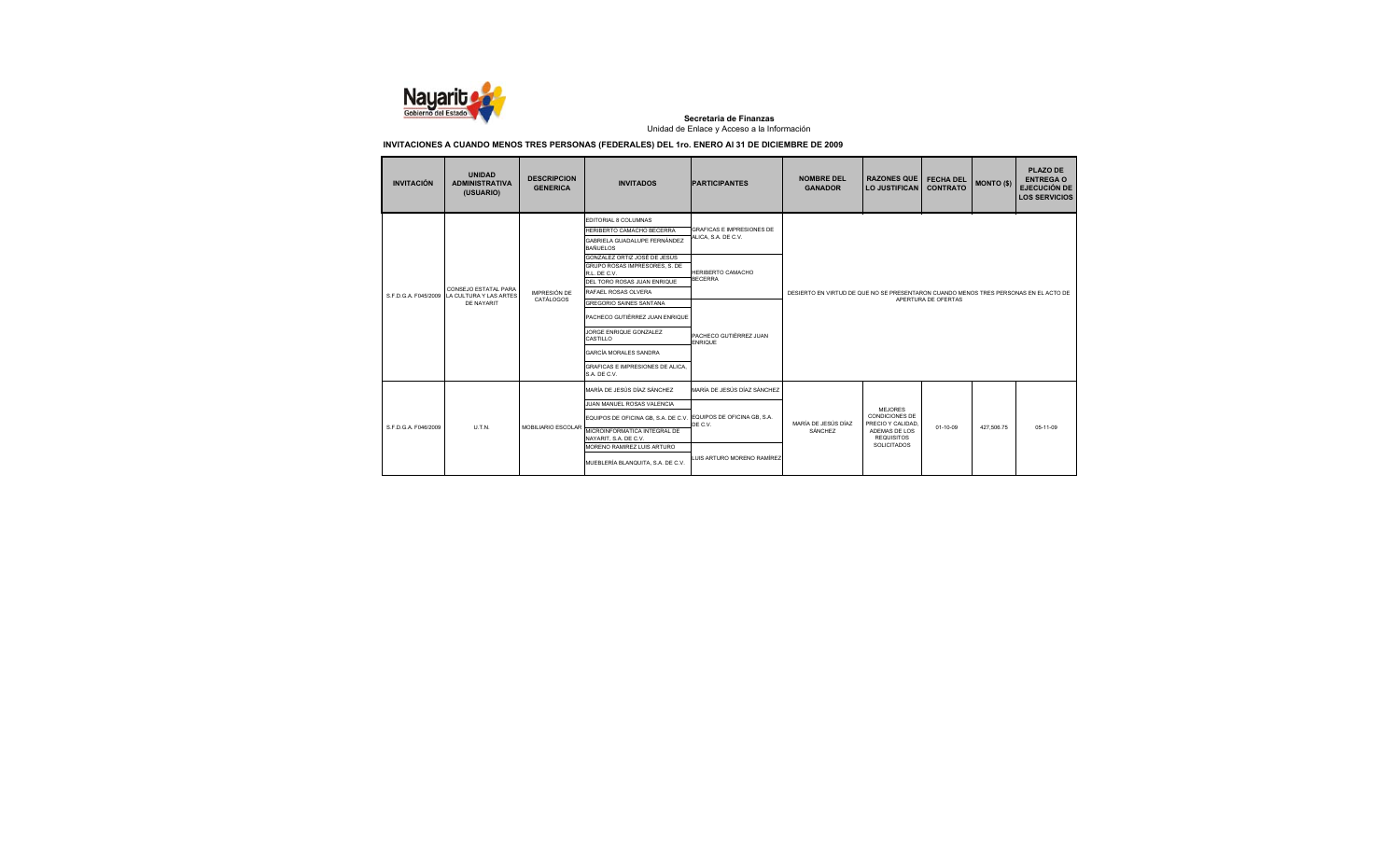

| <b>INVITACIÓN</b>     | <b>UNIDAD</b><br><b>ADMINISTRATIVA</b><br>(USUARIO) | <b>DESCRIPCION</b><br><b>GENERICA</b> | <b>INVITADOS</b>                                                                                                                                                                 | <b>PARTICIPANTES</b>                  | <b>NOMBRE DEL</b><br><b>GANADOR</b>                                                                      | <b>RAZONES QUE</b><br>LO JUSTIFICAN                                       | <b>FECHA DEL</b><br><b>CONTRATO</b> | <b>MONTO (\$)</b> | <b>PLAZO DE</b><br><b>ENTREGA O</b><br><b>EJECUCIÓN DE</b><br><b>LOS SERVICIOS</b> |  |
|-----------------------|-----------------------------------------------------|---------------------------------------|----------------------------------------------------------------------------------------------------------------------------------------------------------------------------------|---------------------------------------|----------------------------------------------------------------------------------------------------------|---------------------------------------------------------------------------|-------------------------------------|-------------------|------------------------------------------------------------------------------------|--|
| S.F.D.G.A. F047/2009  | CECYTEN                                             | VEHICULO                              | RICARDO L. GARATE Y CIA., S.A. DE<br>C.V.<br>PLASENCIA DE NAYARIT. S.A. DE C.V.<br>ALICA AUTOMOTRIZ, S.A. DE C.V.<br>COA MOTOR, S.A. DE C.V.<br>AUTOMOTORES SIERRA, S.A. DE C.V. | PLASENCIA DE NAYARIT, S.A. DE<br>C.V. |                                                                                                          | DESIERTA EN VIRTUD DE QUE NO SE REGISTRARON CUANDO MENOS TRES PROVEEDORES |                                     |                   |                                                                                    |  |
| S.F.D.G.A. F048/20009 | CECYTEN                                             | VEHICULO                              | AUTOMOTORES SIERRA, S.A. DE C.V.<br>PLASENCIA DE NAYARIT, S.A. DE C.V.<br>ALICA AUTOMOTRIZ. S.A. DE C.V.<br>COA MOTOR. S.A. DE C.V.<br>RICARDO L. GARATE Y CIA., S.A. DE<br>C.V. | PLASENCIA DE NAYARIT, S.A. DE<br>C.V. | DESIERTA EN VIRTUD DE QUE NO SE REGISTRARON CUANDO MENOS TRES PROVEEDORES                                |                                                                           |                                     |                   |                                                                                    |  |
| S F D G A F049/2009   | SECRETARÍA DE LA<br>CONTRALORÍA GENERAL             | VEHÍCULOS                             | ALICA AUTOMOTRIZ. S.A. DE C.V.<br>RICARDO L. GARATE Y CIA., S.A. DE<br>C.V.<br>AUTOMOTORES SIERRA, S.A. DE C.V.<br>PLASENCIA DE NAYARIT, S.A. DE C.V.                            |                                       | DESIERTA. EN VIRTUD DE QUE NO SE REGISTRARON CUANDO MENOS TRES PROVEEDORES PARA LLEVAR A CABO EL PROCESO |                                                                           |                                     |                   |                                                                                    |  |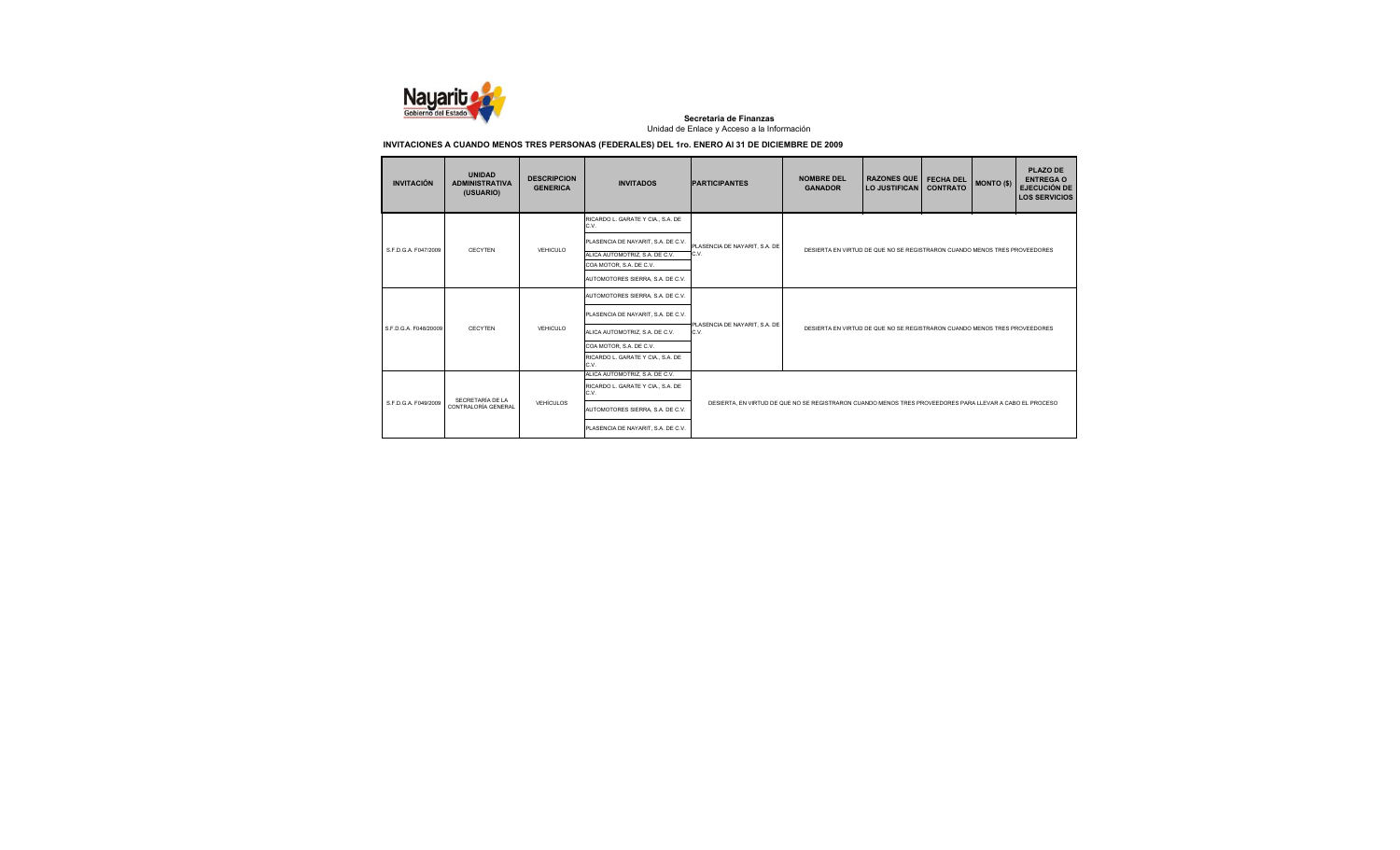

| <b>INVITACIÓN</b>    | <b>UNIDAD</b><br><b>ADMINISTRATIVA</b><br>(USUARIO) | <b>DESCRIPCION</b><br><b>GENERICA</b>    | <b>INVITADOS</b>                                                                                          | <b>PARTICIPANTES</b>                                              | <b>NOMBRE DEL</b><br><b>GANADOR</b>                                                                                                                                                                                                                              | <b>RAZONES QUE</b><br><b>LO JUSTIFICAN</b> | <b>FECHA DEL</b><br><b>CONTRATO</b> | <b>MONTO (\$)</b> | <b>PLAZO DE</b><br><b>ENTREGA O</b><br><b>EJECUCIÓN DE</b><br><b>LOS SERVICIOS</b> |  |  |
|----------------------|-----------------------------------------------------|------------------------------------------|-----------------------------------------------------------------------------------------------------------|-------------------------------------------------------------------|------------------------------------------------------------------------------------------------------------------------------------------------------------------------------------------------------------------------------------------------------------------|--------------------------------------------|-------------------------------------|-------------------|------------------------------------------------------------------------------------|--|--|
|                      |                                                     |                                          | MICHELSEN CONSULTING LTD<br>ABAD COMPUTACIÓN, S.A. DE C.V.                                                |                                                                   |                                                                                                                                                                                                                                                                  |                                            |                                     |                   |                                                                                    |  |  |
|                      |                                                     |                                          | NAFFATE CARLOS NERY ZOSER                                                                                 |                                                                   |                                                                                                                                                                                                                                                                  |                                            |                                     |                   |                                                                                    |  |  |
|                      |                                                     |                                          | ENLACES INFORMÁTICOS DE<br>NAYARIT, S.A. DE C.V.                                                          |                                                                   |                                                                                                                                                                                                                                                                  |                                            |                                     |                   |                                                                                    |  |  |
| S.F.D.G.A. F050/2009 | U.T.C.                                              | SISTEMA DE GERENCIA<br>VIRTUAL LABSAG    | CONSULTORES ASOCIADOS EN<br>TECNOLOGÍA Y<br>TELECOMUNICACIONES, S.A. DE C.V.<br>VEGA CACHÚ CLAUDIA ALICIA | ENLACES INFORMÁTICOS DE<br>NAYARIT, S.A. DE C.V.                  | DESIERTA, EN VIRTUD DE QUE NO SE REGISTRARON CUANDO MENOS TRES PROVEEDORES PARA LLEVAR<br>A CABO EL PROCESO                                                                                                                                                      |                                            |                                     |                   |                                                                                    |  |  |
|                      |                                                     |                                          | AVANTEC, S.A. DE C.V.                                                                                     |                                                                   |                                                                                                                                                                                                                                                                  |                                            |                                     |                   |                                                                                    |  |  |
|                      |                                                     |                                          | COMPUTACIÓN, EXPERIENCIA Y<br>SERVICIO, S.A. DE C.V.                                                      |                                                                   |                                                                                                                                                                                                                                                                  |                                            |                                     |                   |                                                                                    |  |  |
|                      |                                                     |                                          | SOLUCIONES INTEGRALES YDOSK,<br>S.A. DE C.V.                                                              |                                                                   |                                                                                                                                                                                                                                                                  |                                            |                                     |                   |                                                                                    |  |  |
|                      |                                                     |                                          | COMUNICACIÓN CENTRAL DEL<br>PACÍFICO, S.A. DE C.V.                                                        |                                                                   |                                                                                                                                                                                                                                                                  |                                            |                                     |                   |                                                                                    |  |  |
|                      |                                                     |                                          | COMPUTACIÓN, EXPERIENCIA Y<br>SERVICIO, S.A. DE C.V.                                                      |                                                                   |                                                                                                                                                                                                                                                                  |                                            |                                     |                   |                                                                                    |  |  |
|                      |                                                     |                                          | INFORMATICA OPCYÓN, S.A. DE C.V.                                                                          | INFORMATICA OPCYÓN, S.A. DE<br>C.V.                               |                                                                                                                                                                                                                                                                  |                                            |                                     |                   |                                                                                    |  |  |
|                      |                                                     |                                          | OLIVARES JIMÉNEZ DOLORES<br><b>JOSEFINA</b>                                                               | EXPERTIS, S.A. DE C.V.                                            |                                                                                                                                                                                                                                                                  |                                            |                                     |                   |                                                                                    |  |  |
|                      |                                                     |                                          | ABAD COMPUTACIÓN, S.A. DE C.V.                                                                            |                                                                   |                                                                                                                                                                                                                                                                  |                                            |                                     |                   |                                                                                    |  |  |
| S.F.D.G.A. F051/2009 | U.T.C.                                              | EQUIPO INFORMATICO NAYARIT, S.A. DE C.V. | <b>INFORMATICA Y SISTEMAS DE</b>                                                                          | <b>INFORMATICA Y SISTEMAS DE</b><br>NAYARIT. S.A. DE C.V.         | DESIERTA EN VIRTUD DE QUE EN EL ACTO DE PRESENTACIÓN Y APERTURA DE PROPOSICIONES<br>ÚNICAMENTE SE PRESENTARON TRES PERSONAS, LOS CUALES OFERTAN DIFERENTES PAQUETES, POR<br>TAL MOTIVO, NO SE CUENTA CON TRES PROPUESTAS SUSCEPTIBLES DE ANALIZARSE TÉCNICAMENTE |                                            |                                     |                   |                                                                                    |  |  |
|                      |                                                     |                                          | SOLUCIONES INTEGRALES YDOSK.<br>S.A. DE C.V.<br>VEGA CACHÚ CLAUDIA ALICIA                                 | SOLUCIONES INTEGRALES<br>YDOSK, S.A. DE C.V.                      |                                                                                                                                                                                                                                                                  |                                            | POR CADA PAQUETE.                   |                   |                                                                                    |  |  |
|                      |                                                     |                                          | EXPERTIS, S.A. DE C.V.                                                                                    |                                                                   |                                                                                                                                                                                                                                                                  |                                            |                                     |                   |                                                                                    |  |  |
|                      |                                                     |                                          | FUSIÓN TECNOLOGÍAS EN SISTEMAS<br>DE INFORMACIÓN, S.A. DE C.V.                                            | FUSIÓN TECNOLOGÍAS EN<br>SISTEMAS DE INFORMACIÓN.<br>S.A. DE C.V. |                                                                                                                                                                                                                                                                  |                                            |                                     |                   |                                                                                    |  |  |
|                      |                                                     |                                          | WEST TELCO, S.A. DE C.V.                                                                                  | WEST TELCO, S. DE R.L. DE C.V.                                    |                                                                                                                                                                                                                                                                  |                                            |                                     |                   |                                                                                    |  |  |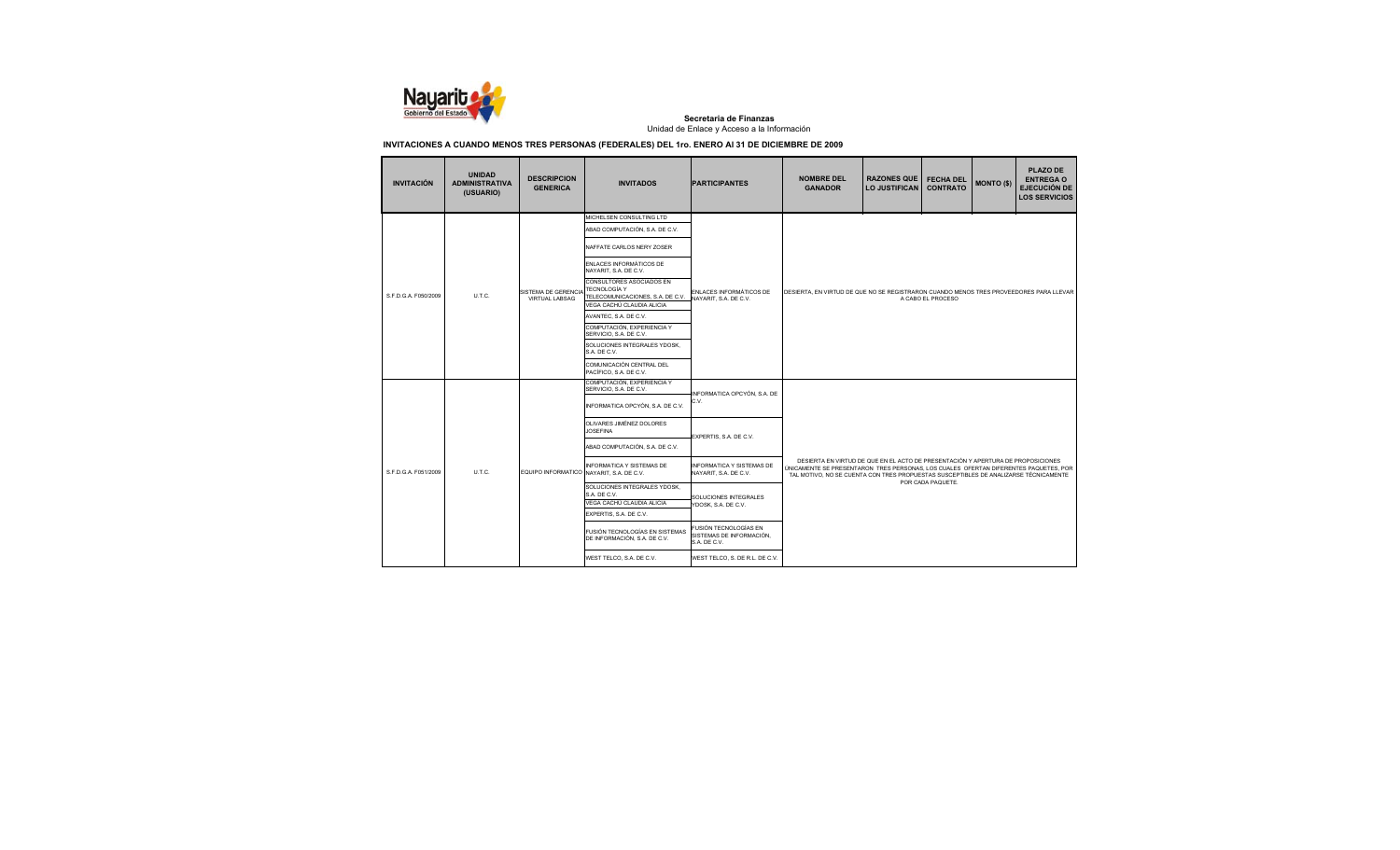

| <b>INVITACIÓN</b>    | <b>UNIDAD</b><br><b>ADMINISTRATIVA</b><br>(USUARIO) | <b>DESCRIPCION</b><br><b>GENERICA</b> | <b>INVITADOS</b>                                                            | <b>PARTICIPANTES</b>                             | <b>NOMBRE DEL</b><br><b>GANADOR</b>                                                   | <b>RAZONES QUE</b><br><b>LO JUSTIFICAN</b>                                                                                                                           | <b>FECHA DEL</b><br><b>CONTRATO</b> | <b>MONTO (\$)</b> | <b>PLAZO DE</b><br><b>ENTREGA O</b><br><b>EJECUCIÓN DE</b><br><b>LOS SERVICIOS</b> |  |  |
|----------------------|-----------------------------------------------------|---------------------------------------|-----------------------------------------------------------------------------|--------------------------------------------------|---------------------------------------------------------------------------------------|----------------------------------------------------------------------------------------------------------------------------------------------------------------------|-------------------------------------|-------------------|------------------------------------------------------------------------------------|--|--|
|                      |                                                     |                                       | ALICA AUTOMOTRIZ. S.A. DE C.V.<br>RICARDO L. GARATE Y CIA., S.A. DE<br>C.V. |                                                  |                                                                                       |                                                                                                                                                                      |                                     |                   |                                                                                    |  |  |
| S.F.D.G.A. F052/2009 | SECRETARÍA DE LA<br>CONTRALORÍA GENERAL             | <b>VEHÍCULOS NUEVOS</b>               | AUTOMOTORES SIERRA, S.A. DE C.V.                                            | AUTOMOTORES SIERRA, S.A. DE<br>C.V.              | DESIERTA. EN VIRTUD DE QUE NO SE REGISTRARON CUANDO MENOS TRES PERSONAS PARA LLEVAR A |                                                                                                                                                                      | CABO EL PROCESO                     |                   |                                                                                    |  |  |
|                      |                                                     |                                       | PLASENCIA DE NAYARIT, S.A. DE C.V.                                          |                                                  |                                                                                       |                                                                                                                                                                      |                                     |                   |                                                                                    |  |  |
|                      |                                                     |                                       | RIVELAB, S.A. DE C.V.                                                       | RIVELAB, S.A. DE C.V.                            |                                                                                       |                                                                                                                                                                      |                                     |                   |                                                                                    |  |  |
|                      |                                                     | FOUIPO DE                             | DE LORENZO OF AMERICA CORP., S.A. DISEÑO TECNOLÓGICO EN<br>DE C.V.          | LABORATORIOS, S.A. DE C.V.                       |                                                                                       | DESIERTO. EN VIRTUD DE QUE EN EL ACTO DE PRESENTACIÓN Y APERTURA DE PROPOSICIONES.<br>ÚNICAMENTE SE PRESENTARON DOS PERSONAS, POR TAL MOTIVO, NO SE CUENTAN CON TRES |                                     |                   |                                                                                    |  |  |
|                      | U.T.C.<br>S.F.D.G.A. F053/2009                      | LABORATORIO                           | GLORIA ISABEL AGUILAR VALENCIA                                              | <b>GLORIA ISABEL AGUILAR</b>                     |                                                                                       | PERSONAS PARA LLEVAR A CABO EL PROCESO                                                                                                                               |                                     |                   |                                                                                    |  |  |
|                      |                                                     |                                       | DISEÑO TECNOLÓGICO EN<br>LABORATORIOS, S.A. DE C.V.                         | <b>VALENCIA</b>                                  |                                                                                       |                                                                                                                                                                      |                                     |                   |                                                                                    |  |  |
|                      |                                                     |                                       | ENLACES INFORMÁTICOS DE<br>NAYARIT. S.A. DE C.V.                            | ENLACES INFORMÁTICOS DE<br>NAYARIT, S.A. DE C.V. |                                                                                       |                                                                                                                                                                      |                                     |                   |                                                                                    |  |  |
|                      |                                                     |                                       | MICHELSEN CONSULTING LTD                                                    |                                                  |                                                                                       |                                                                                                                                                                      |                                     |                   |                                                                                    |  |  |
|                      |                                                     |                                       | CASTILLO ANAYA EDUARDO ENRIQUE                                              | INFORMÁTICA Y SISTEMAS DE                        |                                                                                       |                                                                                                                                                                      |                                     |                   |                                                                                    |  |  |
|                      |                                                     | SISTEMA DE GERENCIA                   | COMPUTACIÓN, EXPERIENCIA Y<br>SERVICIO, S.A. DE C.V.                        | NAYARIT. S.A. DE C.V.                            | DESIERTA, EN VIRTUD DE QUE EL PRESUPUESTO ASIGNADO ES INFERIOR AL DE LAS PROPUESTAS   |                                                                                                                                                                      |                                     |                   |                                                                                    |  |  |
| S F D G A F054/2009  | UTC.                                                | <b>VIRTUAL LABSAG</b>                 | INFORMATICA OPCYÓN, S.A. DE C.V.                                            | INFORMÁTICA OPCYÓN, S.A. DE<br>C.V.              |                                                                                       |                                                                                                                                                                      | PRESENTADAS.                        |                   |                                                                                    |  |  |
|                      |                                                     |                                       | ABAD COMPUTACIÓN, S.A. DE C.V.<br>VEGA CACHÚ CLAUDIA ALICIA                 | ABAD COMPUTACIÓN, S.A. DE<br>C.V.                |                                                                                       |                                                                                                                                                                      |                                     |                   |                                                                                    |  |  |
|                      |                                                     |                                       | EXPERTIS, S.A. DE C.V.                                                      |                                                  |                                                                                       |                                                                                                                                                                      |                                     |                   |                                                                                    |  |  |
|                      |                                                     |                                       | INFORMÁTICA Y SISTEMAS DE<br>NAYARIT. S.A. DE C.V.                          | EDUARDO ENRIQUE CASTILLO<br>ANAYA                |                                                                                       |                                                                                                                                                                      |                                     |                   |                                                                                    |  |  |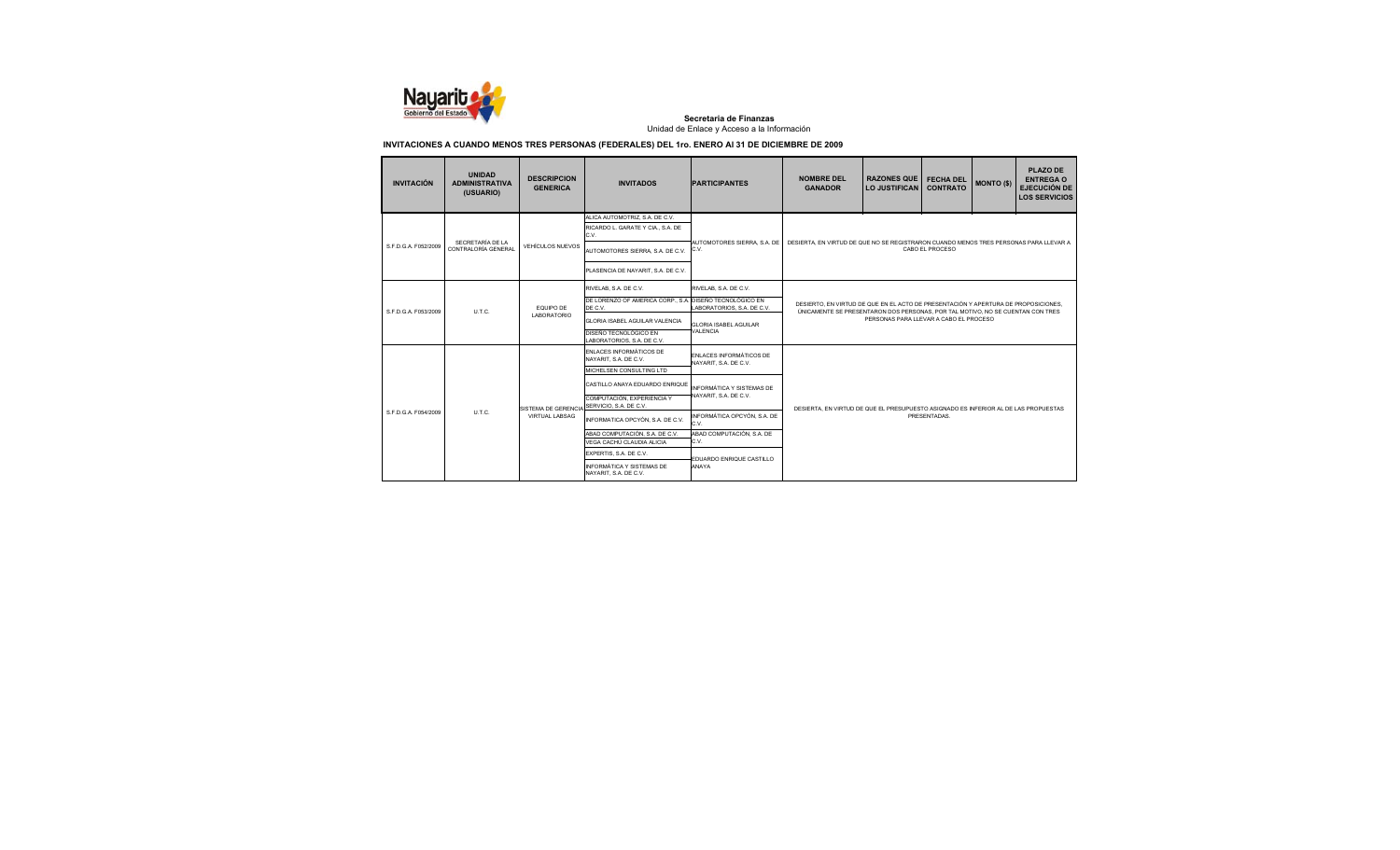

| <b>INVITACIÓN</b>    | <b>UNIDAD</b><br><b>ADMINISTRATIVA</b><br>(USUARIO) | <b>DESCRIPCION</b><br><b>GENERICA</b> | <b>INVITADOS</b>                                    | <b>IPARTICIPANTES</b>                 | <b>NOMBRE DEL</b><br><b>GANADOR</b>                                                                   | <b>RAZONES QUE</b><br><b>LO JUSTIFICAN</b>                             | <b>FECHA DEL</b><br><b>CONTRATO</b> | <b>MONTO (\$)</b> | <b>PLAZO DE</b><br><b>ENTREGA O</b><br><b>EJECUCIÓN DE</b><br><b>LOS SERVICIOS</b> |
|----------------------|-----------------------------------------------------|---------------------------------------|-----------------------------------------------------|---------------------------------------|-------------------------------------------------------------------------------------------------------|------------------------------------------------------------------------|-------------------------------------|-------------------|------------------------------------------------------------------------------------|
|                      |                                                     |                                       | JAVIER NUNGARAY GOMEZ                               | JAVIER NUNGARAY GOMEZ                 |                                                                                                       |                                                                        |                                     |                   |                                                                                    |
| S.F.D.G.A. F055/2009 | <b>INMUNAY</b>                                      | <b>GUIAS DE SEXUALIDAD</b>            | JUAN ENRIQUE PACHECO GUTIÉRREZ JUAN ENRIQUE PACHECO | <b>GUTIÉRREZ</b>                      | JUAN ENRIQUE PACHEO                                                                                   | <b>MEJORES</b><br>CONDICIONES DE<br>PRECIO Y CALIDAD.<br>ADEMÁS DE LOS | 19-NOV .- 09                        | 1'674,630.00      | 10-DIC .- 09                                                                       |
|                      |                                                     | Y SALUD                               | JUAN ENRIQUE DEL TORO ROSAS                         | JUAN ENRIQUE DEL TORO<br><b>ROSAS</b> | <b>GUTIÉRREZ</b>                                                                                      | <b>REQUISITOS</b><br><b>SOLICITADOS</b>                                |                                     |                   |                                                                                    |
|                      |                                                     |                                       | MONICA MEDINA ALVAREZ                               | MONICA MEDINA ALVAREZ                 |                                                                                                       |                                                                        |                                     |                   |                                                                                    |
|                      |                                                     |                                       | TECNICOS ESPECIALIZADOS DE<br>NAYARIT, S.C.         |                                       |                                                                                                       |                                                                        |                                     |                   |                                                                                    |
| S E D G A F056/2009  | SECRETARÍA DE<br>DESARROLLO RURAL                   | CONTRATACIÓN DE<br><b>ENCUESTAS</b>   | LLAMAS INNOVACIÓN EMPRESARIAL<br>S. DE R.L.         |                                       | DESIERTA, EN VIRTUD DE QUE NO SE REGISTRARON CUANDO MENOS TRES PERSONAS PARA LLEVAR A CABO EL PROCESO |                                                                        |                                     |                   |                                                                                    |
|                      |                                                     |                                       | AGRONEGOCIOS DE NAYARIT, S.C.                       |                                       |                                                                                                       |                                                                        |                                     |                   |                                                                                    |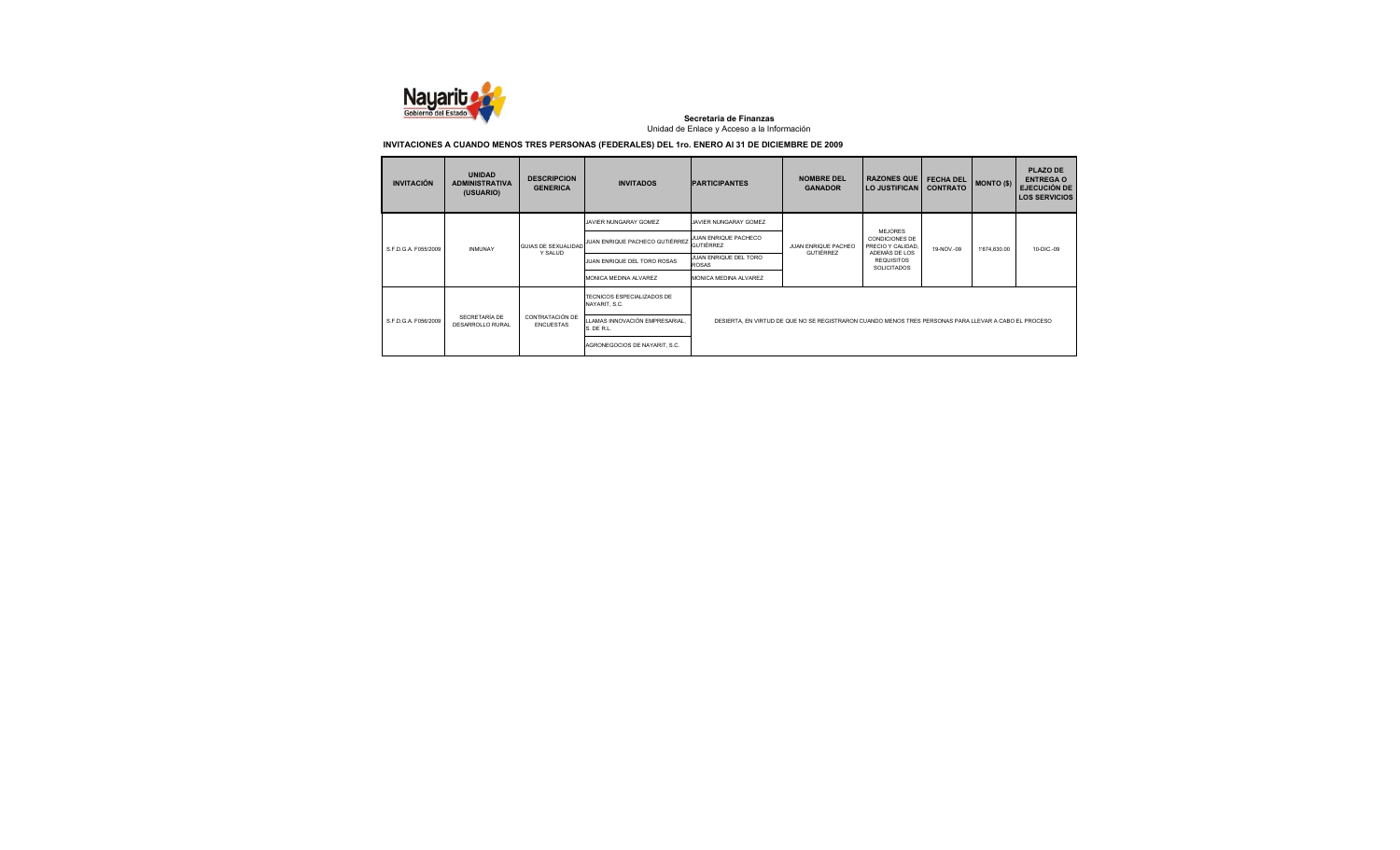

| <b>INVITACIÓN</b>    | <b>UNIDAD</b><br><b>ADMINISTRATIVA</b><br>(USUARIO) | <b>DESCRIPCION</b><br><b>GENERICA</b> | <b>INVITADOS</b>                                                                                                                          | <b>PARTICIPANTES</b>                              | <b>NOMBRE DEL</b><br><b>GANADOR</b>                                                                                                                                                                                                                                                                                                  | <b>RAZONES QUE</b><br><b>LO JUSTIFICAN</b> | <b>FECHA DEL</b><br><b>CONTRATO</b> | <b>MONTO (\$)</b> | PLAZO DE<br><b>ENTREGA O</b><br><b>EJECUCIÓN DE</b><br><b>LOS SERVICIOS</b> |  |  |
|----------------------|-----------------------------------------------------|---------------------------------------|-------------------------------------------------------------------------------------------------------------------------------------------|---------------------------------------------------|--------------------------------------------------------------------------------------------------------------------------------------------------------------------------------------------------------------------------------------------------------------------------------------------------------------------------------------|--------------------------------------------|-------------------------------------|-------------------|-----------------------------------------------------------------------------|--|--|
|                      |                                                     |                                       | COMPUTACIÓN, EXPERIENCIA Y<br>SERVICIO, S.A. DE C.V.                                                                                      | FUSIÓN TECNOLOGÍAS EN<br>SISTEMAS DE INFORMACIÓN. |                                                                                                                                                                                                                                                                                                                                      |                                            |                                     |                   |                                                                             |  |  |
|                      |                                                     |                                       | ABAD COMPUTACIÓN, S.A. DE C.V.                                                                                                            | S.A. DE C.V.                                      |                                                                                                                                                                                                                                                                                                                                      |                                            |                                     |                   |                                                                             |  |  |
|                      |                                                     |                                       | INFORMATICA OPCYÓN, S.A. DE C.V.                                                                                                          | INFORMÁTICA OPCYÓN, S.A. DE                       |                                                                                                                                                                                                                                                                                                                                      |                                            |                                     |                   |                                                                             |  |  |
|                      |                                                     | EQUIPO INFORMATICO                    | OLIVARES JIMÉNEZ DOLORES<br><b>JOSEFINA</b>                                                                                               | C.V.                                              |                                                                                                                                                                                                                                                                                                                                      |                                            |                                     |                   |                                                                             |  |  |
|                      | U.T.C.                                              |                                       | ENLACES INFORMÁTICOS DE<br>NAYARIT, S.A. DE C.V.                                                                                          | MARCO ANTONIO ACEVO NÚÑEZ                         |                                                                                                                                                                                                                                                                                                                                      |                                            |                                     |                   |                                                                             |  |  |
|                      |                                                     |                                       | SOLUCIONES INTEGRALES YDOSK.<br>S.A. DE C.V.                                                                                              |                                                   | DESIERTA EN VIRTUD DE QUE EN EL ACTO DE PRESENTACIÓN Y APERTURA DE PROPOSICIONES<br>ÚNICAMENTE SE PRESENTARON CUATRO PERSONAS. A UNO DE ELLOS SE DESCALIFICA Y LAS OTRAS<br>TRES PERSONAS OFERTAN DIFERENTES PAQUETES, POR TAL MOTIVO, NO SE CUENTA CON TRES<br>PROPUESTAS SUSCEPTIBLES DE ANALIZARSE TÉCNICAMENTE POR CADA PAQUETE. |                                            |                                     |                   |                                                                             |  |  |
| S.F.D.G.A. F057/2009 |                                                     |                                       | EXPERTIS, S.A. DE C.V.                                                                                                                    |                                                   |                                                                                                                                                                                                                                                                                                                                      |                                            |                                     |                   |                                                                             |  |  |
|                      |                                                     |                                       | INFORMÁTICA Y SISTEMAS DE<br>NAYARIT. S.A. DE C.V.<br>CONSULTORES ASOCIADOS EN<br><b>TECNOLOGÍA Y</b><br>TELECOMUNICACIONES, S.A. DE C.V. | ENLACES INFORMÁTICOS DE<br>NAYARIT, S.A. DE C.V.  |                                                                                                                                                                                                                                                                                                                                      |                                            |                                     |                   |                                                                             |  |  |
|                      |                                                     |                                       | VEGA CACHÚ CLAUDIA ALICIA<br>MARCO ANTONIO ACEVO NÚÑEZ                                                                                    | EXPERTIS, S.A. DE C.V.                            |                                                                                                                                                                                                                                                                                                                                      |                                            |                                     |                   |                                                                             |  |  |
|                      |                                                     |                                       | FUSIÓN TECNOLOGÍAS EN SISTEMAS<br>DE INFORMACIÓN. S.A. DE C.V.                                                                            | SOLUCIONES INTEGRALES<br>YDOSK, S.A. DE C.V.      |                                                                                                                                                                                                                                                                                                                                      |                                            |                                     |                   |                                                                             |  |  |
|                      |                                                     |                                       | WEST TELCO. S.A. DE C.V.                                                                                                                  |                                                   |                                                                                                                                                                                                                                                                                                                                      |                                            |                                     |                   |                                                                             |  |  |
|                      | <b>SECRETARÍA DE</b><br>DESARROLLO RURAL            | CONTRATACIÓN DE<br><b>ENCUESTAS</b>   | TECNICOS ESPECIALIZADOS DE<br>NAYARIT, S.C.                                                                                               |                                                   |                                                                                                                                                                                                                                                                                                                                      |                                            |                                     |                   |                                                                             |  |  |
| S.F.D.G.A. F058/2009 |                                                     |                                       | LLAMAS INNOVACIÓN EMPRESARIAL.<br>S. DE R.L.                                                                                              | AGRONEGOCIOS DE NAYARIT.<br>S.C.                  | DESIERTA, EN VIRTUD DE QUE NO SE REGISTRARON CUANDO MENOS TRES PERSONAS PARA LLEVAR A<br>CABO EL PROCESO                                                                                                                                                                                                                             |                                            |                                     |                   |                                                                             |  |  |
|                      |                                                     |                                       | AGRONEGOCIOS DE NAYARIT, S.C.                                                                                                             |                                                   |                                                                                                                                                                                                                                                                                                                                      |                                            |                                     |                   |                                                                             |  |  |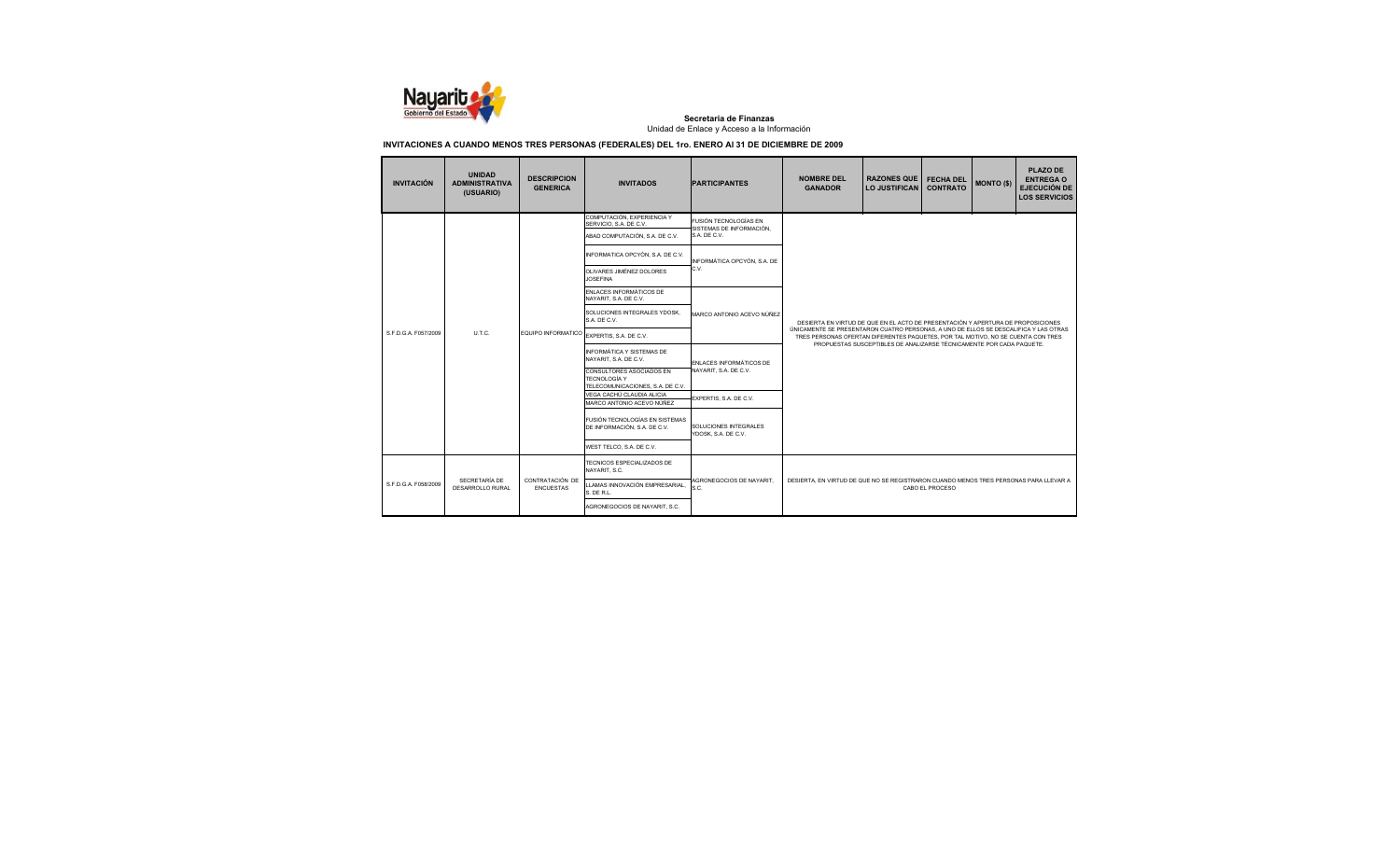

| <b>INVITACIÓN</b>    | <b>UNIDAD</b><br><b>ADMINISTRATIVA</b><br>(USUARIO) | <b>DESCRIPCION</b><br><b>GENERICA</b> | <b>INVITADOS</b>                                                                                    | <b>PARTICIPANTES</b>                                | <b>NOMBRE DEL</b><br><b>GANADOR</b>                                                                      | <b>RAZONES QUE</b><br>LO JUSTIFICAN | <b>FECHA DEL</b><br><b>CONTRATO</b> | <b>MONTO (\$)</b> | PLAZO DE<br><b>ENTREGA O</b><br><b>EJECUCIÓN DE</b><br><b>LOS SERVICIOS</b> |  |
|----------------------|-----------------------------------------------------|---------------------------------------|-----------------------------------------------------------------------------------------------------|-----------------------------------------------------|----------------------------------------------------------------------------------------------------------|-------------------------------------|-------------------------------------|-------------------|-----------------------------------------------------------------------------|--|
|                      |                                                     | EQUIPO DE                             | RIVELAB, S.A. DE C.V.<br>OSVALDO ZARATE ESPINOSA                                                    | DISEÑO TECNOLÓGICO EN<br>LABORATORIOS, S.A. DE C.V. | DESIERTA, EN VIRTUD DE QUE NO SE REGISTRARON CUANDO MENOS TRES PERSONAS PARA LLEVAR A<br>CABO EL PROCESO |                                     |                                     |                   |                                                                             |  |
| S.F.D.G.A. F059/2009 | U.T.C.                                              | <b>LABORATORIO</b>                    | DISEÑO TECNOLÓGICO EN<br>LABORATORIOS, S.A. DE C.V.<br>DE LORENZO OF AMERICA CORP., S.A.<br>DE C.V. | RIVELAB, S.A. DE C.V.                               |                                                                                                          |                                     |                                     |                   |                                                                             |  |
|                      |                                                     |                                       | CORONADO ROBLEDO GABRIELA<br>MARÍA                                                                  |                                                     |                                                                                                          |                                     |                                     |                   |                                                                             |  |
|                      | <b>UTN</b>                                          | <b>LIBROS</b>                         | UNIVERSIDAD AUTÓNOMA DE<br><b>NAYARIT</b>                                                           | UNIVERSIDAD AUTÓNOMA DE<br>NAYARIT, S.A. DE C.V.    |                                                                                                          |                                     |                                     |                   |                                                                             |  |
| S E D G A F060/2009  |                                                     |                                       | ORGANIZACIÓN CULTURAL CORA, S.A.<br>DE C.V.                                                         |                                                     | DESIERTA. EN VIRTUD DE QUE NO SE REGISTRARON CUANDO MENOS TRES PERSONAS PARA LLEVAR A<br>CABO EL PROCESO |                                     |                                     |                   |                                                                             |  |
|                      |                                                     |                                       | MEDINA FRANCO HÉCTOR GILBERTO                                                                       |                                                     |                                                                                                          |                                     |                                     |                   |                                                                             |  |
|                      |                                                     |                                       | GÓMEZ DOMÍNGUEZ EFRAÍN                                                                              |                                                     |                                                                                                          |                                     |                                     |                   |                                                                             |  |
|                      |                                                     |                                       | EL PALACIO DEL CUEVANO, S.A. DE<br>C.V.<br>URIAS DURÁN LUIS FERNANDO                                |                                                     |                                                                                                          |                                     |                                     |                   |                                                                             |  |
|                      |                                                     |                                       | ALICA AUTOMOTRIZ, S.A. DE C.V.                                                                      |                                                     |                                                                                                          |                                     |                                     |                   |                                                                             |  |
|                      |                                                     | <b>VEHÍCULOS NUEVOS</b>               | PLASENCIA DE NAYARIT, S.A. DE C.V.                                                                  | PLASENCIA DE NAYARIT. S.A. DE<br>C.V.               | DESIERTA. EN VIRTUD DE QUE NO SE REGISTRARON CUANDO MENOS TRES PERSONAS PARA LLEVAR A<br>CABO EL PROCESO |                                     |                                     |                   |                                                                             |  |
| S F D G A F061/2009  | SECRETARÍA DE<br>DESARROLLO RURAL                   |                                       | RICARDO L. GARATE Y CIA., S.A. DE<br>C.V.                                                           |                                                     |                                                                                                          |                                     |                                     |                   |                                                                             |  |
|                      |                                                     |                                       | AUTOMOTORES SIERRA, S.A. DE C.V.                                                                    |                                                     |                                                                                                          |                                     |                                     |                   |                                                                             |  |
|                      |                                                     |                                       | AUTOMOTRIZ DE NAYARIT, S.A. DE<br>C.V.                                                              |                                                     |                                                                                                          |                                     |                                     |                   |                                                                             |  |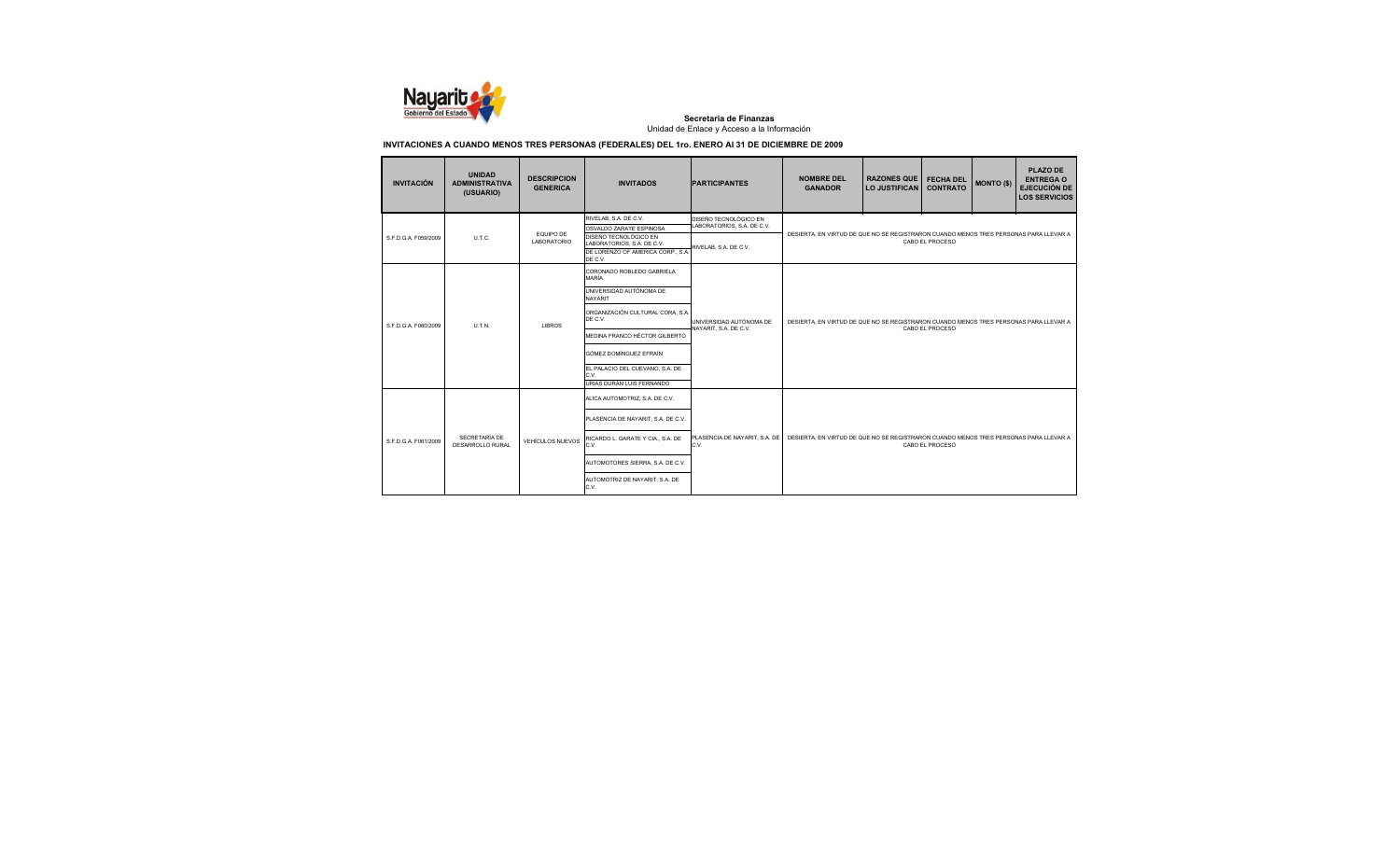

| <b>INVITACIÓN</b>    | <b>UNIDAD</b><br><b>ADMINISTRATIVA</b><br>(USUARIO) | <b>DESCRIPCION</b><br><b>GENERICA</b> | <b>INVITADOS</b>                                                                      | <b>PARTICIPANTES</b>                                 | <b>NOMBRE DEL</b><br><b>GANADOR</b>                                                   | <b>RAZONES QUE</b><br><b>LO JUSTIFICAN</b>              | <b>FECHA DEL</b><br><b>CONTRATO</b> | <b>MONTO (\$)</b>        | <b>PLAZO DE</b><br><b>ENTREGA O</b><br><b>EJECUCIÓN DE</b><br><b>LOS SERVICIOS</b> |  |
|----------------------|-----------------------------------------------------|---------------------------------------|---------------------------------------------------------------------------------------|------------------------------------------------------|---------------------------------------------------------------------------------------|---------------------------------------------------------|-------------------------------------|--------------------------|------------------------------------------------------------------------------------|--|
|                      |                                                     |                                       | SOLUCIONES INTEGRALES YDOSK,<br>S.A. DE C.V.                                          | INFORMÁTICA Y SISTEMAS DE<br>NAYARIT, S.A. DE C.V.   |                                                                                       |                                                         |                                     |                          |                                                                                    |  |
|                      |                                                     |                                       | INFORMATICA Y SISTEMAS DE<br>NAYARIT, S.A. DE C.V.                                    | EXPERTIS, S.A. DE C.V.                               |                                                                                       |                                                         |                                     |                          |                                                                                    |  |
|                      |                                                     |                                       | EXPERTIS, S.A. DE C.V.                                                                | ENLACES INFORMÁTICOS DE<br>NAYARIT, S.A. DE C.V.     | EXPERTIS, S.A. DE C.V.                                                                |                                                         |                                     | 275,252.50<br>127,311.25 |                                                                                    |  |
|                      |                                                     |                                       | SERGIO GONZALEZ RAMIREZ                                                               | COMPUTACIÓN, EXPERIENCIA Y<br>SERVICIO, S.A. DE C.V. |                                                                                       |                                                         |                                     |                          |                                                                                    |  |
|                      |                                                     |                                       | ABAD COMPUTACIÓN, S.A. DE C.V.                                                        | SOLUCIONES INTEGRALES DE<br>NAYARIT, S.A. DE C.V.    |                                                                                       | <b>MEJORES</b><br>CONDICIONES DE                        |                                     |                          |                                                                                    |  |
| S.F.D.G.A. F062/2009 | SECRETARÍA DE<br>DESARROLLO RURAL                   | EQUIPO DE CÓMPUTO                     | MARTINEZ PARRA VICTOR                                                                 | SERGIO GONZALEZ RAMIREZ                              |                                                                                       | PRECIO Y CALIDAD,<br>ADEMAS DE LOS<br><b>REQUISITOS</b> | 24-DIC .- 09                        |                          | 15 DE ENERO DE 2010                                                                |  |
|                      |                                                     |                                       | INFORMATICA OPCYÓN, S.A. DE C.V.                                                      |                                                      | ENLACES INFORMÁTICOS DE SOLICITADOS<br>NAYARIT, S.A. DE C.V.                          |                                                         |                                     |                          |                                                                                    |  |
|                      |                                                     |                                       | OLIVARES JIMÉNEZ DOLORES<br><b>JOSEFINA</b>                                           | INFORMATICA OPCYON, S.A. DE<br>C.V.                  |                                                                                       |                                                         |                                     |                          |                                                                                    |  |
|                      |                                                     |                                       | LUIS GUILLERMO DE DIOS ARROYO<br>COMPUTACIÓN, EXPERIENCIA Y<br>SERVICIO, S.A. DE C.V. |                                                      | LUIS GUILLERMO DE DIOS                                                                |                                                         |                                     |                          |                                                                                    |  |
|                      |                                                     |                                       | ENLACES INFORMÁTICOS DE<br>NAYARIT. S.A. DE C.V.<br>NAFFATE CARLOS NERY ZOSER         | LUIS GUILLERMO DE DIOS<br>ARROYO                     | ARROYO                                                                                |                                                         |                                     | 322,911.95               |                                                                                    |  |
|                      |                                                     |                                       | ANTARQ TECNOSOLUCIONES, S.A. DE                                                       |                                                      |                                                                                       |                                                         |                                     |                          |                                                                                    |  |
|                      |                                                     |                                       | C.V.                                                                                  |                                                      |                                                                                       |                                                         |                                     |                          |                                                                                    |  |
|                      |                                                     |                                       | OLIVARES JIMÉNEZ DOLORES<br><b>JOSEFINA</b>                                           |                                                      |                                                                                       |                                                         |                                     |                          |                                                                                    |  |
|                      |                                                     |                                       | ENLACES INFORMÁTICOS DE<br>NAYARIT, S.A. DE C.V.                                      |                                                      |                                                                                       |                                                         |                                     |                          |                                                                                    |  |
|                      |                                                     |                                       | MARTINEZ PARRA VICTOR                                                                 |                                                      |                                                                                       |                                                         |                                     |                          |                                                                                    |  |
|                      |                                                     |                                       | INFORMATICA OPCYÓN, S.A. DE C.V.                                                      |                                                      |                                                                                       |                                                         |                                     |                          |                                                                                    |  |
|                      |                                                     |                                       | ABAD COMPUTACIÓN, S.A. DE C.V.                                                        |                                                      |                                                                                       |                                                         |                                     |                          |                                                                                    |  |
|                      |                                                     |                                       | BEDOLLA RODRIGUEZ CELIA YESENIA                                                       |                                                      |                                                                                       |                                                         |                                     |                          |                                                                                    |  |
| S.F.D.G.A. F063/2009 | U.T.N.                                              | EQUIPO                                | NAFFATE CARLOS NERY ZOSER                                                             | INFORMATICA Y SISTEMAS DE<br>NAYARIT, S.A. DE C.V.   | DESIERTA, EN VIRTUD DE QUE NO SE REGISTRARON CUANDO MENOS TRES PERSONAS PARA LLEVAR A |                                                         | CABO EL PROCESO                     |                          |                                                                                    |  |
|                      |                                                     | <b>ESPECIALIZADO</b>                  | WIDELAN, S. DE R.L.                                                                   |                                                      |                                                                                       |                                                         |                                     |                          |                                                                                    |  |
|                      |                                                     |                                       | INFORMATICA Y SISTEMAS DE<br>NAYARIT, S.A. DE C.V.                                    |                                                      |                                                                                       |                                                         |                                     |                          |                                                                                    |  |
|                      |                                                     |                                       | LOZANO MEDRANO JUAN                                                                   |                                                      |                                                                                       |                                                         |                                     |                          |                                                                                    |  |
|                      |                                                     |                                       | SOLUCIONES INTEGRALES YDOSK,<br>S.A. DE C.V.                                          |                                                      |                                                                                       |                                                         |                                     |                          |                                                                                    |  |
|                      |                                                     |                                       | LUIS GUILLERMO DE DIOS ARROYO                                                         |                                                      |                                                                                       |                                                         |                                     |                          |                                                                                    |  |
|                      |                                                     |                                       | COMPUTACIÓN, EXPERIENCIA Y<br>SERVICIO, S.A. DE C.V.                                  |                                                      |                                                                                       |                                                         |                                     |                          |                                                                                    |  |
|                      |                                                     |                                       | EXPERTIS, S.A. DE C.V.                                                                |                                                      |                                                                                       |                                                         |                                     |                          |                                                                                    |  |
|                      |                                                     |                                       | PARTES Y ACCESORIOS DE<br>COMPUTACIÓN DE TEPIC, S.A. DE C.V.                          |                                                      |                                                                                       |                                                         |                                     |                          |                                                                                    |  |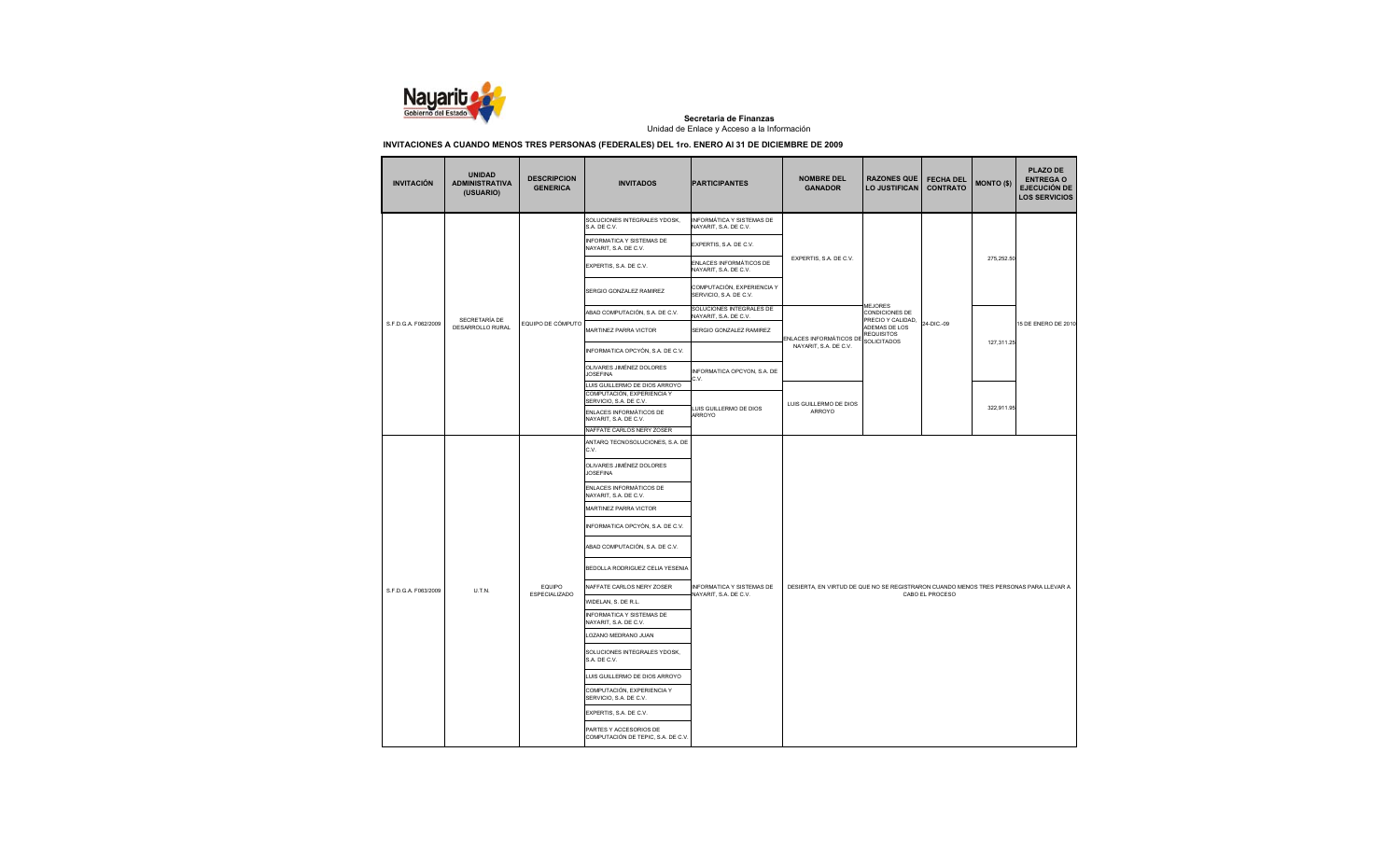

| <b>INVITACIÓN</b>    | <b>UNIDAD</b><br><b>ADMINISTRATIVA</b><br>(USUARIO) | <b>DESCRIPCION</b><br><b>GENERICA</b> | <b>INVITADOS</b>                                      | <b>PARTICIPANTES</b>                             | <b>NOMBRE DEL</b><br><b>GANADOR</b>                                                                      | <b>RAZONES QUE</b><br><b>LO JUSTIFICAN</b> | <b>FECHA DEL</b><br><b>CONTRATO</b> | <b>MONTO (\$)</b> | <b>PLAZO DE</b><br><b>ENTREGA O</b><br><b>EJECUCIÓN DE</b><br><b>LOS SERVICIOS</b> |  |
|----------------------|-----------------------------------------------------|---------------------------------------|-------------------------------------------------------|--------------------------------------------------|----------------------------------------------------------------------------------------------------------|--------------------------------------------|-------------------------------------|-------------------|------------------------------------------------------------------------------------|--|
|                      |                                                     |                                       | AUTOMOTORES SIERRA, S.A. DE C.V.                      |                                                  |                                                                                                          |                                            |                                     |                   |                                                                                    |  |
|                      |                                                     |                                       | RICARDO L. GARATE Y CIA., S.A. DE<br>C.V.             |                                                  | DESIERTA, EN VIRTUD DE QUE NO SE REGISTRARON CUANDO MENOS TRES PERSONAS PARA LLEVAR A<br>CABO EL PROCESO |                                            |                                     |                   |                                                                                    |  |
| S.F.D.G.A. F064/2009 | SECRETARÍA DE<br>DESARROLLO RURAL                   | <b>VEHÍCULOS NUEVOS</b>               | AUTOMOTRIZ DE NAYARIT, S.A. DE<br>C.V.                | PLASENCIA DE NAYARIT, S.A. DE<br>C.V.            |                                                                                                          |                                            |                                     |                   |                                                                                    |  |
|                      |                                                     |                                       | PLASENCIA DE NAYARIT, S.A. DE C.V.                    |                                                  |                                                                                                          |                                            |                                     |                   |                                                                                    |  |
|                      |                                                     |                                       | ALICA AUTOMOTRIZ, S.A. DE C.V.                        |                                                  |                                                                                                          |                                            |                                     |                   |                                                                                    |  |
|                      | U.T.N.                                              | <b>LIBROS</b>                         | EDICIONES CULTURALES<br>INTERNACIONALES, S.A. DE C.V. | UNIVERSIDAD AUTÓNOMA DE<br>NAYARIT, S.A. DE C.V. |                                                                                                          |                                            |                                     |                   |                                                                                    |  |
|                      |                                                     |                                       | LIBROS Y TECNOLOGÍA, S.A. DE C.V.                     |                                                  | DESIERTA. EN VIRTUD DE QUE NO SE REGISTRARON CUANDO MENOS TRES PERSONAS PARA LLEVAR A<br>CABO EL PROCESO |                                            |                                     |                   |                                                                                    |  |
|                      |                                                     |                                       | LIBRERÍAS DE CRISTAL, S.A. DE C.V.                    |                                                  |                                                                                                          |                                            |                                     |                   |                                                                                    |  |
|                      |                                                     |                                       | CHÁVEZ CHÁVEZ HILDELISA                               |                                                  |                                                                                                          |                                            |                                     |                   |                                                                                    |  |
| S.F.D.G.A. F065/2009 |                                                     |                                       | UNIVERSIDAD AUTÓNOMA DE<br><b>NAYARIT</b>             |                                                  |                                                                                                          |                                            |                                     |                   |                                                                                    |  |
|                      |                                                     |                                       | GRUPO EDITORIAL MEDITERRÁNEO.<br>S.A.                 |                                                  |                                                                                                          |                                            |                                     |                   |                                                                                    |  |
|                      |                                                     |                                       | LIBROS DE LA PARRA, S.A. DE C.V.                      |                                                  |                                                                                                          |                                            |                                     |                   |                                                                                    |  |
|                      |                                                     |                                       | MEDINA FRANCO HÉCTOR GILBERTO                         |                                                  |                                                                                                          |                                            |                                     |                   |                                                                                    |  |
|                      |                                                     |                                       | RODRIGUEZ CORRALES HUGO<br><b>DANIEL</b>              |                                                  |                                                                                                          |                                            |                                     |                   |                                                                                    |  |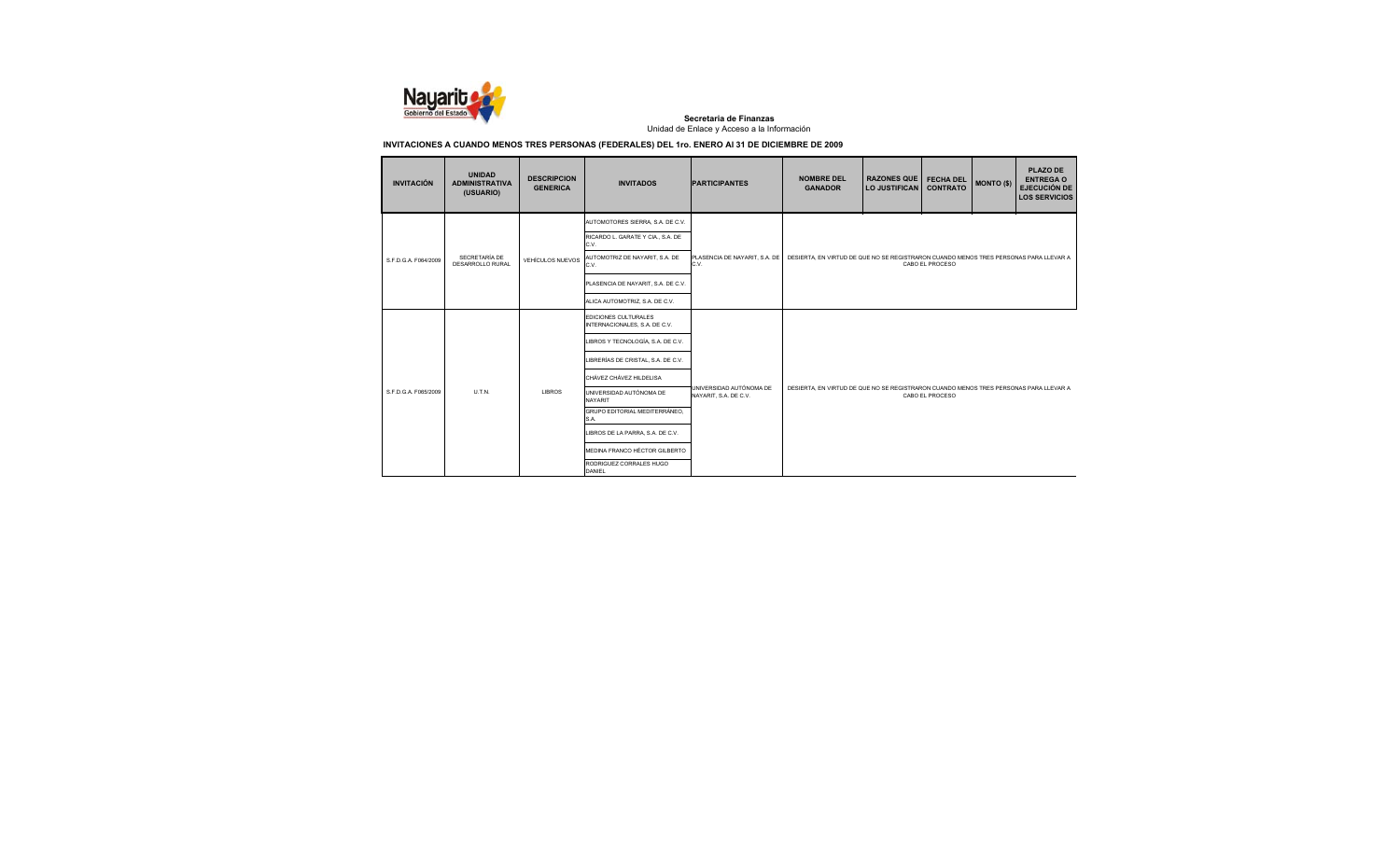

| <b>INVITACIÓN</b>    | <b>UNIDAD</b><br><b>ADMINISTRATIVA</b><br>(USUARIO) | <b>DESCRIPCION</b><br><b>GENERICA</b> | <b>INVITADOS</b>                                              | <b>PARTICIPANTES</b>                               | <b>NOMBRE DEL</b><br><b>GANADOR</b>                                                                                               | <b>RAZONES QUE</b><br><b>LO JUSTIFICAN</b> | <b>FECHA DEL</b><br><b>CONTRATO</b> | <b>MONTO (\$)</b> | <b>PLAZO DE</b><br><b>ENTREGA O</b><br><b>EJECUCIÓN DE</b><br><b>LOS SERVICIOS</b> |  |
|----------------------|-----------------------------------------------------|---------------------------------------|---------------------------------------------------------------|----------------------------------------------------|-----------------------------------------------------------------------------------------------------------------------------------|--------------------------------------------|-------------------------------------|-------------------|------------------------------------------------------------------------------------|--|
|                      |                                                     |                                       | INFORMÁTICA Y SISTEMAS DE<br>NAYARIT, S.A. DE C.V.            | ENLACES INFORMÁTICOS DE<br>NAYARIT, S.A. DE C.V.   |                                                                                                                                   |                                            |                                     |                   |                                                                                    |  |
|                      |                                                     |                                       | COMPUTACIÓN, EXPERIENCIA Y<br>SERVICIO, S.A. DE C.V.          |                                                    |                                                                                                                                   |                                            |                                     |                   |                                                                                    |  |
|                      | U.T.N.                                              |                                       | WIDELAN, S. DE R.L.                                           |                                                    |                                                                                                                                   |                                            |                                     |                   |                                                                                    |  |
|                      |                                                     |                                       | INFORMÁTICA OPCYÓN, S.A. DE C.V.                              | ABAD COMPUTACIÓN, S.A. DE<br>C.V.                  | DESIERTA. EN VIRTUD DE QUE EN EL ACTO DE PRESENTACIÓN Y APERTURA DE PROPOSICIONES NO SE<br>PRESENTARON CUANDO MENOS TRES PERSONAS |                                            |                                     |                   |                                                                                    |  |
|                      |                                                     |                                       | ENLACES INFORMÁTICOS DE<br>NAYARIT, S.A. DE C.V.              |                                                    |                                                                                                                                   |                                            |                                     |                   |                                                                                    |  |
| S.F.D.G.A. F066/2009 |                                                     |                                       | EQUIPO DE CÓMPUTO OLIVARES JIMÉNEZ DOLORES<br><b>JOSEFINA</b> |                                                    |                                                                                                                                   |                                            |                                     |                   |                                                                                    |  |
|                      |                                                     |                                       | LUIS GUILLERMO DE DIOS ARROYO                                 |                                                    |                                                                                                                                   |                                            |                                     |                   |                                                                                    |  |
|                      |                                                     |                                       | SOLUCIONES INTEGRALES YDOSK,<br>S.A. DE C.V.                  |                                                    |                                                                                                                                   |                                            |                                     |                   |                                                                                    |  |
|                      |                                                     |                                       | EXPERTIS, S.A. DE C.V.                                        |                                                    |                                                                                                                                   |                                            |                                     |                   |                                                                                    |  |
|                      |                                                     |                                       | NAFFATE CARLOS NERY ZOSER                                     | INFORMÁTICA Y SISTEMAS DE<br>NAYARIT, S.A. DE C.V. |                                                                                                                                   |                                            |                                     |                   |                                                                                    |  |
|                      |                                                     |                                       | ABAD COMPUTACIÓN, S.A. DE C.V.                                |                                                    |                                                                                                                                   |                                            |                                     |                   |                                                                                    |  |
|                      |                                                     |                                       | MARTÍNEZ PARRA VÍCTOR                                         |                                                    |                                                                                                                                   |                                            |                                     |                   |                                                                                    |  |